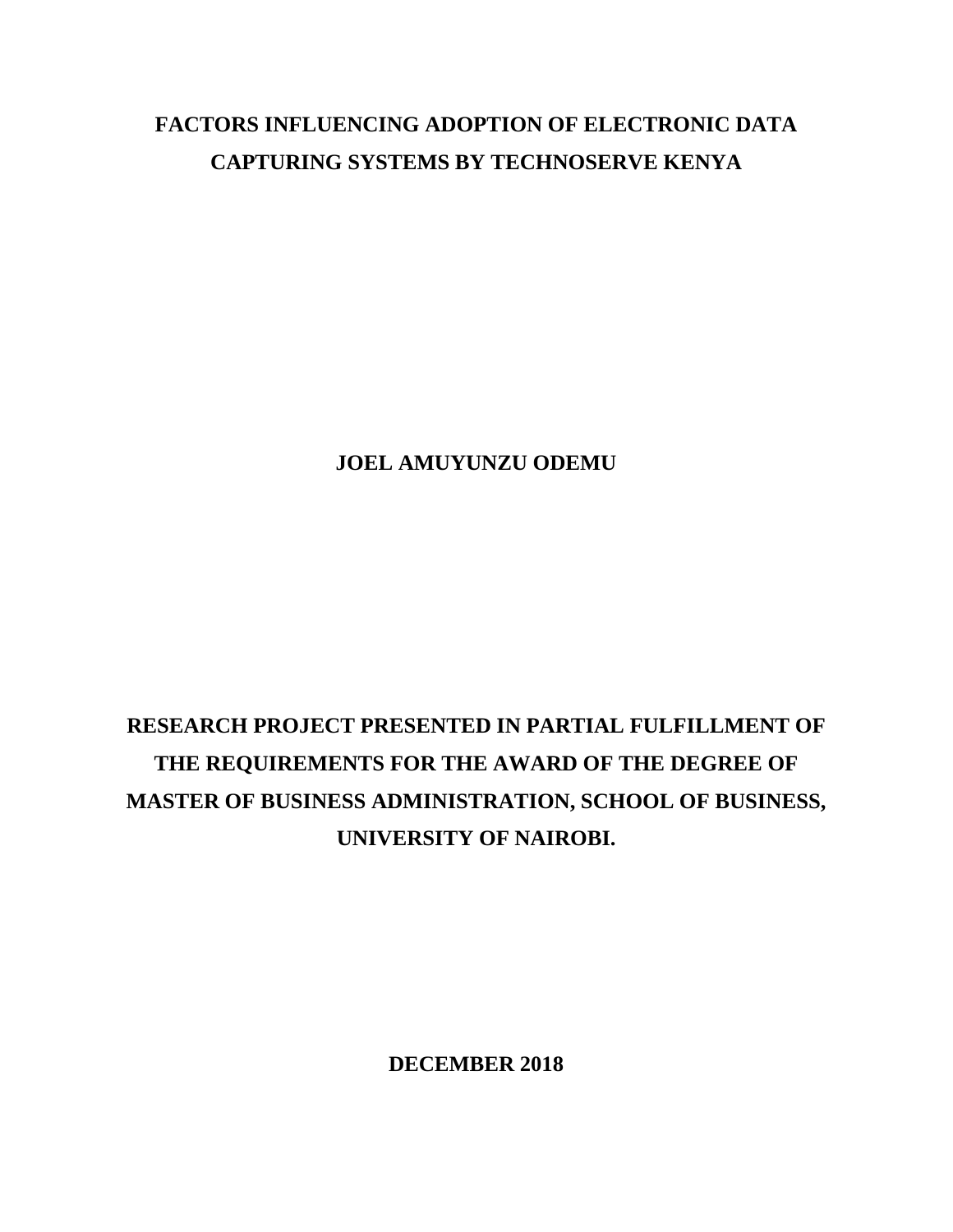### **DECLARATION**

<span id="page-1-0"></span>This research project is my original work and has never been submitted for a degree in any other University.

| Joel Amuyunzu Odemu     |
|-------------------------|
| Reg. No: D61/77434/2015 |

Signed……………………….. Date ………………………

This research project has been submitted for examination with my approval as a university supervisor.

|                                       | Date |  |
|---------------------------------------|------|--|
| Dr. James T. Kariuki                  |      |  |
| Department of Business Administration |      |  |
| <b>School of Business</b>             |      |  |
| The University of Nairobi             |      |  |
| Supervisor                            |      |  |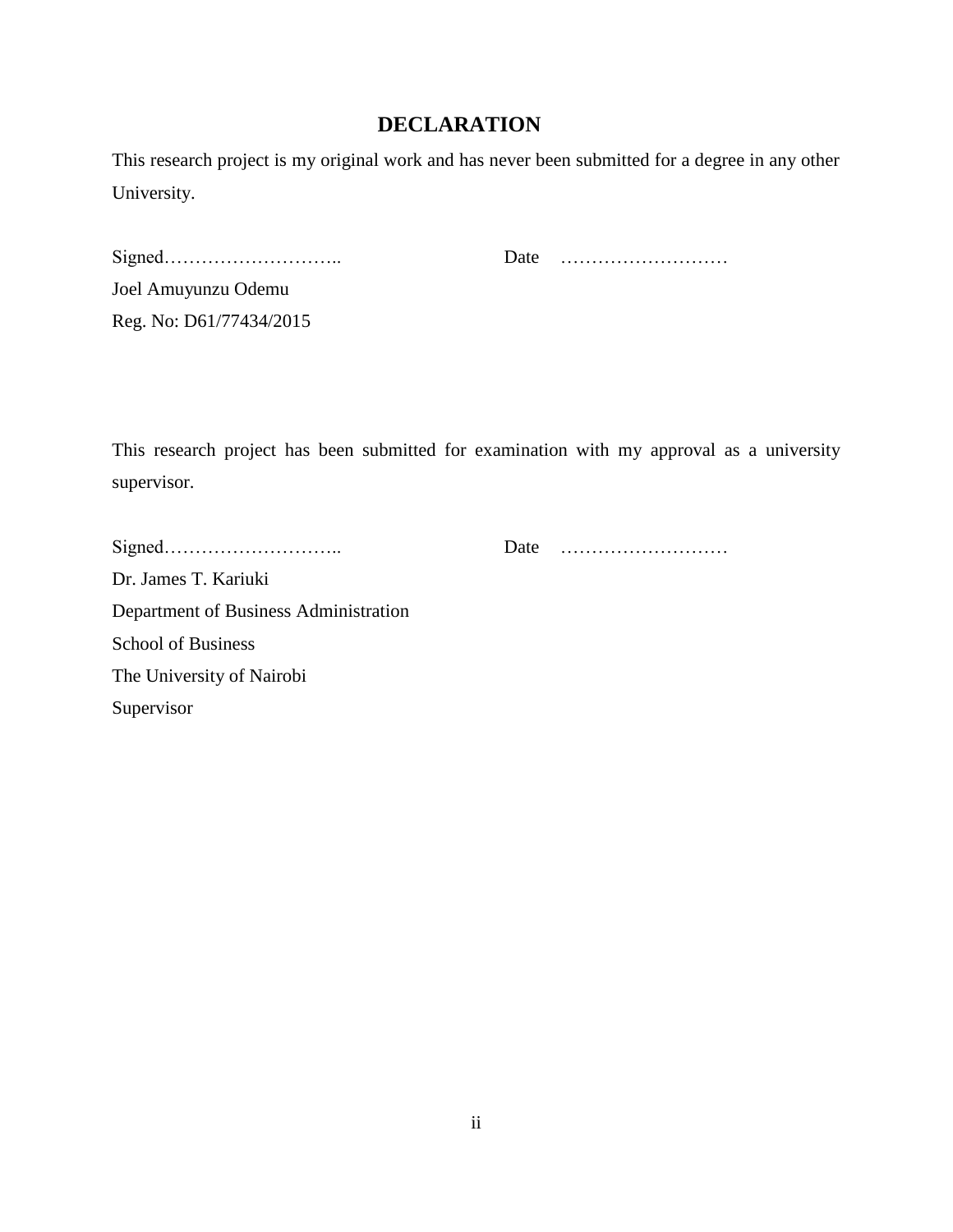#### **ACKNOWLEDGMENTS**

<span id="page-2-0"></span>For God has made this possible, I would like to acknowledge my parents Mr. Boaz Odemu Bulimu for prioritizing education above all and Mrs. Rose Wambani Nahandoh for her their sacrifices to enable me to get learned. My brothers Mr. Daniel Anzung'ani Munika Odemu and Mr. Paul Arthur Bulimu and Gideon Odemu for always cheering me on. My sisters Mrs. Nancy Odemu Biwott, Ms. Sophy Odemu, Ms. Linah and Ms. Christine Zawadi for their love and support. I would also like to acknowledge all TechnoServe-Kenya staff that took their time to fill the questionnaires for this study thus enabling a successful completion of this work. Am also grateful for all who supported me during my injury and surgery. I would also like to thank Gertrude Manga Mwachari for always pushing me to do my best and finally, yet importantly, I would like to thank Dr. James T. Kariuki for his time and guidance on this journey and Mr. Lelei for showing me the way.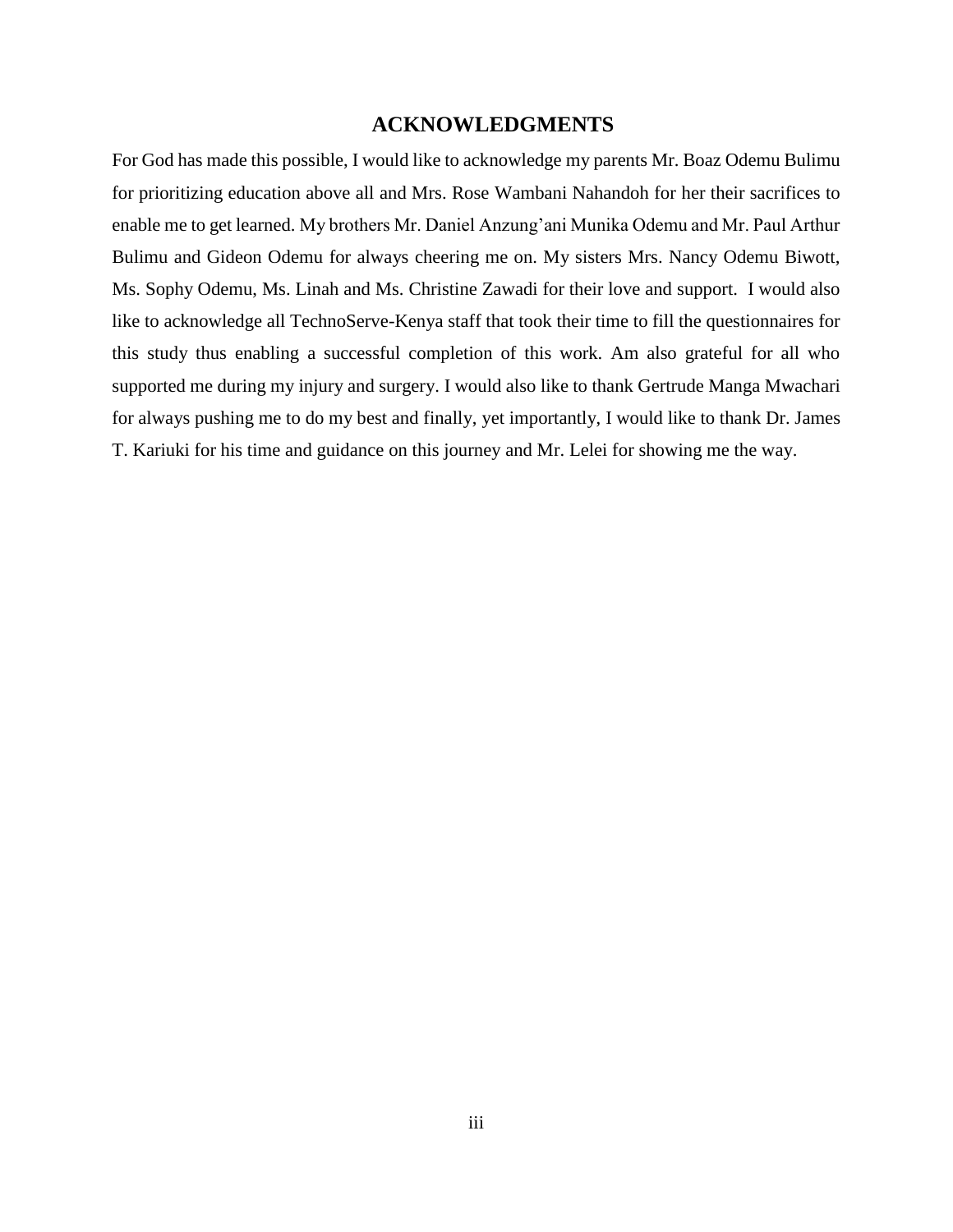## **DEDICATION**

<span id="page-3-0"></span>I would like to dedicate this work to my younger brother Mr. Paul Arthur Bulimu. You have all it takes to conquer this world brother. May God be your helper and guide and may he bless you abundantly.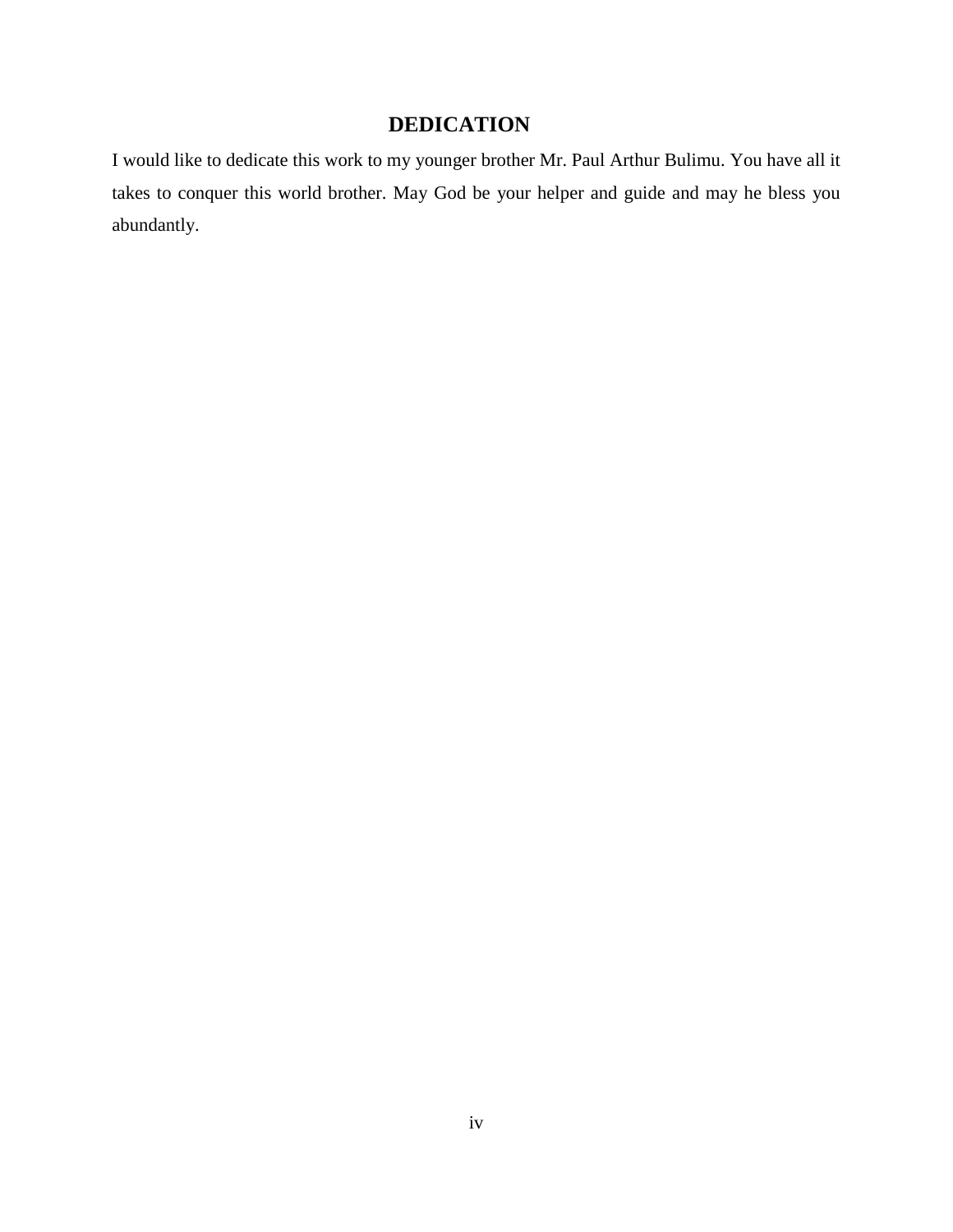## **LIST OF ABBREVIATIONS AND ACRONYMS**

<span id="page-4-0"></span>

| <b>BA</b>        | <b>Business Advisor</b>                            |
|------------------|----------------------------------------------------|
| <b>CEO</b>       | <b>Chief Executive Officer</b>                     |
| Comm             | Communication                                      |
| <b>CRO</b>       | <b>Clinical Research Organizations</b>             |
| <b>EDC</b>       | <b>Electronic Data Capture</b>                     |
| <b>EMR</b>       | <b>Electronic Medical Records</b>                  |
| <b>HR</b>        | <b>Human Resources</b>                             |
| <b>IT</b>        | <b>Information Technology</b>                      |
| M&E              | Monitoring and Evaluation                          |
| <b>M-Banking</b> | <b>Mobile Banking</b>                              |
| <b>MMRS</b>      | <b>Mosoriot Medical Recording System</b>           |
| <b>MSME</b>      | Micro Small and Medium Enterprises                 |
| <b>MUFHS</b>     | Moi University Faculty of Health Sciences          |
| <b>NGO</b>       | Non-governmental Organization                      |
| <b>ODK</b>       | Open Data Kit                                      |
| Ph.D.            | Doctor in Philosophy                               |
| PM               | Program Manager                                    |
| <b>PMTCT</b>     | Prevention of Mother to Child Transmission         |
| <b>SBA</b>       | <b>Senior Business Advisor</b>                     |
| <b>SME</b>       | <b>Small and Medium Enterprises</b>                |
| <b>TAM</b>       | <b>Technology Adoption Model</b>                   |
| <b>TDT</b>       | <b>Technology Diffusion Theory</b>                 |
| <b>TNS</b>       | TechnoServe Inc.                                   |
| <b>TNS-Kenya</b> | TechnoServe Kenya                                  |
| <b>UTAUT</b>     | Unified Theory of Acceptance and Use of Technology |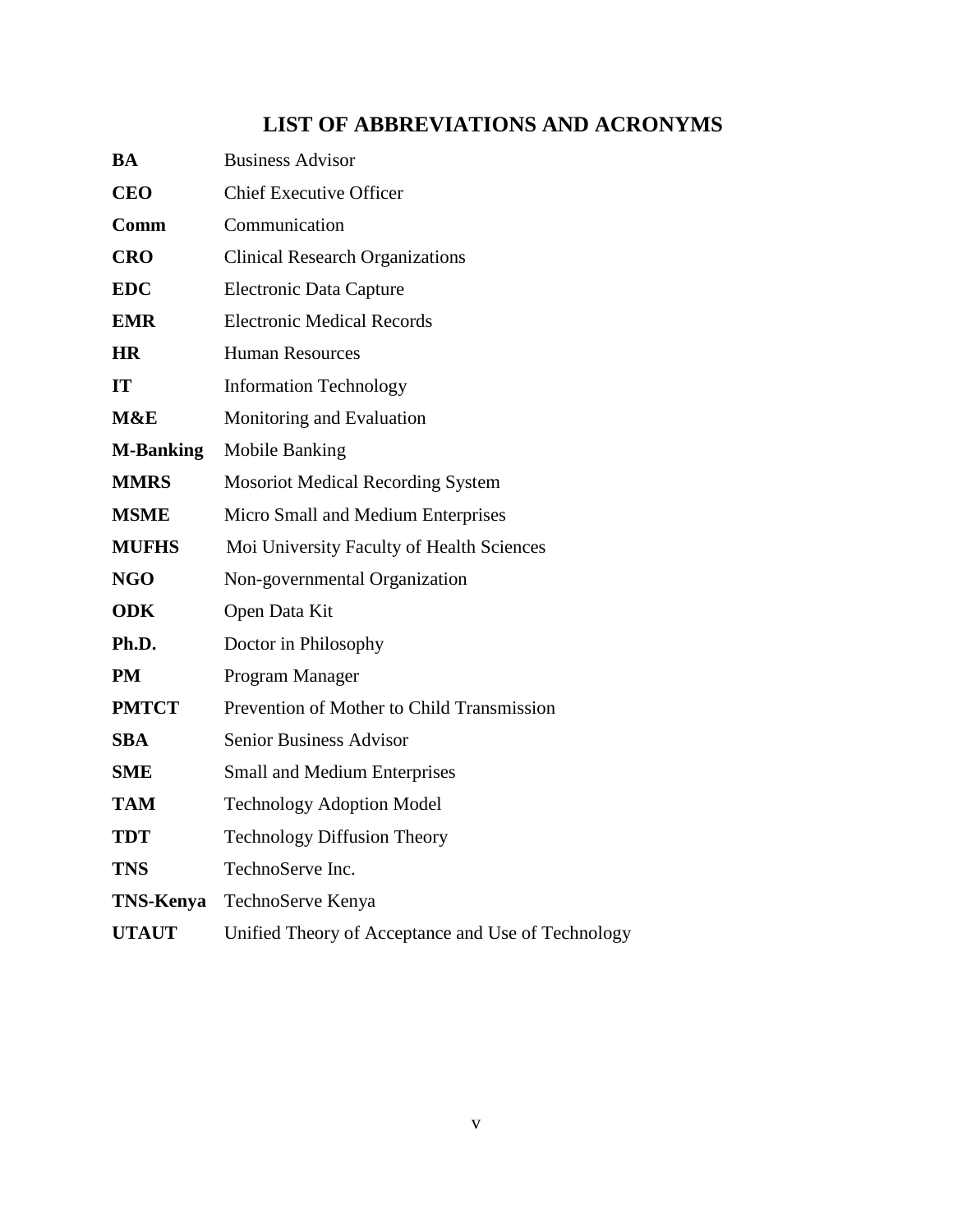## <span id="page-5-0"></span>**TABLE OF CONTENTS**

| $22 \text{ T}$<br>$\overline{a}$ |  |
|----------------------------------|--|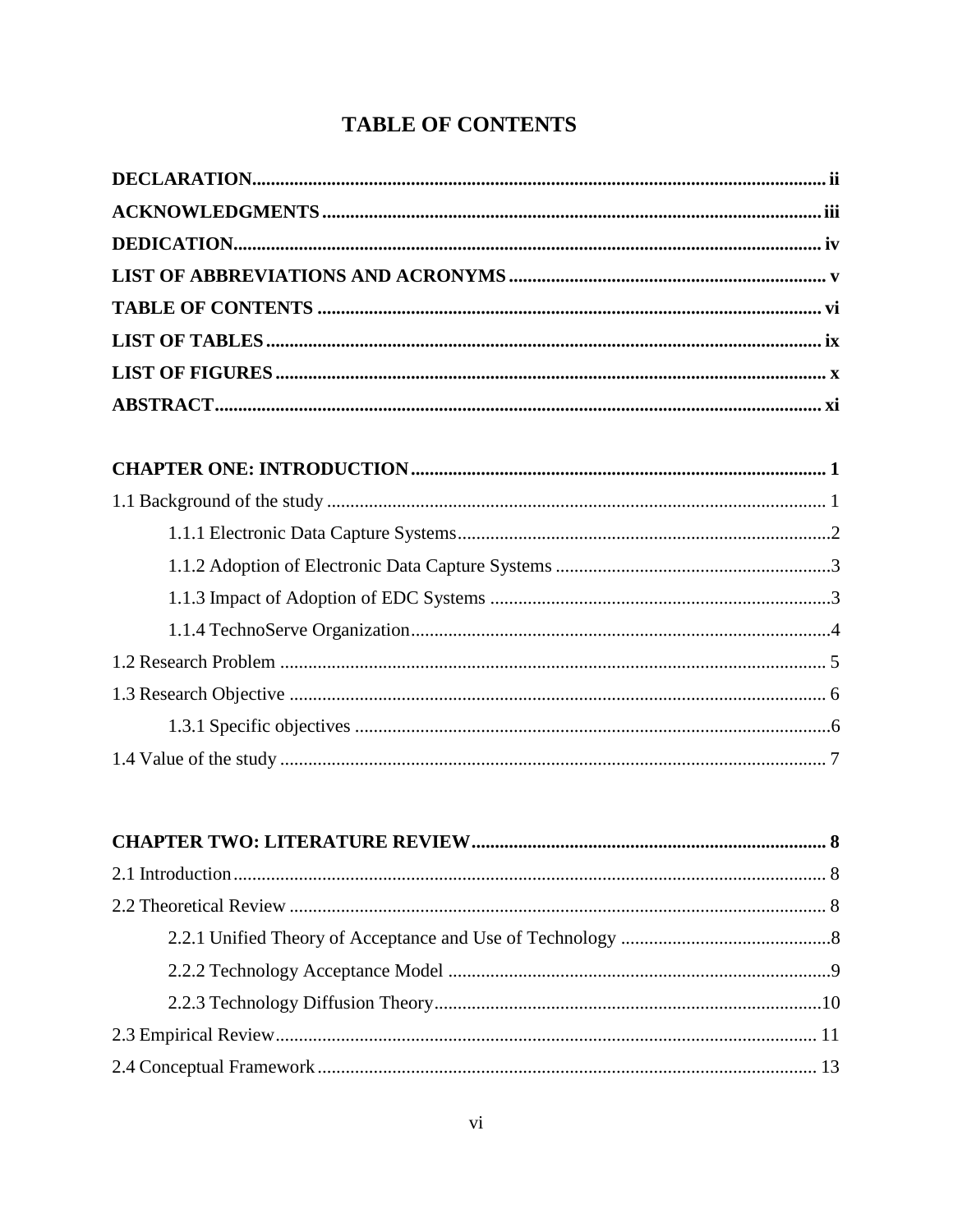| 4.5 Factors Influencing the Adoption of EDC Systems in TechnoServe-Kenya 18 |  |
|-----------------------------------------------------------------------------|--|
|                                                                             |  |
|                                                                             |  |
|                                                                             |  |
|                                                                             |  |
|                                                                             |  |
|                                                                             |  |
|                                                                             |  |
|                                                                             |  |
| <b>CHAPTER FIVE: SUMMARY, CONCLUSION AND RECOMMENDATIONS  30</b>            |  |
|                                                                             |  |
|                                                                             |  |
|                                                                             |  |
|                                                                             |  |
|                                                                             |  |
|                                                                             |  |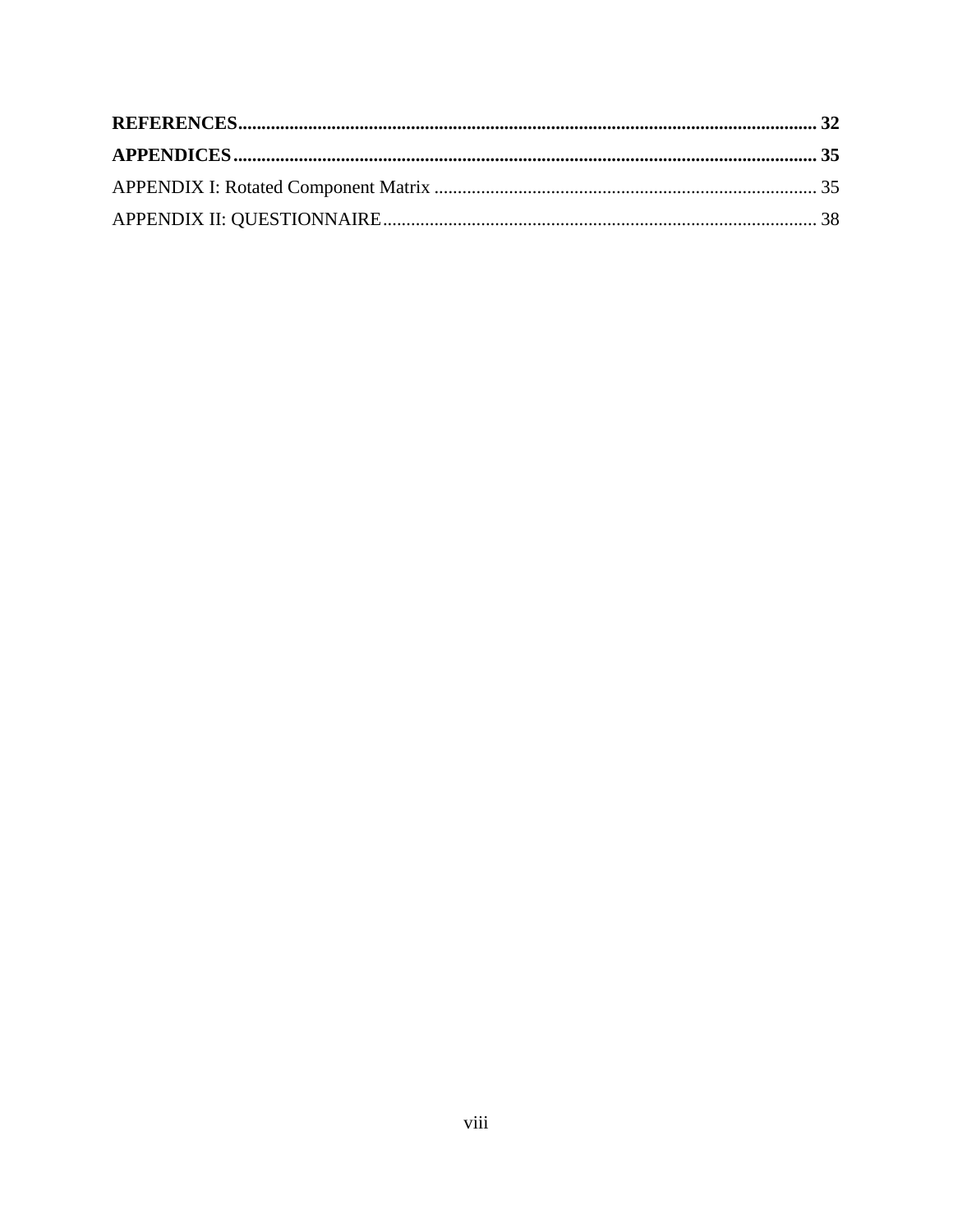## **LIST OF TABLES**

<span id="page-8-0"></span>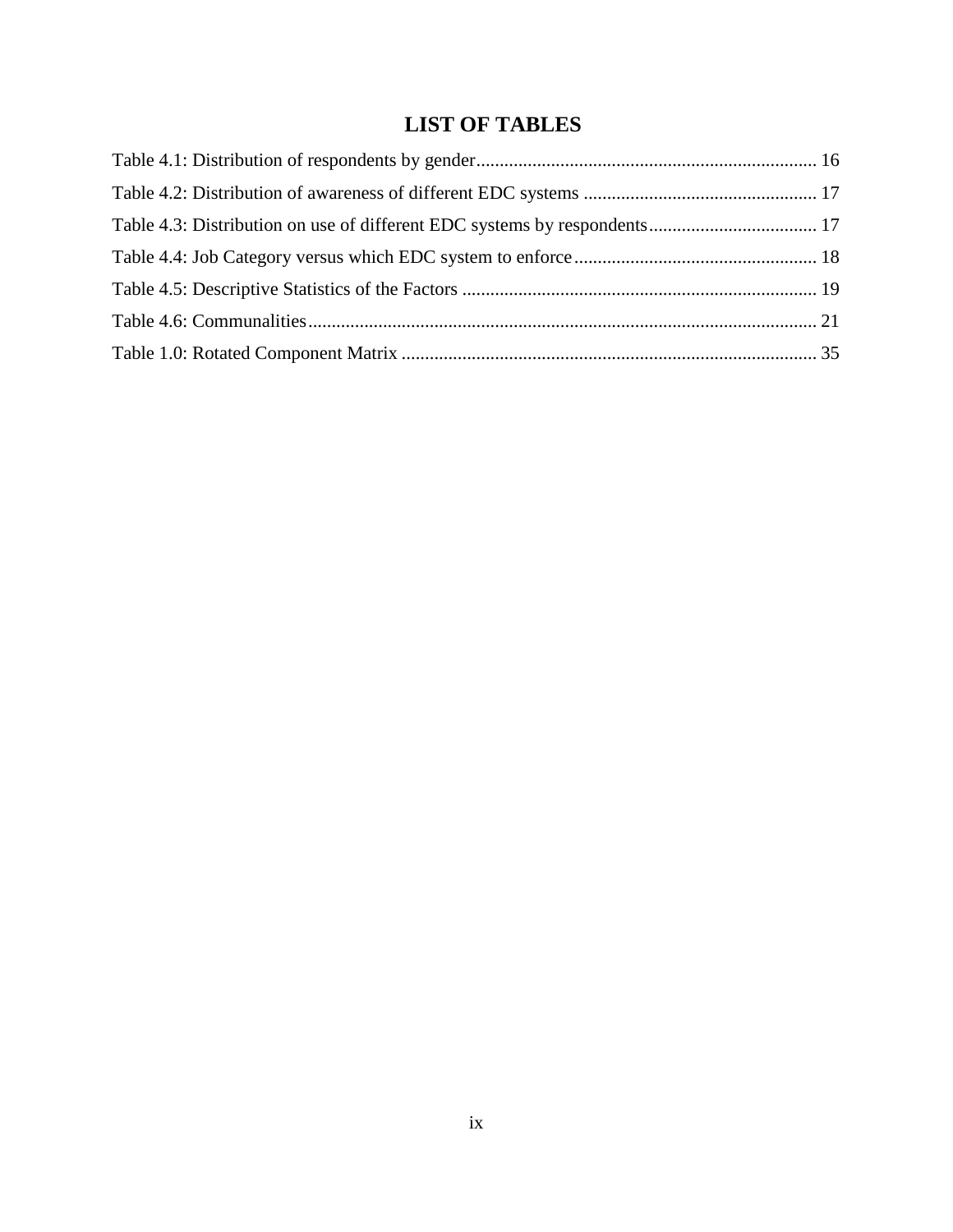## **LIST OF FIGURES**

<span id="page-9-0"></span>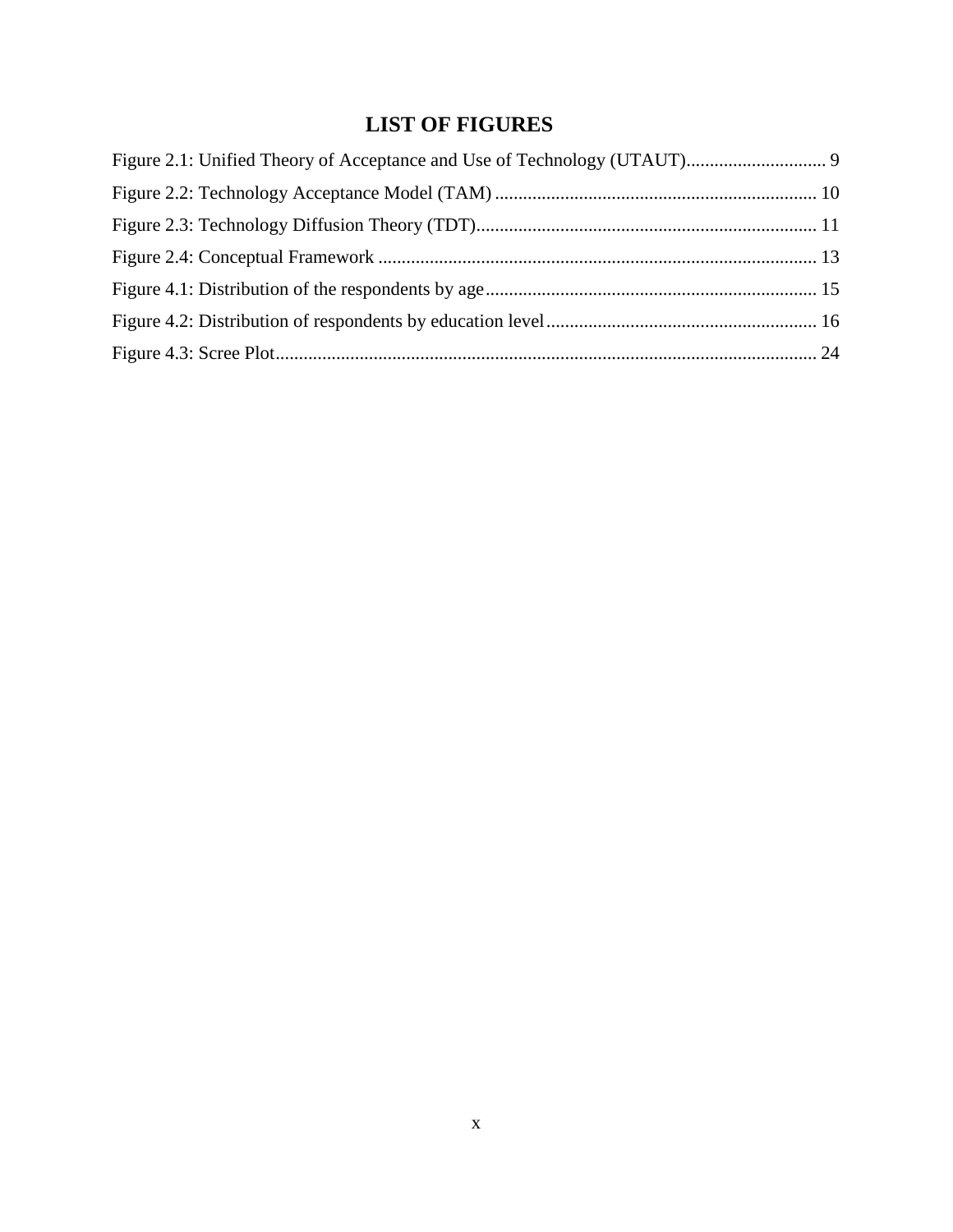#### **ABSTRACT**

<span id="page-10-0"></span>Accurately captured data that leads to timely information places an organization in its contextual environment and offer, perceptions on how to conquer new markets, develop new products, grow and sustainably become profitable. The speed of acquisition of data, its collation, storage, and analysis to provide valuable information and wisdom is key in giving an organization competitive advantage in the market. There has been a rise in the use of various Electronic Data Capture (EDC) system technologies that could speed up the process of data collection, improve accuracy, the veracity of the data and shorten time to report writing considerably. The main objective of the study was to determine the factors that influence adoption of the EDC systems. The other objectives of the study were to establish the extent of adoption of electronic data capture, and the impact of adoption of electronic data capture systems. The study was anchored on the Unified Theory of Acceptance and Use of Technology (UTAUT), Technology Acceptance Model (TAM), and Technology Diffusion Theory (TDT). An exploratory cross-sectional survey design was used for the study. A census targeting 60 TechnoServe Kenya employees was conducted with the questionnaire being administered to TechnoServe-Kenya employees through the email method with a server link. The response rate for the administered questionnaire was 73.33%. The collected data was analyzed using frequency tables, descriptive statistics, factor analysis and crosstabulation. The findings are presented using tables, bar-graphs and percentages. The study revealed that the top three electronic data capture systems that the respondents were aware of and used mostly were Google Forms, SurveyMonkey and ODK Collect. The results show that computerbased EDC systems were more preferable to the employees than mobile phone-based systems. It also reveals that most of the employees who used mobile based EDC systems preferred to use ODK Collect. The study showed that there are eight key factors that influence the adoption of EDC systems, which are: the functionality of the system, the organizational characteristics, support and influence of the top level management, perceived efficiency brought about by using the system, costs associated with the system, ease of learning how to use the system, the availability of equipment for the system and finally donor requirements. The biggest impacts of adoption of EDC systems were; improved data accuracy and increased efficiency at work. Based on the findings of the study, the recommendations were that TechnoServe-Kenya should choose appropriate EDC systems based on their functionalities for the different departments independently.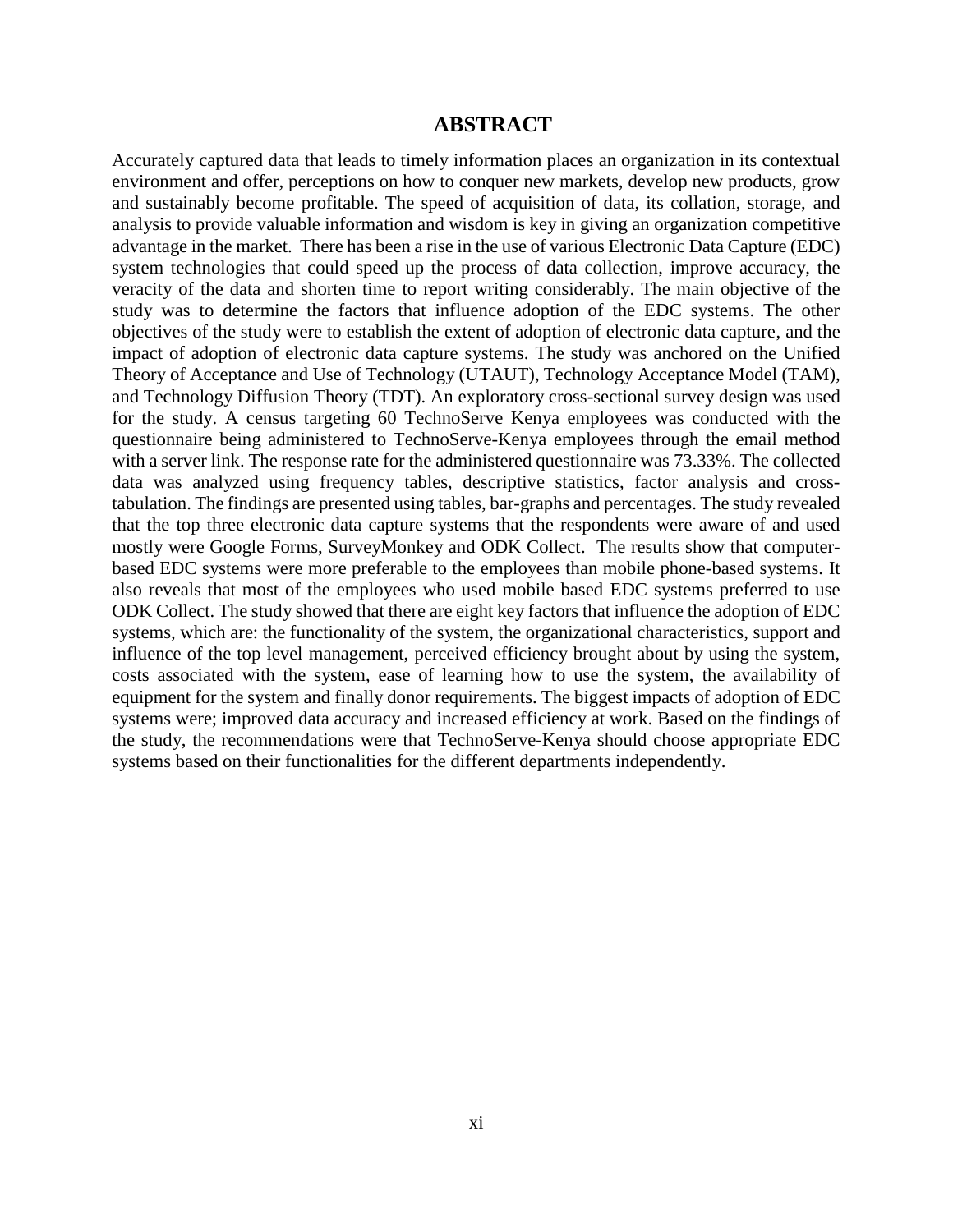## **CHAPTER ONE INTRODUCTION**

#### <span id="page-11-1"></span><span id="page-11-0"></span>**1.1 Background of the study**

Accurately captured data that provides timely information is the cornerstone of every successful business (Chen, Chiang, & Storey, 2012). This is because data gives a business an identity of whom they are and their position in the environment in which they operate. Accurately captured data can give an organization a true reflection of what is happening currently, what happened in the past and a forecast of how the future will look like. It is imperative that organizations put in place efficient and effective systems for data collection, collation, aggregation, storage, analysis, and use. In the past, a majority of the firms in agriculture, health, manufacturing, housing, transport, and other business sectors have been using pen and paper method of data collection and storage. In the past three decades, there have been several innovative data collection methods such as using mobile phones, tablets, and computers to collect data. Electronic Data Capturing (EDC) is currently used in various fields such as health, agriculture, education, transportation, finance, manufacturing, and housing (Anokwa, Hartung, & Brunette, 2009).

Data and information place an organization in its contextual environment and offers perceptions on how to conquer new markets, develop new products and business lines, grow and sustainably become profitable. The speed of acquisition of data, its collation, storage, and analysis to provide valuable information and wisdom is key in giving an organization competitive advantage in the market. For a long time, organizations have been operating by developing paper and pen kind of tools. In the recent past though, there has been a rise in the use of various EDC technologies that could speed up the process of data collection, improve accuracy, the veracity of the data and shorten the time for report writing considerably.

Several factors influence people to adopt EDC systems and the study sought to find out what these are and be able to advise TechnoServe organization in the best utilization of these systems. The study used an exploratory survey design. To study factors that influence the adoption of EDC systems, the Unified Theory of Acceptance and Use of Technology (UTAUT), Technology Acceptance Model (TAM), and Technology Diffusion Theory (TDT) were used. These theories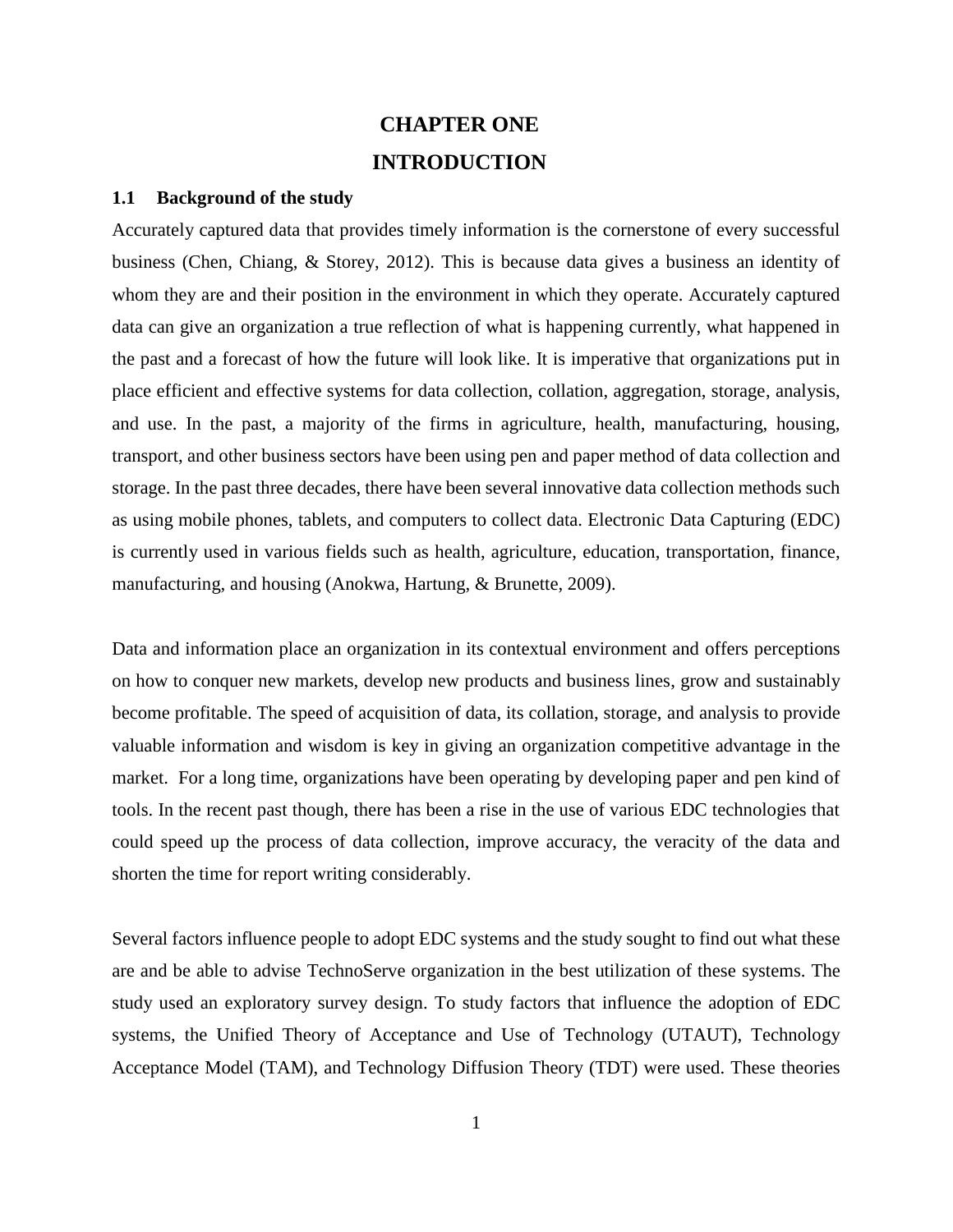have factors and variables that were useful in the construction of the conceptual framework, and a questionnaire for this study.

#### <span id="page-12-0"></span>**1.1.1 Electronic Data Capture Systems**

Electronic data capture systems (EDC systems) are devices and applications that enable the data entry and sharing from the source of the data in near real time. Previously, the term EDC systems referred to computerized systems that were designed to collect and store patients' information electronically mainly for clinical trials. These systems have however become ubiquitous and used in several fields (Harris et al., 2009). Some of the fields that currently use electronic data capturing are agriculture, manufacturing, housing, education, transportation, and finance. Electronic Data Capture (EDC) is the collection of data in electronic form as opposed to paper and pen form (Walther et al., 2011). EDC systems come with different functionalities that need to be understood before a tool can be used. The ease of use, compliance with other systems, organizational policies on systems, the time taken from questionnaire development to use, the need for training and support, pricing, new features and versions, company history and cultural issues need to be considered before taking up EDC systems.

Welker, (2007) postulates that electronic data collection comprises of a device that is either stationary or portable such as a cell phone or a computer. The data collected has various features such as; photos, videos, audio, signatures, geo-points, qualitative, and quantitative. The enumerators use an interactive screen with various radio buttons to capture data. The tools have skip pattern logic, and constraints that are inbuilt and help to ensure the data collected is accurate and has veracity.

EDC systems can be used across the globe both online and offline. The internet connection is needed for downloading the applications and questionnaire forms. The devices can then be used in offline mode to collect data and thereafter, the data can be sent to a server using internet connection. These feature of EDC systems enable rapid scalability, quick study designs, improved data quality, easy data transfer and integration (Meyer et al., 2012).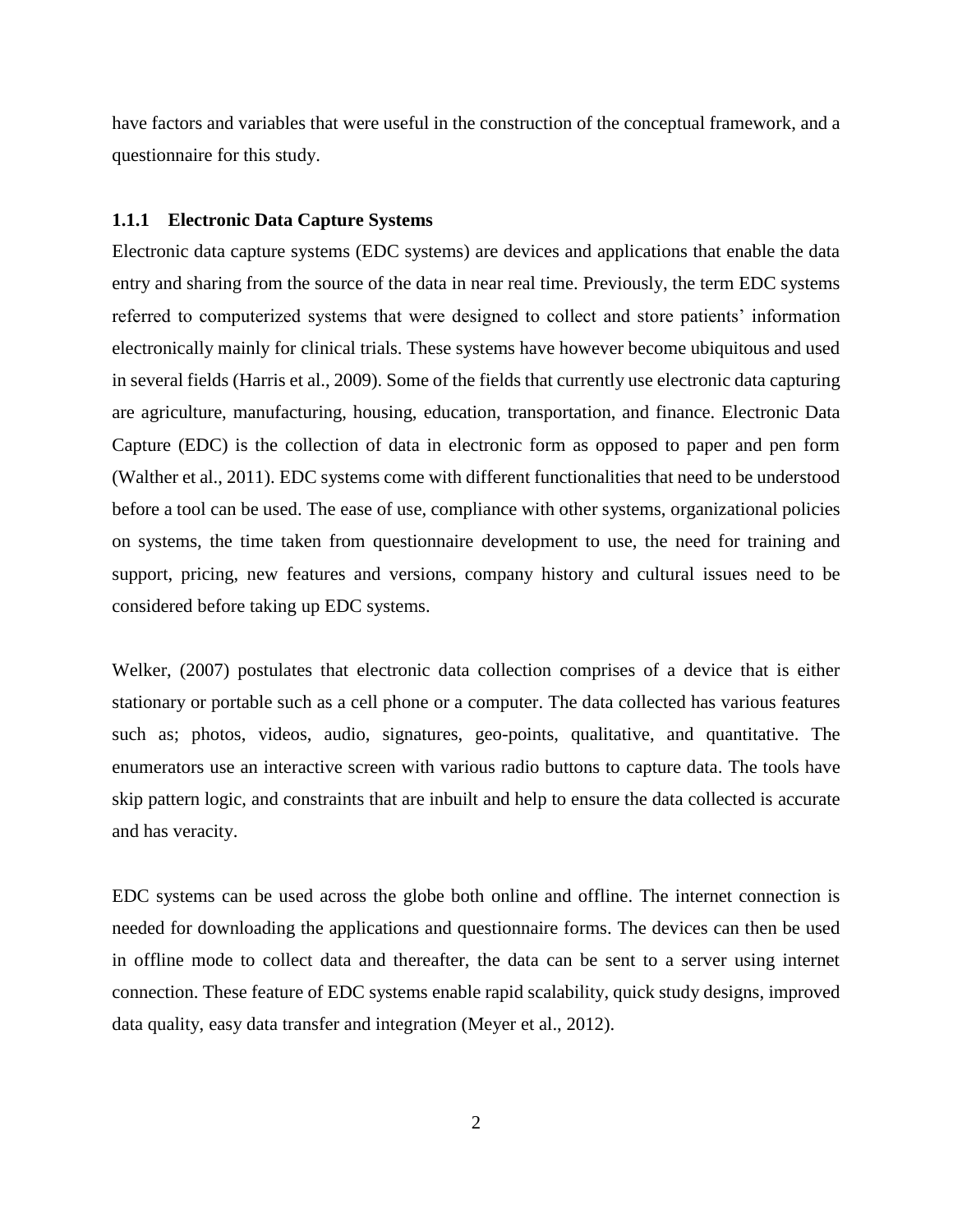#### <span id="page-13-0"></span>**1.1.2 Adoption of Electronic Data Capture Systems**

Adoption is the selection and use of a technology by individuals or an organization. This is done through innovation, adoption, and diffusion. For technology adoption to be successful, the diffusion of the technology must get to a critical mass (Hall & Khan, 2002). Adoption of Electronic data capturing (EDC) systems by various entities such as governments, and non-governmental institutions has increased rapidly (Borras, 2004). Perceived benefits, external pressure, and stimulus from the society have a significant positive relationship between the firms' decision to adopt these EDC systems (Tung & Rieck, 2005).

A Thai study by Narattharaksa, Speece, Newton, and Bulyalert, (2016), investigating the key success factors behind electronic medical record (EMR) adoption in Thailand, used a qualitative approach to interview 1,069 medical personnel. The study found 12 key elements were essential in the successful implementation of EMR which were related to managing the implementation process and IT expertise. Although the findings were clearly separated to managerial and IT dimensions, the managerial dimensions were found to be more critical in influencing the adoption of EMR systems.

Chau and Tam, (1997) posited in their study exploratory on the factors affecting the adoption of open systems that organizations usually focus more on the ability to adopt rather than the benefits from adoption of systems. They also asserted that organization most often take a reactive rather than a proactive approach in the adoption of systems. After in-depth interviews with 89 senior executives responsible for managing IT in their organizations, they resolved that issues such as compatibility and interoperability of systems, as well as scalability and efficient use of IT resources can be resolved by setting and strictly following software and hardware standards for both development and management.

#### <span id="page-13-1"></span>**1.1.3 Impact of Adoption of EDC Systems**

Electronic Data Capture has made it cheaper and more convenient for the interviewer and interviewee to conduct surveys (Sproull, 1986). EDC is capable of reducing data collection costs by 55% (Pavlović, Kern, & Miklavčič, 2009). The use of electronic data collection leads to fewer missing responses as questions have to be answered compulsorily before moving to consequent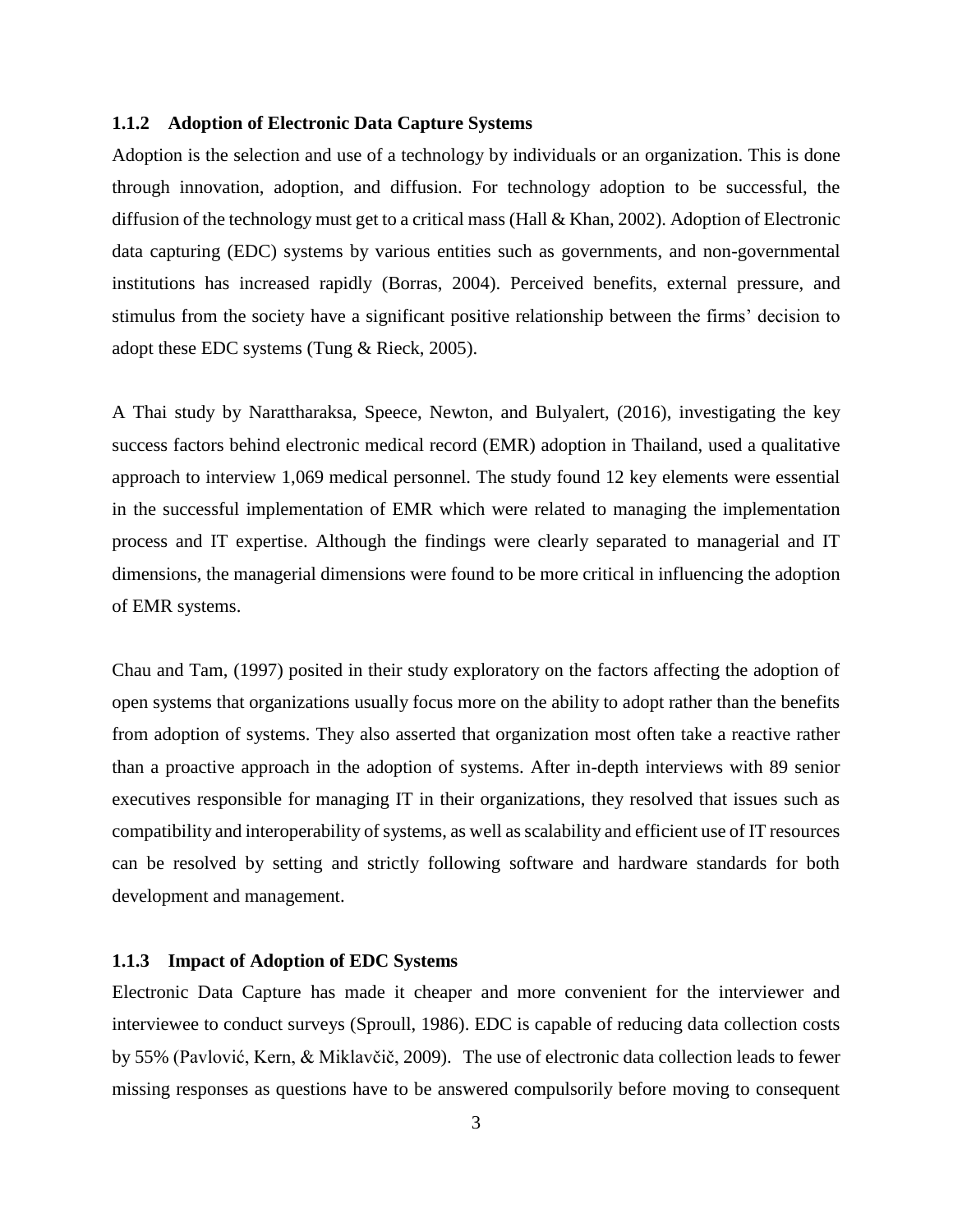parts of the questionnaire, and that it has more flexibility such as change of language and logical skip patterns for questions (Boyer, Olson, Calantone, & Jackson, 2002).

A crossover randomized trial study on handheld versus laptop computers for electronic data collection in clinical research found out that electronic mode of data capturing significantly reduced the recording processes, it also improves data accuracy by reducing typing errors. The level of missing data is also statistically significantly reduced, and that electronic data entry is perceived to be faster and more satisfying (Haller, Haller, Courvoisier, & Lovis, 2009a).

#### <span id="page-14-0"></span>**1.1.4 TechnoServe Organization**

TechnoServe (TNS) is a non-profit organization, founded by Ed Bullard in 1968. Currently, TechnoServe works in 29 countries around the world, with a staff population of 1,300. The focus of the organization is to help alleviate poverty. TechnoServe works with enterprising businesses, institutions and farms to grow sustainable businesses and markets that help to create incomes, jobs, and wealth. TechnoServe works in three main areas, which are capacity building by linking individuals and communities to technology, new skills, and knowledge, secondly, it also helps to catalyze markets and build market connections by coordinating various industry players from the primary producer to consumers. Lastly, TechnoServe works to link the clients and beneficiaries to financial markets and institutions and addresses policy issues to enable better functioning of market actors in various value chains.

TechnoServe carries out this work through a portfolio of projects. This work requires that TechnoServe staffs have to collect data at various stages of project implementation. This includes conducting feasibility studies, baseline survey, mid-term surveys and the end of project evaluations. TechnoServe also has to carry out monitoring of the projects, which involves regular data collection. TechnoServe has various departments such as Human Resources, Finance, Procurement, Administration, Project Management, Business Advisory, Monitoring and Evaluation, and other support staff. Staffs collect data at various stages of conducting their jobs. The data could be collected by both pen and paper method or through EDC. Due to the challenges posed by paper and pen kind of data collection versus benefits to be accrued from the adoption of EDC systems, the researcher would like study factors influencing the adoption of EDC systems.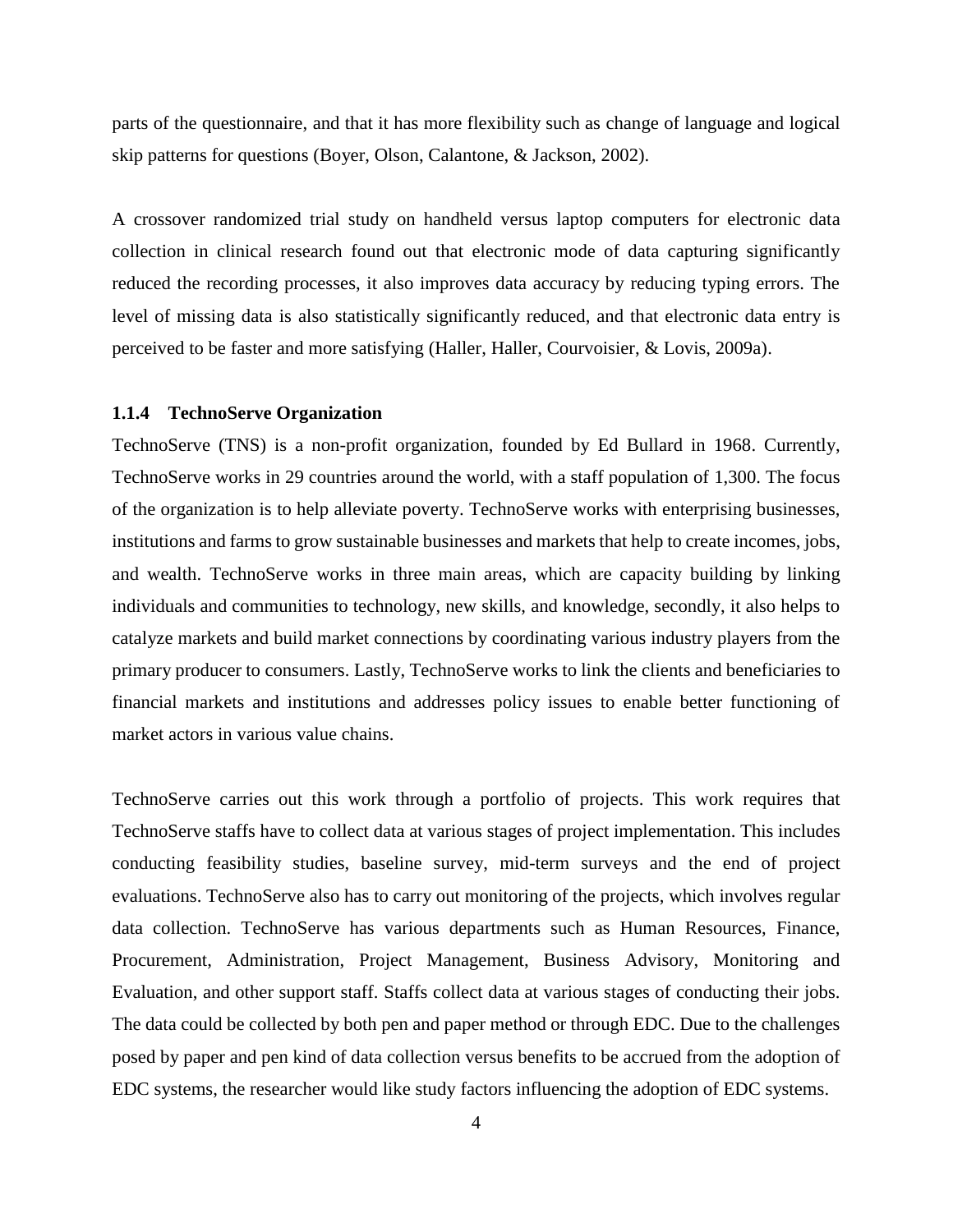#### <span id="page-15-0"></span>**1.2 Research Problem**

Electronic data capturing (EDC) systems using mobile phones and computers is gaining momentum in the world. EDC systems increase efficiency in data collection, reduce errors, and increase the speed of conducting surveys and enhancing data security. Currently, there are a number of mobile applications used to collect data such as ODK Collect, Askia Face, SurveyToGo, SurveyCTO, CommCare as well as using emails such as Google Forms and SurveyMonkey. Electronic Data Capture (EDC) is widely used across the globe from Africa to India to China to the USA. Over fifty companies are listed on the Open Data Kit (ODK) site as users of the EDC system. Some of these companies are Moeen IT from Sudan, MobileWorks from South America, Vera Solutions which has members in Mumbai, Boston, Cape Town and Geneva, E-Health Nigeria, and CityPulse in Pakistan (Borriello, 2011).

A study on gender differences influencing the adoption of technologies by individuals was conducted using the theory of planned behavior longitudinally. Research findings indicated that male adoption and continued use of technology was strongly influenced by the assertiveness towards the new technology, whereas females were more heavily inclined to take up technologies based on the individual norms and seemingly behavioral control (Viswanath Venkatesh, Morris, & Ackerman, 2000b).

Age differences as a factor of adoption of technologies have been studied using the theory of planned behavior. The study investigated the adoption and continued use of technology at work. They found that younger workers were more strongly influenced by the approach, whereas elder workers were more stalwartly influenced by particular rules (M. G. Morris & Venkatesh, 2000).

In Kenya, Lule and Mwololo Waema (2012), did a survey to investigate how M-Banking in Kenya was influenced by the application of the technology acceptance model. They found that M-Banking uptake was still low despite efforts from financial institutes and mobile phone service suppliers coming together to promote it. The study focused on M-banking and M-Kesho technologies. Their research findings were that the customers' perception of how easy it is to use,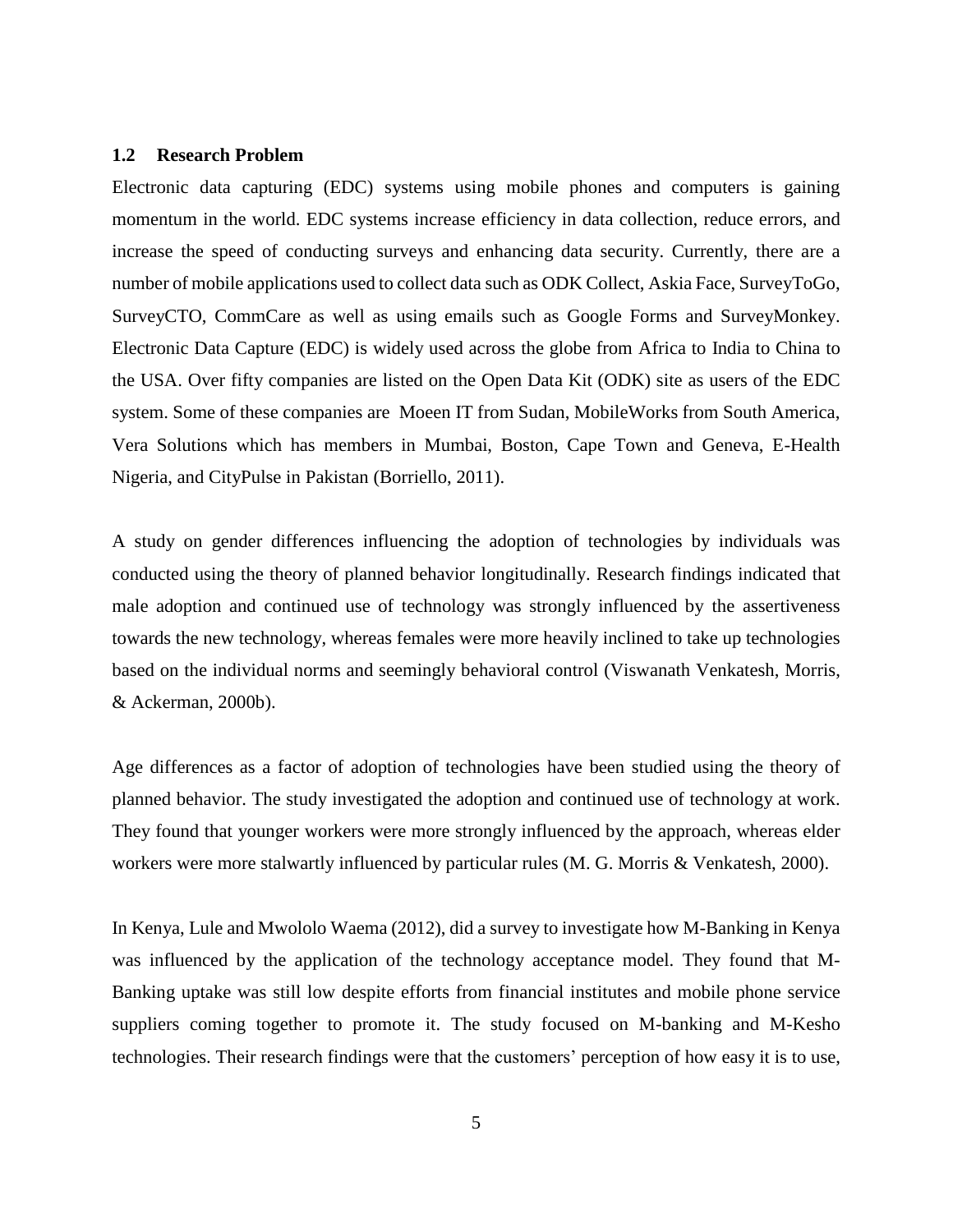the usefulness of the technology, and the credibility of the platform played a big role in taking up and using M-Banking.

Indiana University together with Moi University Faculty of Health Sciences (MUFHS) did a study on the implementation of a health system in a remote village called Mosoriot. The study focused on designing an automated medical recording method at the Mosoriot Health Center. This was meant to fasten data collection, enhance the eminence of health data collection, and subsequently improve how patients are cared for (Hannan et al., 2000).

Although studies focusing on information technology adoption in numerous fields and using different theories and variables have been conducted, there has not been any study focusing on the non-governmental sector type of information technologies and their adoption and impact on the organizations. It was imperative that a survey is conducted in this important sector to ascertain factors that influence the adoption of information technology and the impact of such adoption. This survey will also focus on the various information technologies available for electronic data capture and how employees perceive them. Therefore, the researcher would like to find out the factors that could lead to the adoption of electronic data capture technologies, by nongovernmental institutions such as TechnoServe. Technoserve has been selected for this study because it is an innovative company that needs to be abreast of the external environment and be informed of its internal capabilities in order for it to be competitive in the NGO industry.

#### <span id="page-16-0"></span>**1.3 Research Objective**

The main objective of this study was to establish the factors influencing adoption of electronic data capturing systems by TechnoServe-Kenya staffs.

#### <span id="page-16-1"></span>**1.3.1 Specific objectives**

- i. To establish the extent of adoption of EDC systems in TechnoServe-Kenya
- ii. To determine the factors that influence adoption of EDC systems in TechnoServe-Kenya
- iii. To establish the impact of adoption of EDC systems in TechnoServe-Kenya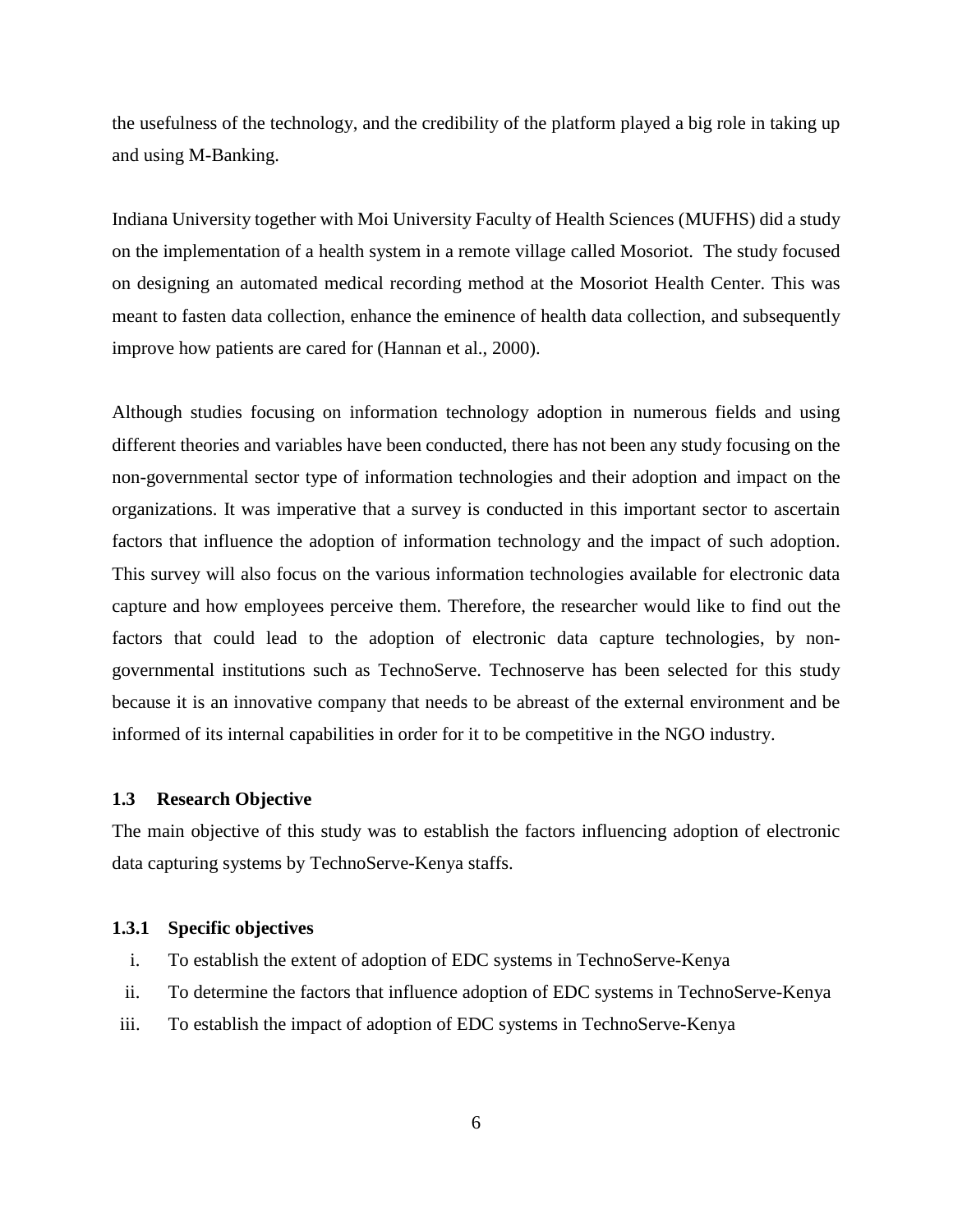#### <span id="page-17-0"></span>**1.4 Value of the study**

This study is particularly valuable in providing a theoretical understanding of EDC systems and improving the use of the systems by different parties. The study builds on knowledge of the existing EDC systems and addressed gaps in the factors influencing the adoption of the EDC systems. It also provides a platform for further research on EDC systems. The study will be beneficial to organizations that are both for profit and not for profit, public and private, governmental and non-governmental, research and development institutions and universities in planning for EDC systems adoption.

It would also be beneficial to universities and other research and development institutions who wish to condense the time between questionnaire design, interviewing, data entry, cleaning, analysis, visualizations, interpretation, and reporting. By reviewing the curriculum and introducing this topic of EDC systems, universities will be able to churn out students with versatile skills of data collection. This will increase the capacities of the students and they will be able to add value to their employers or their businesses upon graduation. The study would also serve as a basis for further research on these electronic data capturing systems and enable the developers to make them more user-friendly.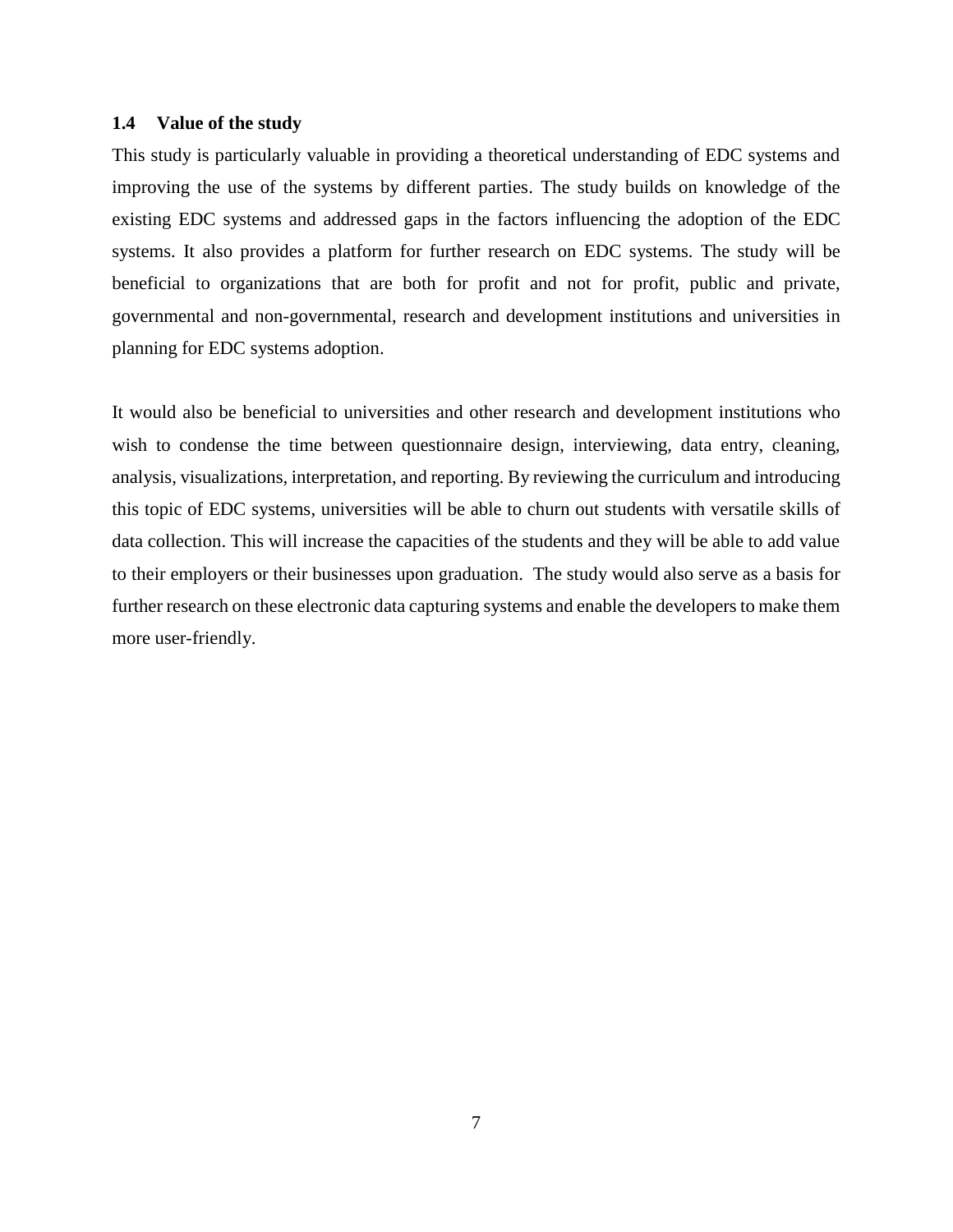## **CHAPTER TWO LITERATURE REVIEW**

#### <span id="page-18-1"></span><span id="page-18-0"></span>**2.1 Introduction**

This chapter presents a review of related studies that cover the adoption of technology in different industries. The chapter provides a theoretical, and an empirical reviews of theories and studies relevant to this study. The conceptual framework and research gaps are provided herein.

### <span id="page-18-2"></span>**2.2 Theoretical Review**

Information Technology adoption can be explained by three main theories; namely the Unified Theory of Acceptance and Use of Technology (UTAUT), Technology Acceptance Model (TAM), and Technology Diffusion Theory (TDT).

#### <span id="page-18-3"></span>**2.2.1 Unified Theory of Acceptance and Use of Technology**

This theory holds that how people expect the technology to perform, the level of effort required using the technology, social influence such as perception of peers and the facilitating conditions are the main factors towards acceptance of the technology. The first three factors illustrate usage intention and behavior while the last one gives the user behavior. The relevance of this theory to the study is that it gives us functional variables to pursue in establishing why staffs of different firms adopt different information technology.

Variables such as gender proportions, age differences, and expertise of the workers and voluntariness of use moderate the four focal concepts. The theory was developed after an evaluation of eight other theories namely; theory of reasoned action, technology acceptance model, motivational model, the theory of planned behavior, a combined theory of planned behavior and technology acceptance model, the model of personal computer use, diffusion of innovation theory, and social cognitive theory. Nearly 70% of peoples usage of technology could be explained by this theory, as well as nearly 50% of actual use (V Venkatesh, Morris, Davis, & Davis, 2003). Lescevica, Ginters, and Mazza, (2013) used the theory to study market analysis for a product known as "FP7 Choreos". The objective of the study was to establish exploitable choreos products, methods, and market trends that might feat them. UTAUT was also used in a study known as "An International Comparison of Technology Adoption: Testing the UTAUT model" where a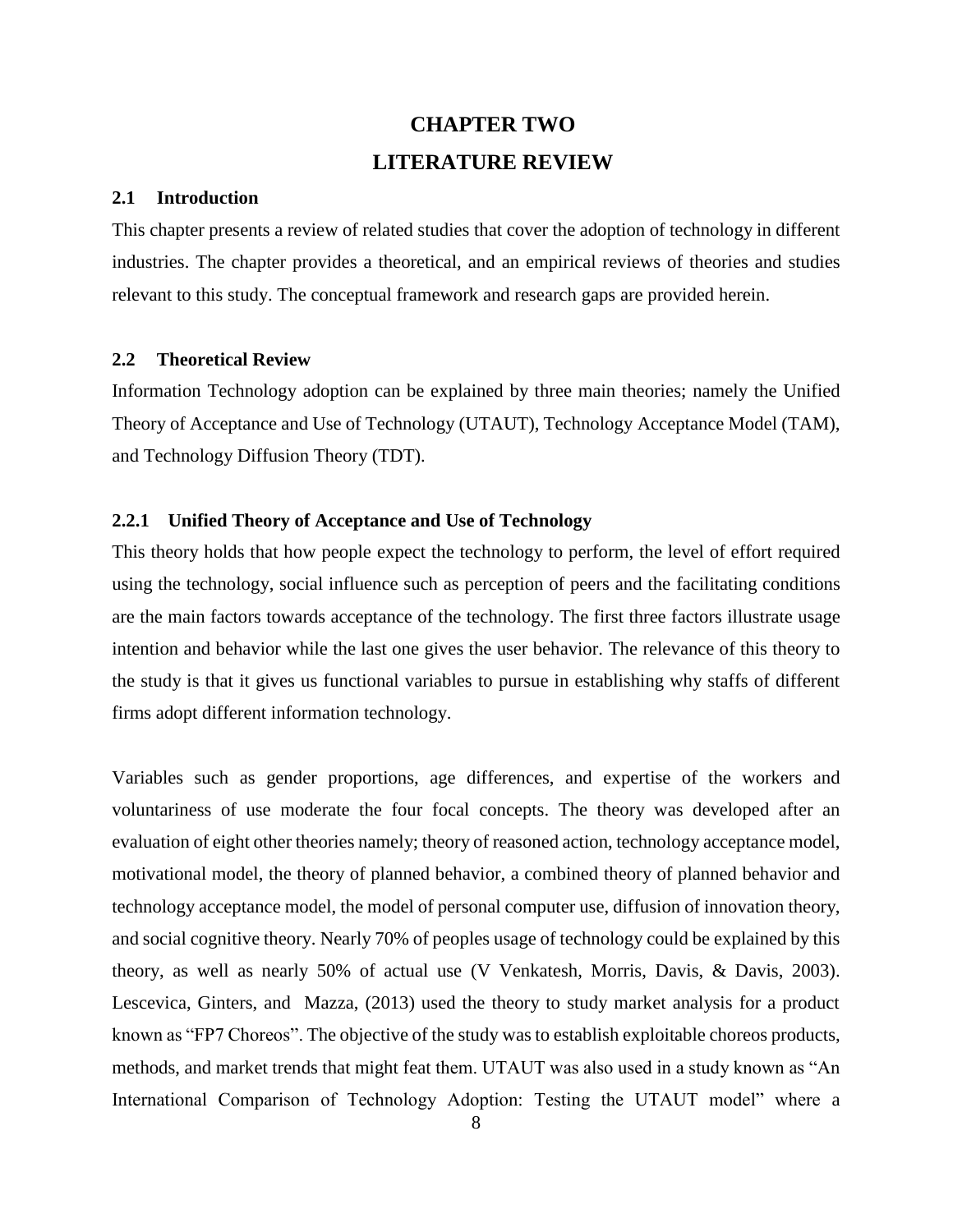comparison of MP3 players usage and adoption of internet banking were examined under the model in Korea and the United States of America.



<span id="page-19-1"></span>**Figure 2.1: Unified Theory of Acceptance and Use of Technology (UTAUT)**

#### <span id="page-19-0"></span>**2.2.2 Technology Acceptance Model**

This theory models the path users take in acceptance and usage of a technology. TAM was offered by Davis in 1989 and is founded on the theory of reasoned action. It comprises two beliefs, which are how users perceive the usefulness and how easy it is to use a technology. These two beliefs feed into attitudes to adopt new technologies. The theory is useful for this study as it helps us formulate variables that could explain why TechnoServe staffs would perceive EDC to be useful. In addition, how they would find it easy to use the proposed technology.

Several studies have used this theory, such as "The Technology Acceptance Model: Its past and its future in Health Care", where the researcher conducted secondary data collection on clinics that were using healthcare IT. The studies diverged significantly in samples and backgrounds, the kind of health IT studied, models of the research, the relationships tested, and types of hypothesis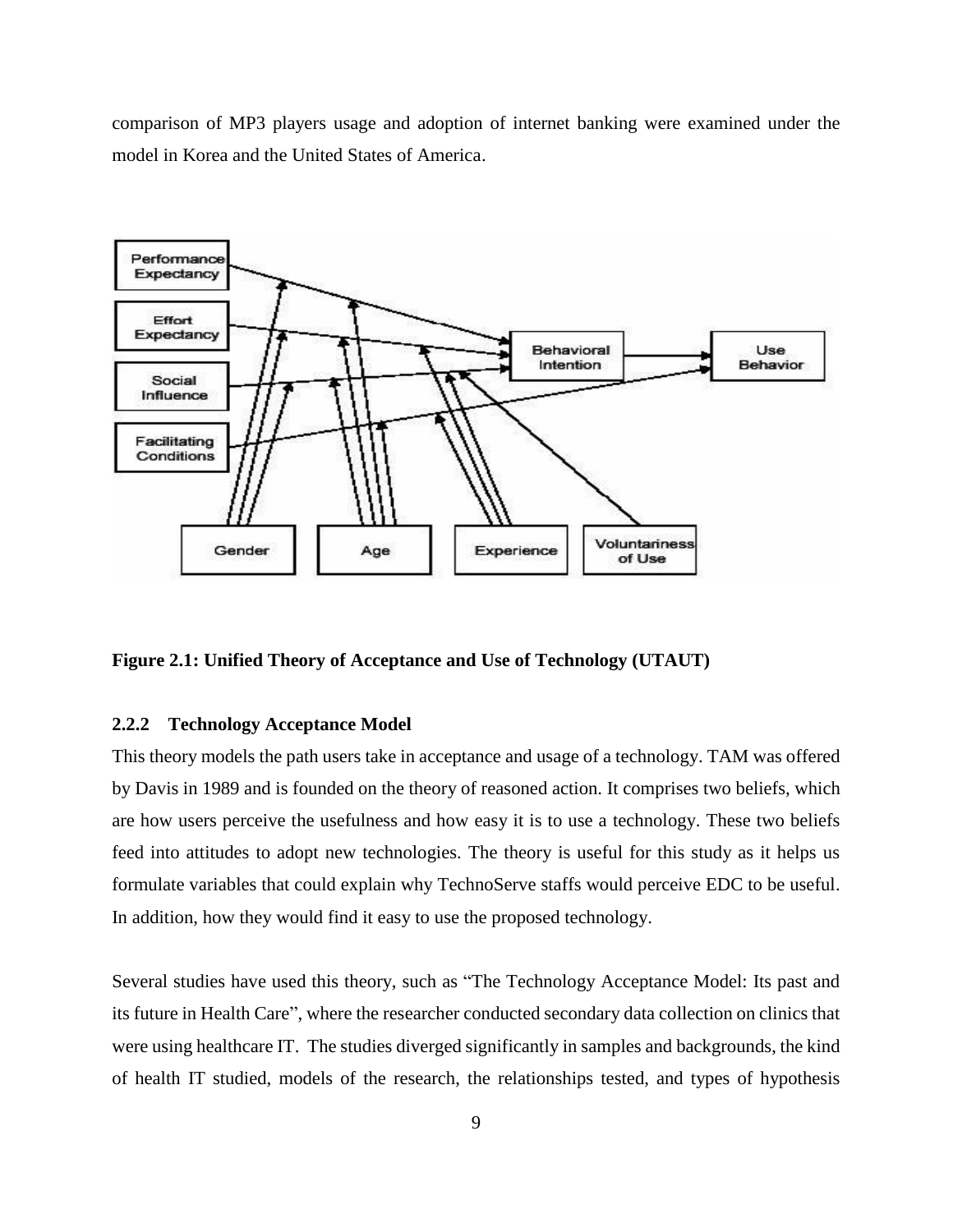operationalization, the findings were that TAM forecasts a significant portion of acceptance of healthcare IT. The theory needed additions and modifications though (Holden & Karsh, 2010).



<span id="page-20-1"></span>**Figure 2.2: Technology Acceptance Model (TAM)**

#### <span id="page-20-0"></span>**2.2.3 Technology Diffusion Theory**

This theory explains the methods and the reasons why and the speed at which new ideas and technology spread. Technology Diffusion Theory (TDT) holds in this study, as it will help categorize employees. Everett Rogers popularized the theory. The theory suggests how technology is transferred over a particular period among societal members.

For the diffusion of ideas to occur, four core elements are thought to play significant roles which are; the innovation itself, transmission channels, the period, and the society. The innovation must be widely adopted and reach a critical mass in order to be sustainable, a process that requires intense human capital. Attewell, (1992), suggested that the overriding explanation for the extent of technological innovations highlights procedures of sway and evidence drift. He further suggested that companies that have pre-existing users of their technologies, learn about the new technologies faster and adopt them, whereas firms that are at the periphery of communications with their uses have a slower movement of their technologies.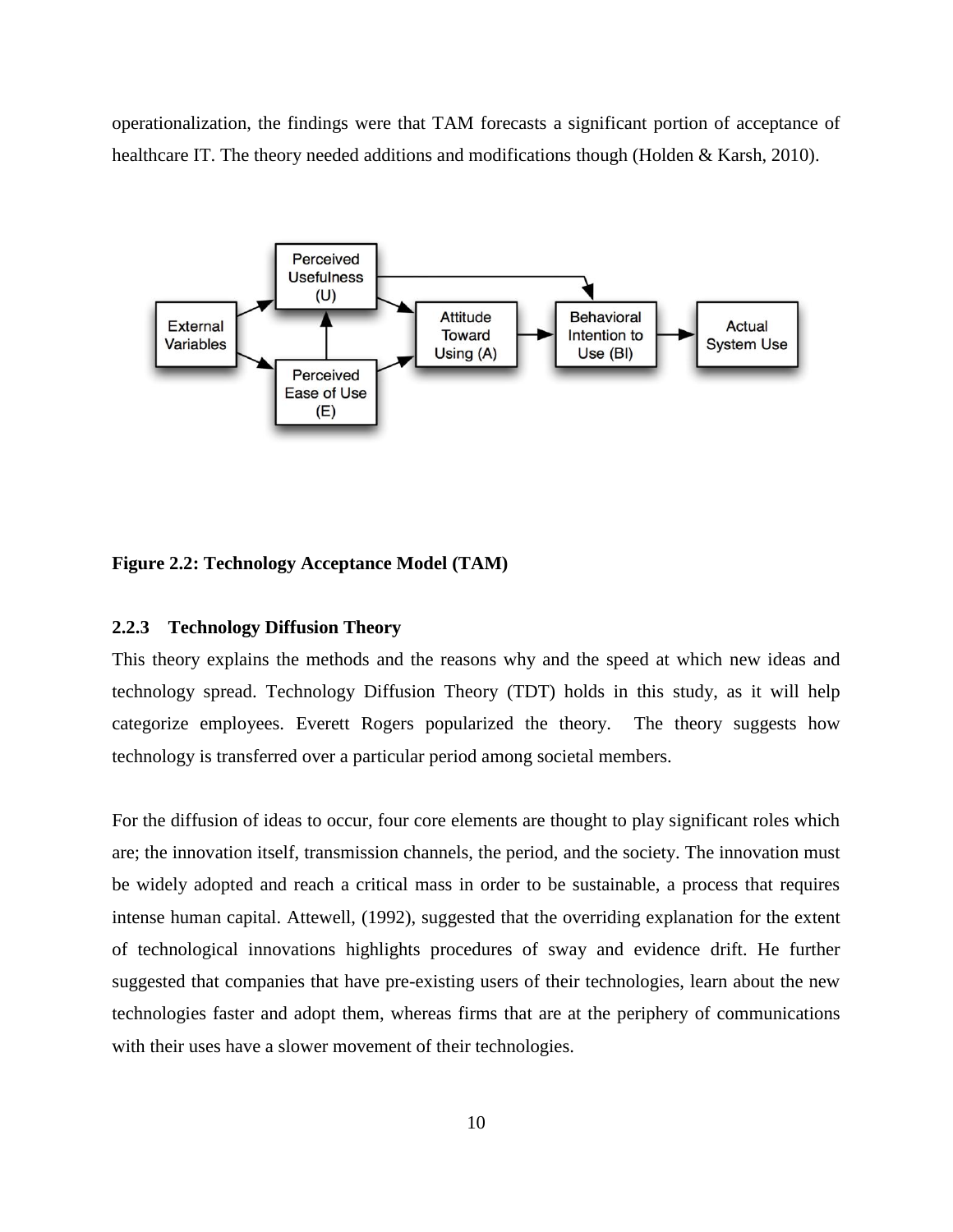Gatignon and Robertson (1989) conducted a study on the effects of competition on how organizations take up new technologies. Their findings were that firms with the highest adoption rates of innovation are in concentrated industries with restricted price intensity and those incentives offered by suppliers and networks with buyers are vital in realizing adoption. The study explained further that adopters could be differentiated from non-adopters by how they process information.

<span id="page-21-1"></span>

**Figure 2.3: Technology Diffusion Theory (TDT)**

#### <span id="page-21-0"></span>**2.3 Empirical Review**

An Australian study was undertaken on how Micro Small and Medium Enterprises (MSME) should structure their adoption of IT. The researcher sought ideas of proprietors and executives of MSME on ten issues representing contemporary IT adoption. The study posits that there are three phases in the adoption of an innovative information technology by a firm. These are that firms have to assess the benefits of IT and the organization culture and suitable type of IT required by the firm. Secondly, the firms have to look at the obtainability of means and procedures necessary for the successful implementation of IT. Lastly, the Small and Medium Enterprises (SME) had to look at the external environment for support resources if there were insufficient internal resources. The study found that following each step reduced the risks associated with the acquisition and adoption of innovative IT (Fink, 1998).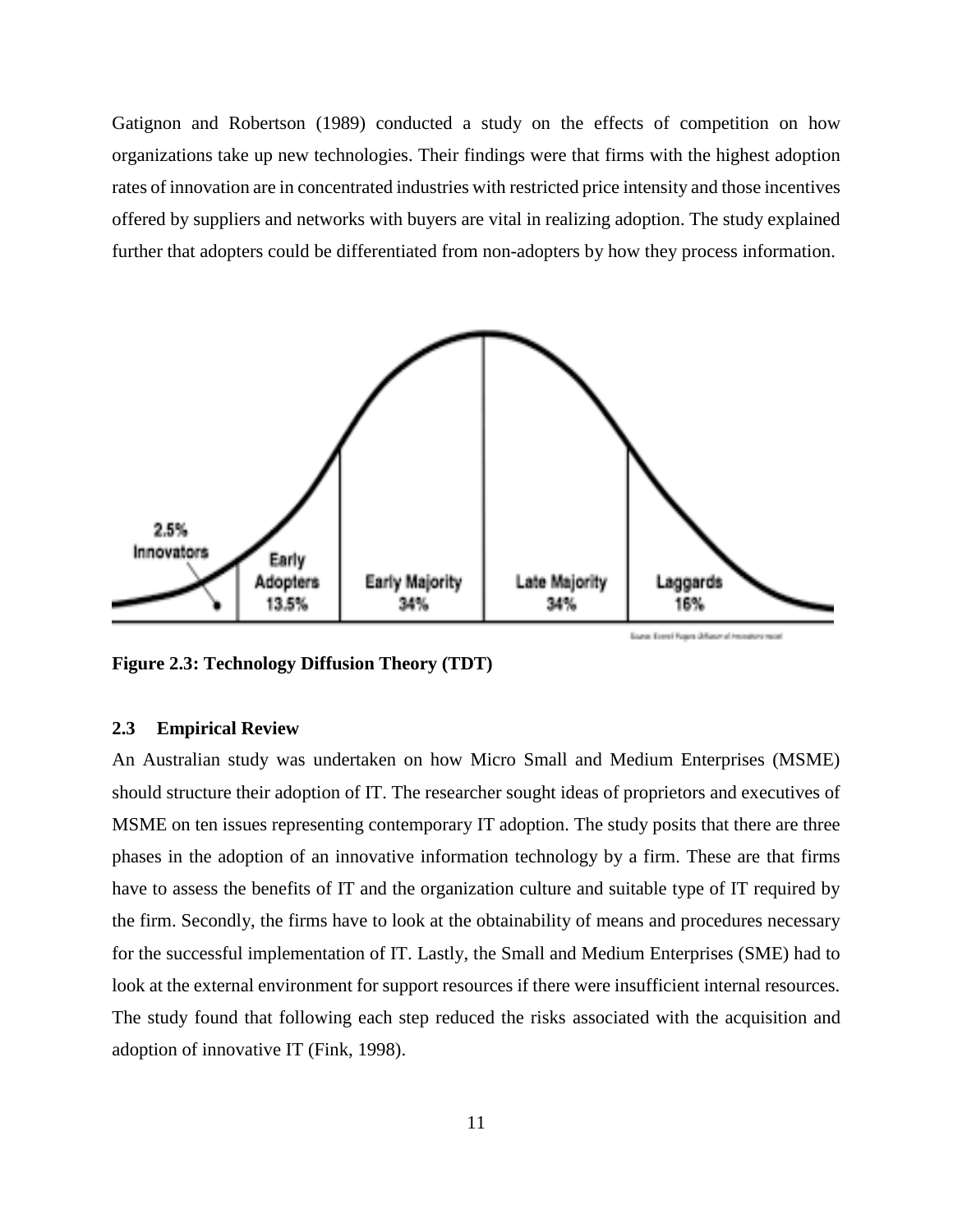Thong carried out a study on chief executive officer (CEO) individualities, organizational characteristics and IT adoption in MSME and found two main variables in innovation adoption. These are individual and organizations characteristics. The paper examined three characteristics of the CEOs, which were how innovative were they in terms of IT, their general attitude towards the adoption of IT, and their IT familiarity. The study also looked at the sizes of their businesses, how competitive was the business environment and information intensity for the organizational characteristics. The study suggested that CEO characteristics are significant factors affecting IT implementation in small businesses. It further suggests that MSME are more likely to adopt IT if the CEOs are more inventive, have an affirmative attitude and good knowledge of IT (Thong & Yap, 1995).

A survey on why salespeople adopt information technology found that adoption of IT technology was strongly depended on their perceptions on how the technology enhances their performance, their personal innovativeness and the training they got due to organizational efforts. It was suggested that managerial participation in the adoption process enhanced the uptake of IT technology. Finally, the study found that the threat from competing salespeople using similar technology was of secondary importance in taking up of IT technology (Schillewaert, Ahearne, Frambach, & Moenaert, 2005).

An investigation of hospitals' adoption of IT and the association between organizations and market factors found out that strategic IT was mostly adopted by hospitals with higher overall IT adoption whereas administrative IT was adopted by hospitals with lower IT adoption. The hospital scope, its locality, the system membership, proprietorship, and market rivalry positively influenced IT adoption (Burke, Wang, Wan, & Diana, 2002).

A Kenyan study on the use of individual digital assistants for data collection in a contagious and fatal illness, worked within a large Prevention of Mother to Child Transmission (PMTCT) working with a PDA-based data collection system. They used a sample of 1270 participants and their results showed that they had lower costs of implementation of their project, time for data entry was significantly reduced and the data quality was greatly enhanced (Onono, Carraher, Cohen, Bukusi, & Turan, 2011).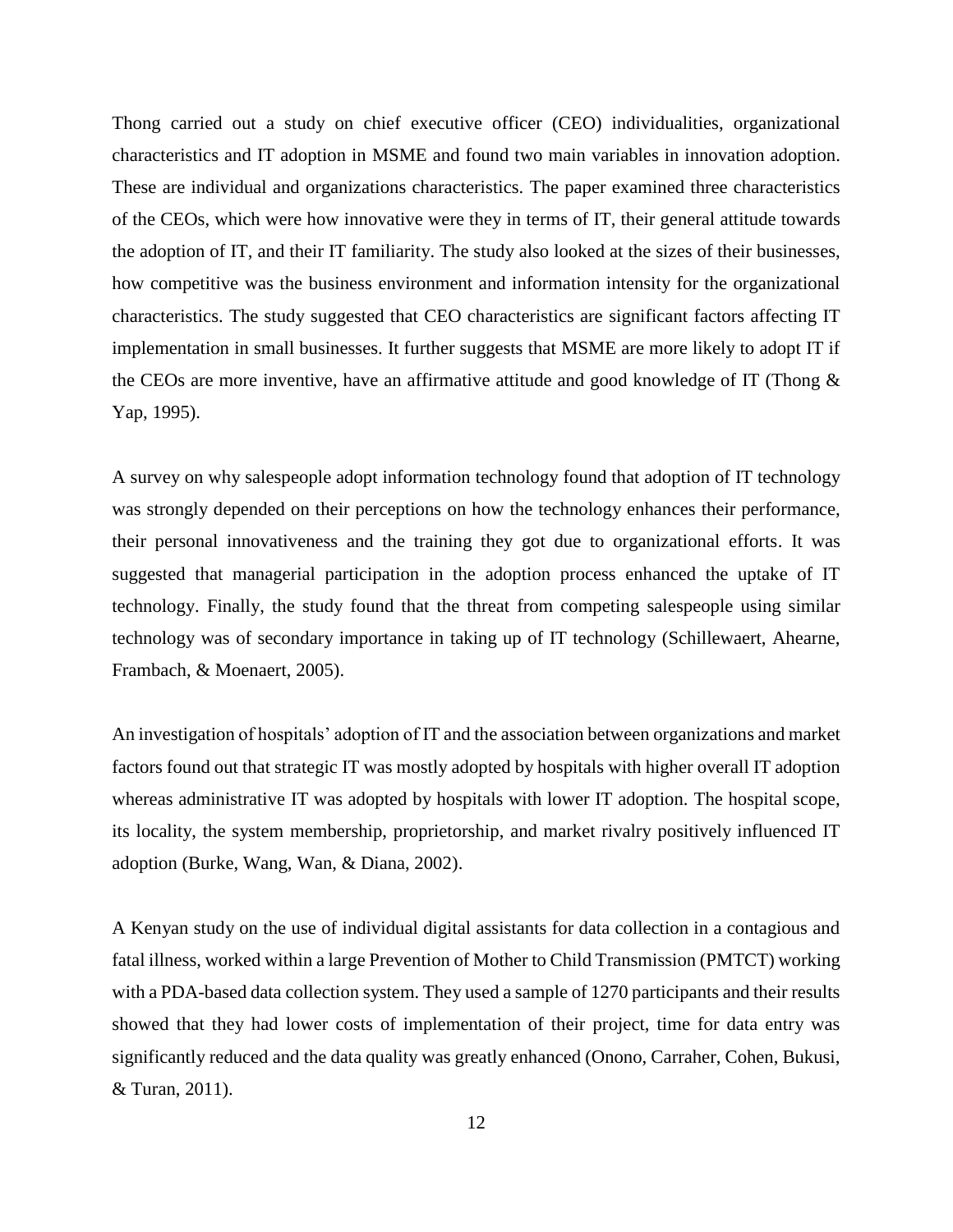A study was carried out to determine the adoption of e-procurement by large manufacturing firms in Nairobi, Kenya. The other objectives of the study were to establish the critical success factors and challenges of the adoption of the e-procurement systems. This was a cross-sectional survey that adopted a descriptive approach. The sample size was 46 out of a population of 455 large manufacturing companies. The study revealed a high level of adoption of e-procurement practices. The success factors for adoption were determined to be top-level management support, monitoring the system performance, and user acceptance of the system. (Mose, Njihia, & Magutu, 2013).

#### <span id="page-23-0"></span>**2.4 Conceptual Framework**

This shows the relationship between the variables. The independent variables are demographic characteristics of the employees and the factors posited by the UTAUT and TAM theories. The dependent variable is the adoption of electronic data capturing systems.

<span id="page-23-1"></span>

**Figure 2.4: Conceptual Framework**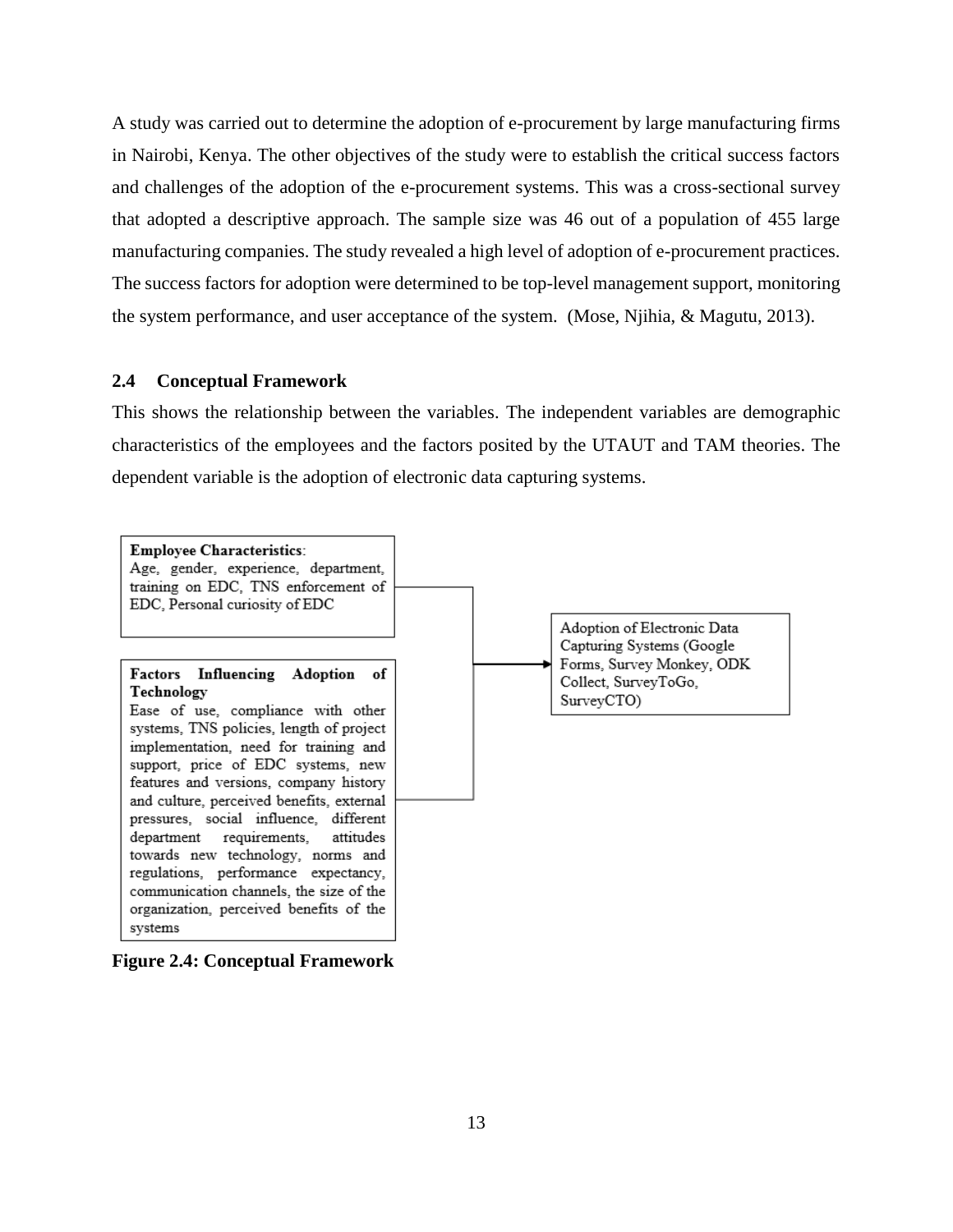## **CHAPTER THREE RESEARCH METHODOLOGY**

#### <span id="page-24-1"></span><span id="page-24-0"></span>**3.1 Introduction**

This chapter discusses how the study was designed, the population used for the study, how data was collected and analyzed.

#### <span id="page-24-2"></span>**3.2 Research Design**

An exploratory cross-sectional survey was carried out to determine factors influencing the adoption of electronic data capturing systems in TechnoServe Kenya. A cross-sectional study is one where data is collected at a particular point in time (Gelman, 2004).

#### <span id="page-24-3"></span>**3.3 Population**

The population for this study was 60 employees of TechnoServe-Kenya. A census was conducted for all the departments in TechnoServe-Kenya. These included the employees in the administration department the communications department, the finance department, the procurement department, the human resource department, and the project implementation department.

#### <span id="page-24-4"></span>**3.4 Data Collection**

The study used both quantitative primary data that was collected using a structured questionnaire. The first section of the questionnaire captured the demographics and general information, the second section was on awareness and adoption of EDC systems, the third section was on factors that were perceived to influence adoption of EDC systems, the fourth section was on impact of adoption of EDC systems. Lastly, there was a question on any other information the respondent was willing to give about EDC systems adoption. The third and fourth sections of the questionnaire used a Likert scale of 1 to 5 to capture the perceptions of the respondents. The questionnaire was administered to TechnoServe-Kenya staffs through an email that contained a link to the server hosting the google form questionnaire.

#### <span id="page-24-5"></span>**3.5 Data Analysis**

To establish the extent of adoption of EDC systems in TechnoServe Kenya, frequency and crosstabulation analysis were used. Factor analysis was used to establish the factors that influence adoption of EDC systems in TechnoServe-Kenya. While impact of adoption of EDC systems was analyzed using cross-tabulations.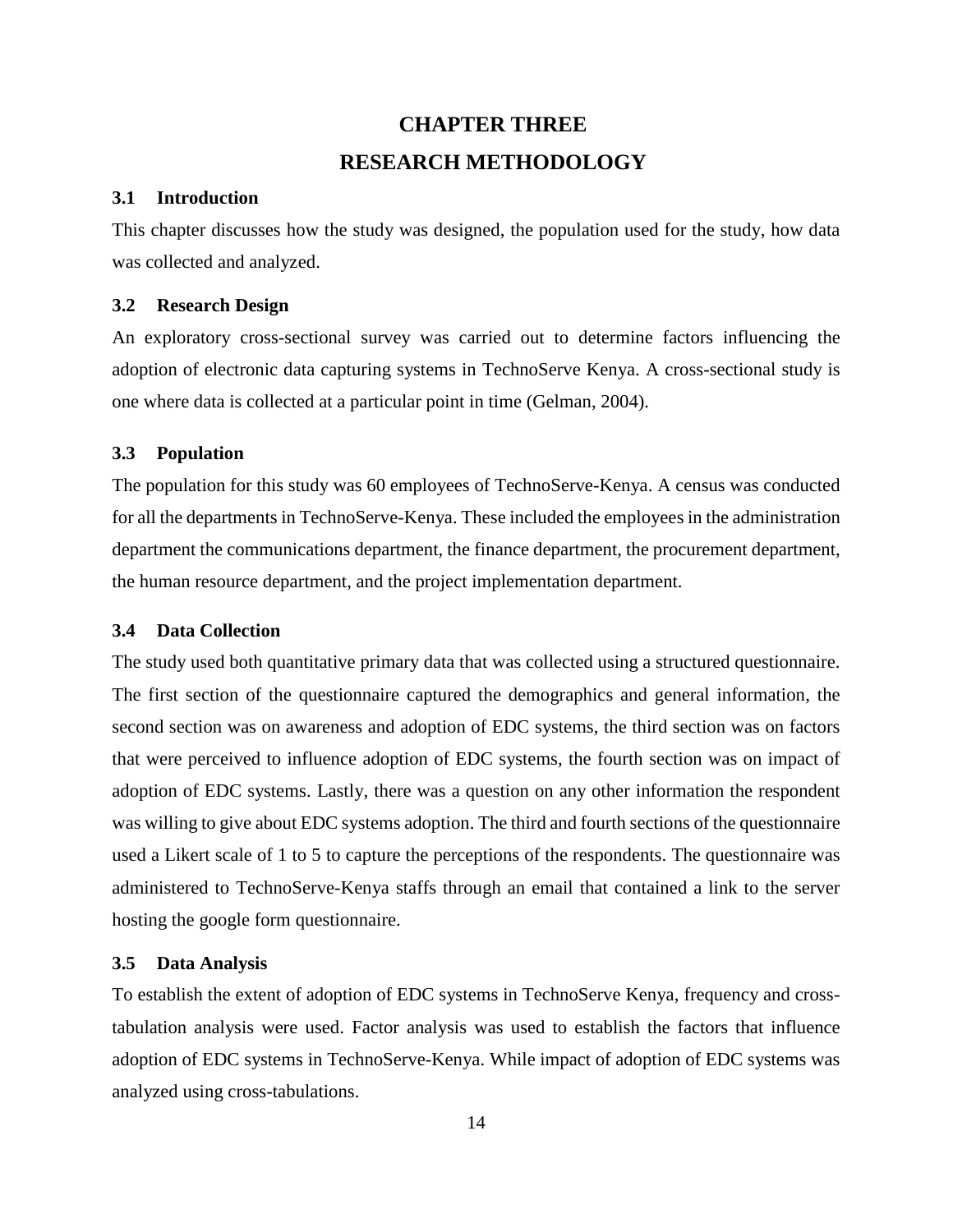### **CHAPTER FOUR**

### **DATA ANALYSIS, FINDINGS AND DISCUSSIONS**

#### <span id="page-25-1"></span><span id="page-25-0"></span>**4.1 Introduction**

This chapter presents the findings of the study and the discussions on the findings. The results are presented based on the objectives of the study. The three objectives of this study were to establish the extent of adoption of electronic data capture (EDC) systems in TechnoServe (TechnoServe) Kenya, to establish the factors that influence the adoption of EDC systems by TechnoServe Kenya, and lastly was to establish the impact of adoption of EDC systems in TechnoServe Kenya.

#### <span id="page-25-2"></span>**4.2 Response Rate**

Out of the targeted population of 60 TechnoServe employees, 44 of them responded to the administered questionnaire. This represents 73.33% of the population. According to Baruch and Holtom, (2008), the average response rate for organizational studies is 35.7%. This, therefore, means that the response rate is good enough to proceed with further analysis.



#### <span id="page-25-3"></span>**4.3 Respondents Demographics**

#### <span id="page-25-4"></span>**Figure 4.1: Distribution of the respondents by age**

Source (Researcher, 2018)

Figure 4.1 above reveals an almost normal distribution of the respondents by their age groups. Most of the employees at TechnoServe are between 26 to 45 years of age.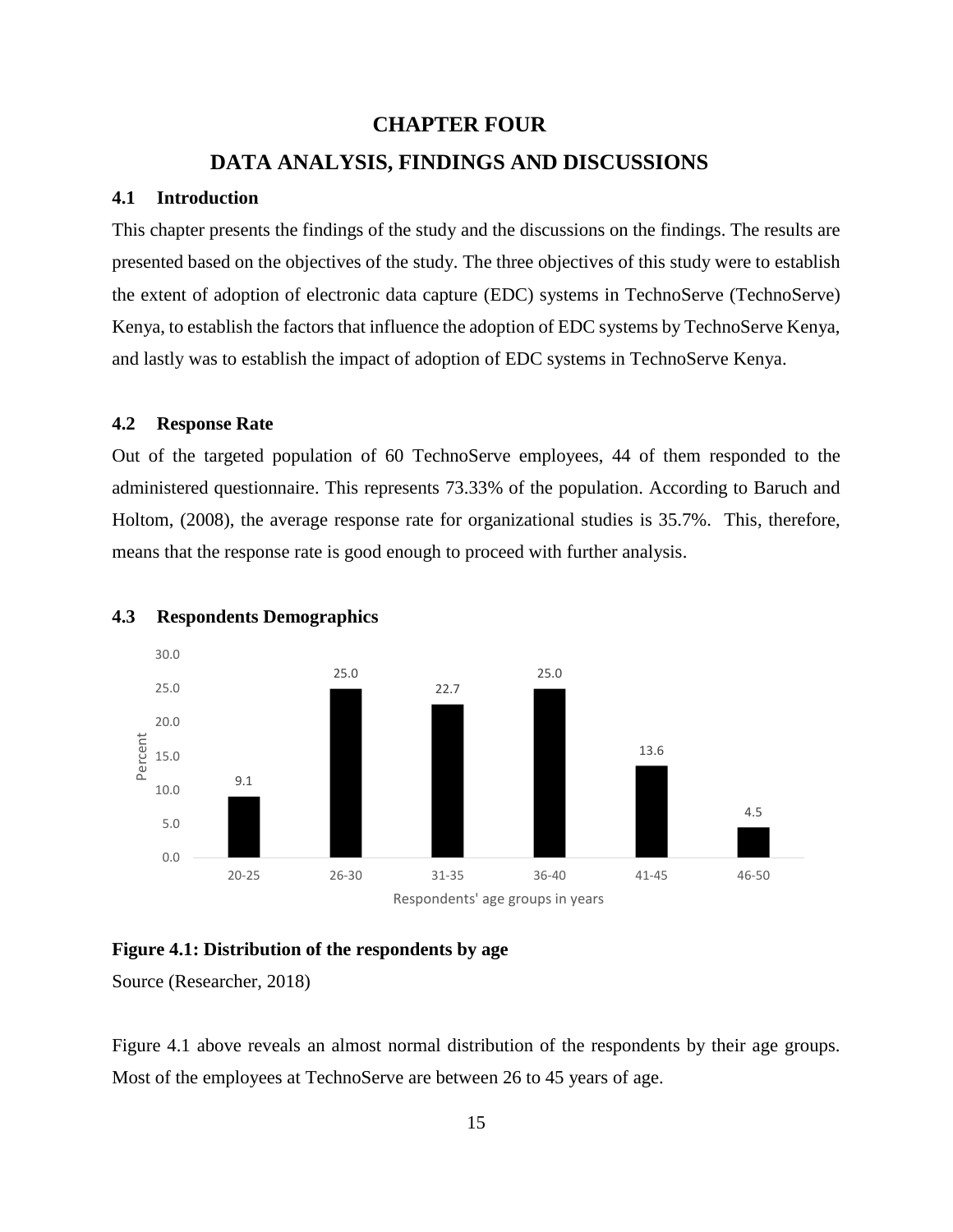<span id="page-26-0"></span>**Table 4.1: Distribution of respondents by gender**

| Gender | Frequency | Percent |
|--------|-----------|---------|
| Female | ⊥J        | 32.61%  |
| Male   |           | 67.39%  |
| Total  | 44        | 100.00% |

Source (Researcher, 2018)

Table 4.1 above shows that male respondents represented a majority (67.39%) of the workforce at TechnoServe.



#### <span id="page-26-1"></span>**Figure 4.2: Distribution of respondents by education level**

Source (Researcher, 2018)

Figure 4.2 reveals that majority of the respondents (47.8%) had a bachelors' degree while very few of the respondents have a Ph.D. 2.2% or a post-graduate diploma 2.2%. Analysis of the data on the current job designation of employees at TechnoServe reveals that 31.8% of the respondents were in monitoring and evaluation (M&E), 20.5% were business advisors (BA), and 13.6% came from the administration department which included the top level management while another 13.6% came from the finance department, 9.1% of the respondents were in project management, 4.5% came from the communications department while a further 4.5% are senior business advisors (SBA). Finally, 2.3% of the population came from the human resources (HR) department.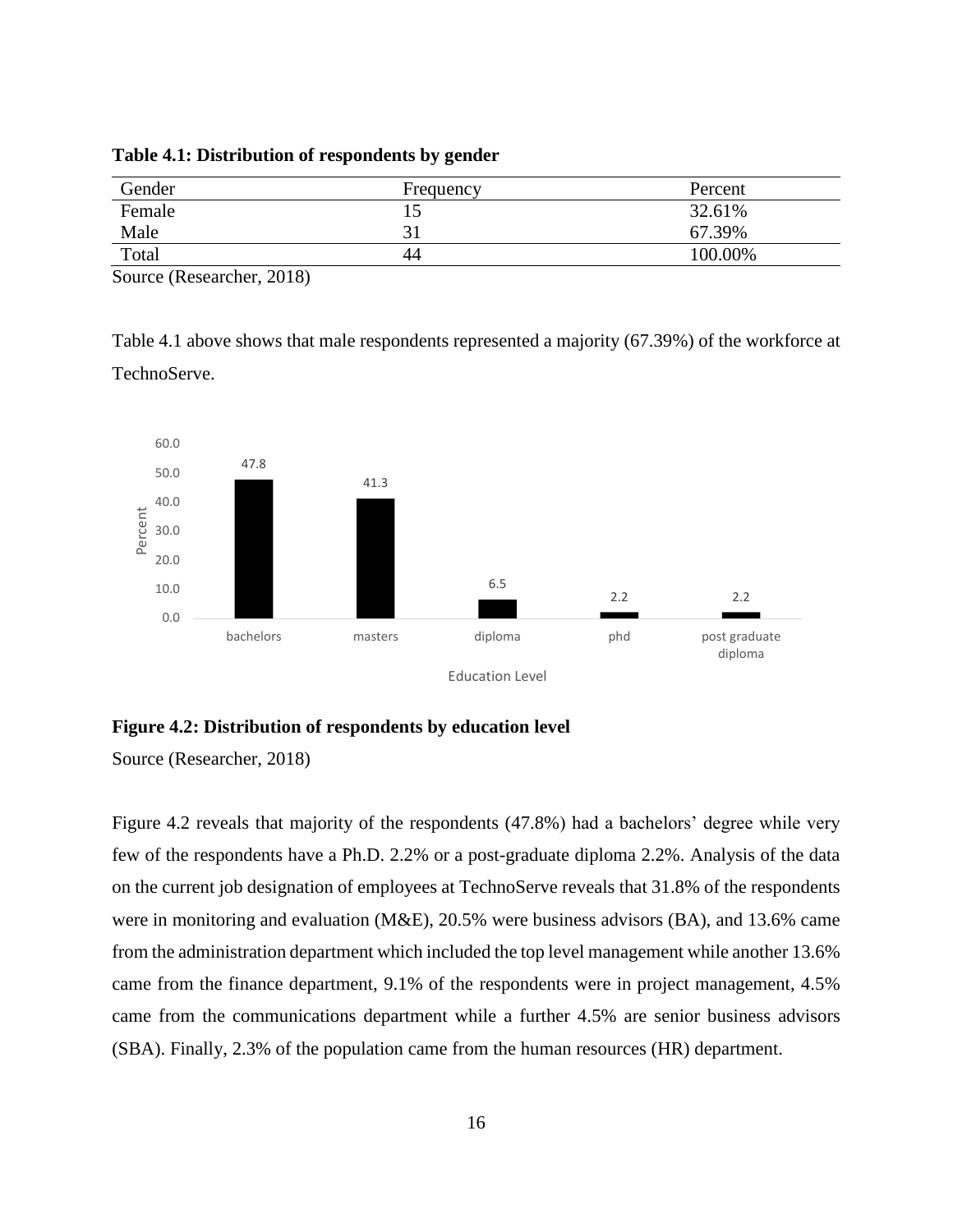#### <span id="page-27-0"></span>**4.4 The extent of Adoption of EDC Systems in TechnoServe-Kenya**

### <span id="page-27-1"></span>**4.4.1 Awareness Level of EDC Systems**

The study revealed that the top three EDC systems that the respondents are aware of are Google Forms, SurveyMonkey and ODK Collect in descending order. Table 4.2 below gives the distribution of awareness of the EDC systems

<span id="page-27-3"></span>

| Table 4.2: Distribution of awareness of different EDC systems |
|---------------------------------------------------------------|
|---------------------------------------------------------------|

| <b>EDC</b> Systems | Frequency | Percent |
|--------------------|-----------|---------|
| SurveyMonkey       | 30        | 27.0    |
| Google Forms       | 29        | 26.1    |
| <b>ODK</b> Collect | 26        | 23.4    |
| CommCare           | 14        | 12.6    |
| SurveyCTO          | 6         | 5.4     |
| SurveyToGo         |           | 4.5     |
| None               |           | .9      |
| Total              |           | 100.0   |

Source (Researcher, 2018)

There were statistically significant differences with a chi-square value of  $11.726$  and ( $p=0.039$ ) between age groups and awareness of ODK Collect were 72.7% of the respondents stated that they were unaware of the system came from the age group of 26-30 years and 100% of the respondents between 46-50 years were aware of the system. Gender also presented statistically significant differences, with a chi-square value of  $15.749$  and ( $p=0.028$ ), 42.9% for female and 76.7% for male were aware of ODK Collect.

#### <span id="page-27-2"></span>**4.4.2 Use of Different EDC Systems at TechnoServe-Kenya**

#### <span id="page-27-4"></span>**Table 4.3: Distribution on use of different EDC systems by respondents**

| <b>EDC</b> Systems | Frequency | Percent |
|--------------------|-----------|---------|
| SurveyMonkey       | 30        | 27.0    |
| Google Forms       | 29        | 26.1    |
| <b>ODK</b> Collect | 26        | 23.4    |
| CommCare           | 14        | 12.6    |
| SurveyCTO          | 6         | 5.4     |
| SurveyToGo         |           | 4.5     |
| None               |           | .9      |
| Total              |           | 100.0   |

Source (Researcher, 2018)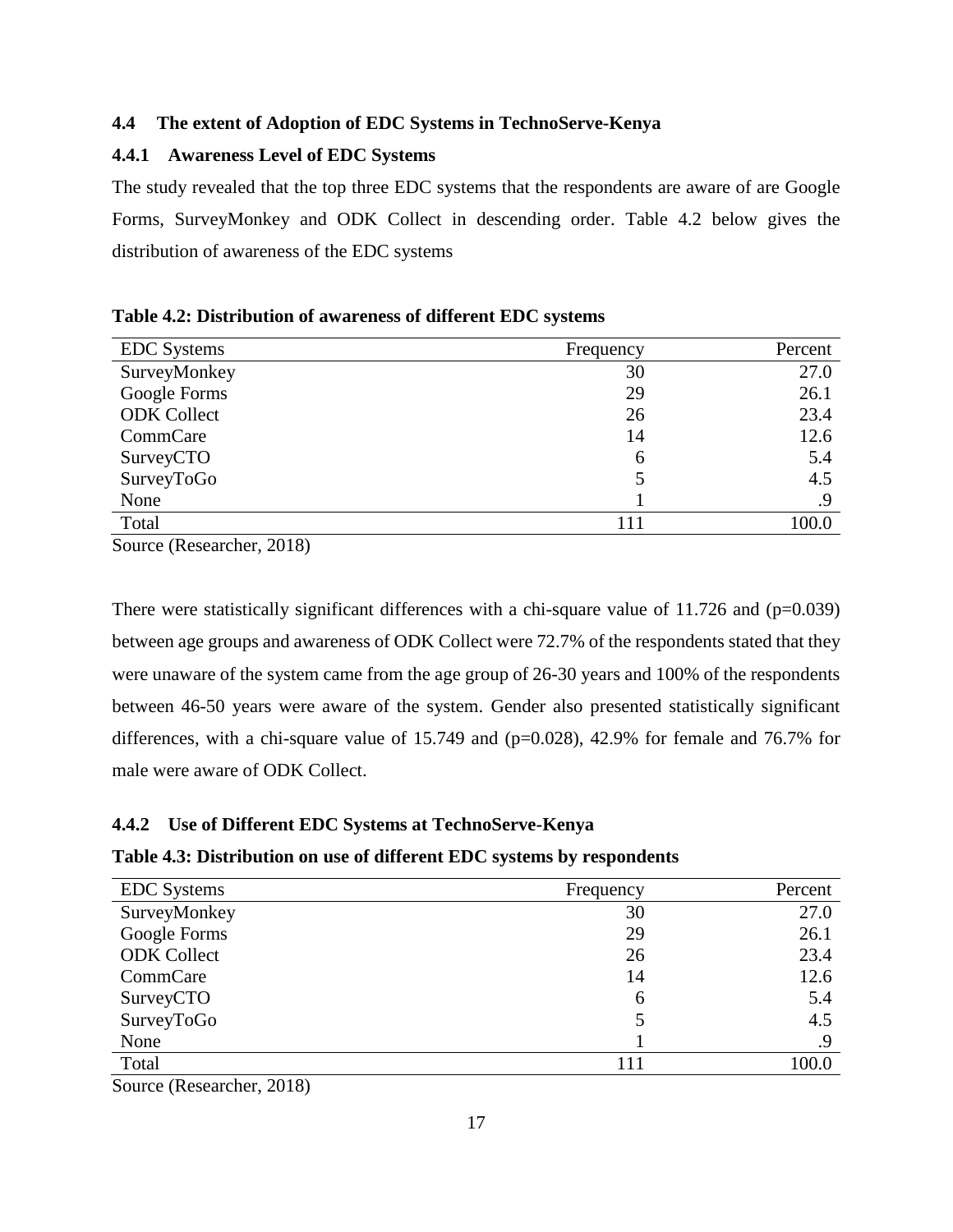Table 4.3 shows that the three most commonly used EDC systems are SurveyMonkey (n=30,  $27\%$ ), Google Forms (n=29, 26.1%) and ODK Collect (n=26, 23.4%). The study also revealed statistically significant differences with a chi-square value of 15.767,  $(p=0.027)$  among different departments and employees who used none of the EDC systems. The employees who used none of the EDC systems came from the Finance (100%) and Project Management (100%) departments. All the other departments had use of EDC systems. This is attributed to their day to day jobs that do not require data collection and entry.

| <b>Job Category/ EDC</b> | Admin | Comm | Finance | <b>HR</b> | M&E   | BA    | <b>SBA</b> | <b>PM</b> |
|--------------------------|-------|------|---------|-----------|-------|-------|------------|-----------|
| System                   |       |      |         |           |       |       |            |           |
| CommCare                 | 22.2% |      | 11.1%   |           | 55.6% |       |            | 11.1%     |
| Google Forms             |       |      | 25%     |           |       | 75%   |            |           |
| None                     | 25%   | 25%  | 25%     |           | 25%   |       |            |           |
| <b>ODK</b> Collect       | 18.2% |      | 9.1%    | 9.1%      | 36.4% |       |            | 27.3%     |
| SurveyCTO                |       |      |         |           | 66.7% |       | 33.3%      |           |
| SurveyMonkey             |       | 20%  | 20%     |           |       | 40%   | 20%        |           |
| SurveyToGo               | 25%   |      |         |           | 50%   | 25%   |            |           |
| Total                    | 13.6% | 4.5% | 13.6%   | 2.3%      | 31.8% | 20.5% | 4.5%       | 9.1%      |

<span id="page-28-2"></span>**Table 4.4: Job Category versus which EDC system to enforce**

Source (Researcher, 2018)

Table 4.4 reveals that there is also a statistically significant difference, with a chi-square value of 58.450 and (p=0.047) among departments and the system they would like TechnoServe to enforce the use of. ODK Collect, CommCare, and SurveyMonkey have support in at least four departments. The number of years that employees have worked at TechnoServe also revealed statistically significant differences, with a chi-square value of  $22.465$  and ( $p=0.049$ ) on the EDC systems suggested for enforcement.

#### <span id="page-28-0"></span>**4.5 Factors Influencing the Adoption of EDC Systems in TechnoServe-Kenya**

#### <span id="page-28-1"></span>**4.5.1 Introduction**

To determine the factors that influence adoption of EDC systems in TechnoServe-Kenya, a Likert Scale was prepared by consideration of various factors that might be related to adoption of EDC systems. The values in the Likert scale ranged from 1 to 5, where 1 represented "strongly disagree",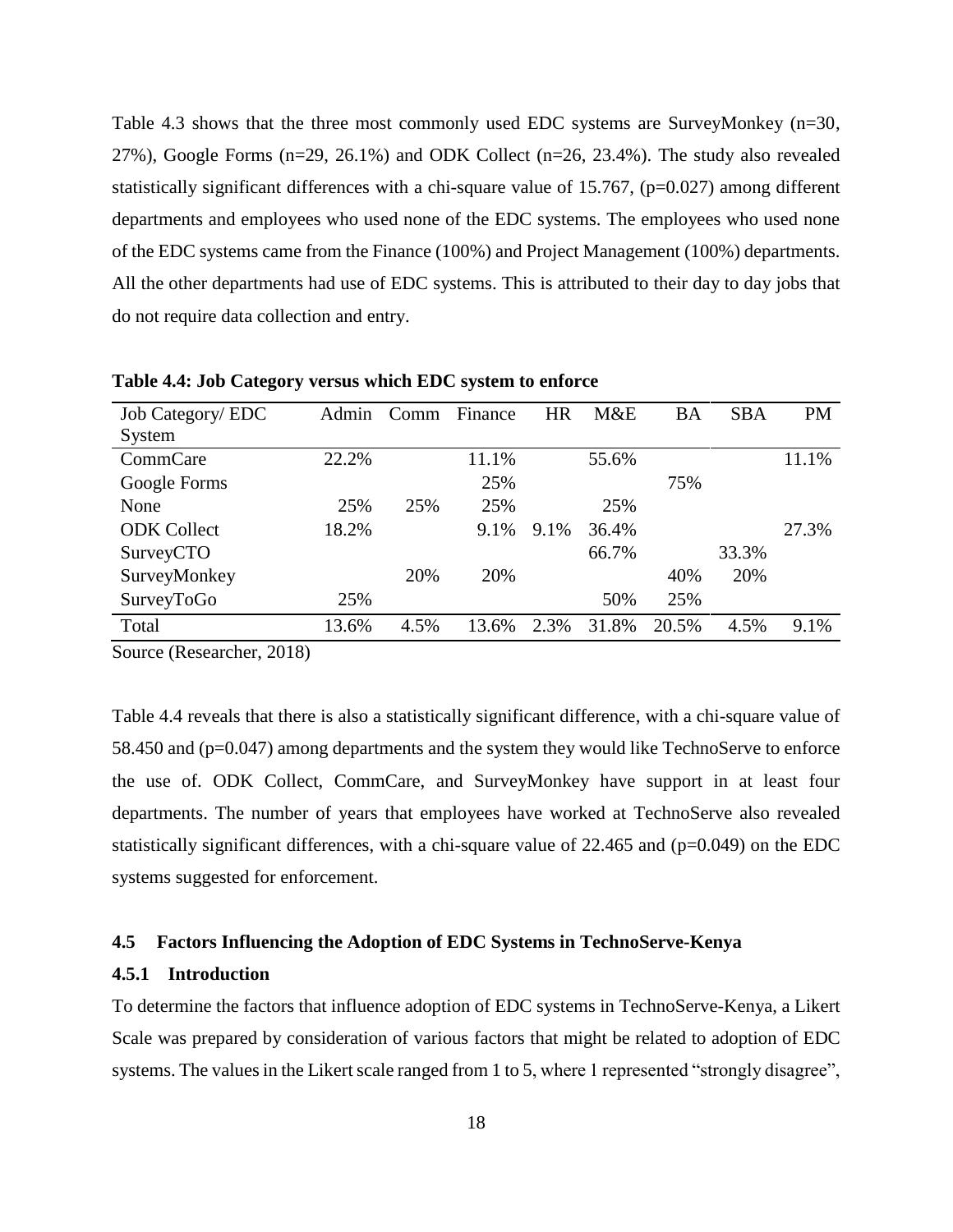2 represented "disagree", 3 represented "neutral", 4 represented "agree", and 5 represented "Strongly Agree". The respondents were given an option to select only one response per question. A dimension reduction analysis using factor analysis was used to analyze the 28 variables that had been picked earlier.

### <span id="page-29-0"></span>**4.5.2 Mean and Standard Deviation of Values in the Likert Scale**

The findings were interpreted as a range because of the means from the values in the Likert Scale. Values that fall between  $1 - 1.4$  were interpreted as "strongly disagree", those that fell between  $1.5 - 2.4$  was interpreted as "disagree", values between  $2.5 - 3.4$  were interpreted as "neutral", those values between 3.5 to 4.4 were interpreted to mean "agree" and 4.5-5 meant "strongly agree", finally, 6 stood for "I do not know".

| Factors                                                                | Mean | <b>Std. Deviation</b> |
|------------------------------------------------------------------------|------|-----------------------|
|                                                                        |      |                       |
| The ease of integration of the EDC system with other systems used      | 4.59 | 0.816                 |
| in TechnoServe for data management is a major influence on which       |      |                       |
| EDC system to adopt                                                    |      |                       |
| The data security features of a particular EDC system is a major       | 4.52 | 0.698                 |
| factor for consideration in the adoption of a system                   |      |                       |
| The initial purchase cost of Electronic Data Capture (EDC) systems     | 4.50 | 1.110                 |
| is a major factor in adopting a particular EDC system                  |      |                       |
| Maintenance cost of a particular EDC system is a determinant on        | 4.36 | 0.892                 |
| which system to adopt                                                  |      |                       |
| The speed of conversion of questionnaires into useable EDC format      | 4.36 | 0.967                 |
| is a major influence on which system to use                            |      |                       |
| The availability of equipment required for EDC systems is a major      | 4.32 | 0.771                 |
| factor in the adoption of a particular EDC system                      |      |                       |
| The level of trust one has in a particular system concerning data is a | 4.23 | 0.886                 |
| major influence on which system to adopt                               |      |                       |
| The extent to which the EDC system use leads to minimization of        | 4.23 | 1.054                 |
| missing responses is a major factor to consider in the adoption of an  |      |                       |
| EDC system                                                             |      |                       |
| The ease of learning how to use a particular system is a major         | 4.20 | 0.904                 |
| influence on which EDC system to adopt                                 |      |                       |
| The level of support offered for any EDC system is a major influence   | 4.18 | 0.724                 |
| on which one to adopt                                                  |      |                       |
| The speed with which I expect to accomplish data collection tasks      | 4.18 | 0.922                 |
| by using an EDC system is a major factor in the adoption of the        |      |                       |
| system                                                                 |      |                       |

#### <span id="page-29-1"></span>**Table 4.5: Descriptive Statistics of the Factors**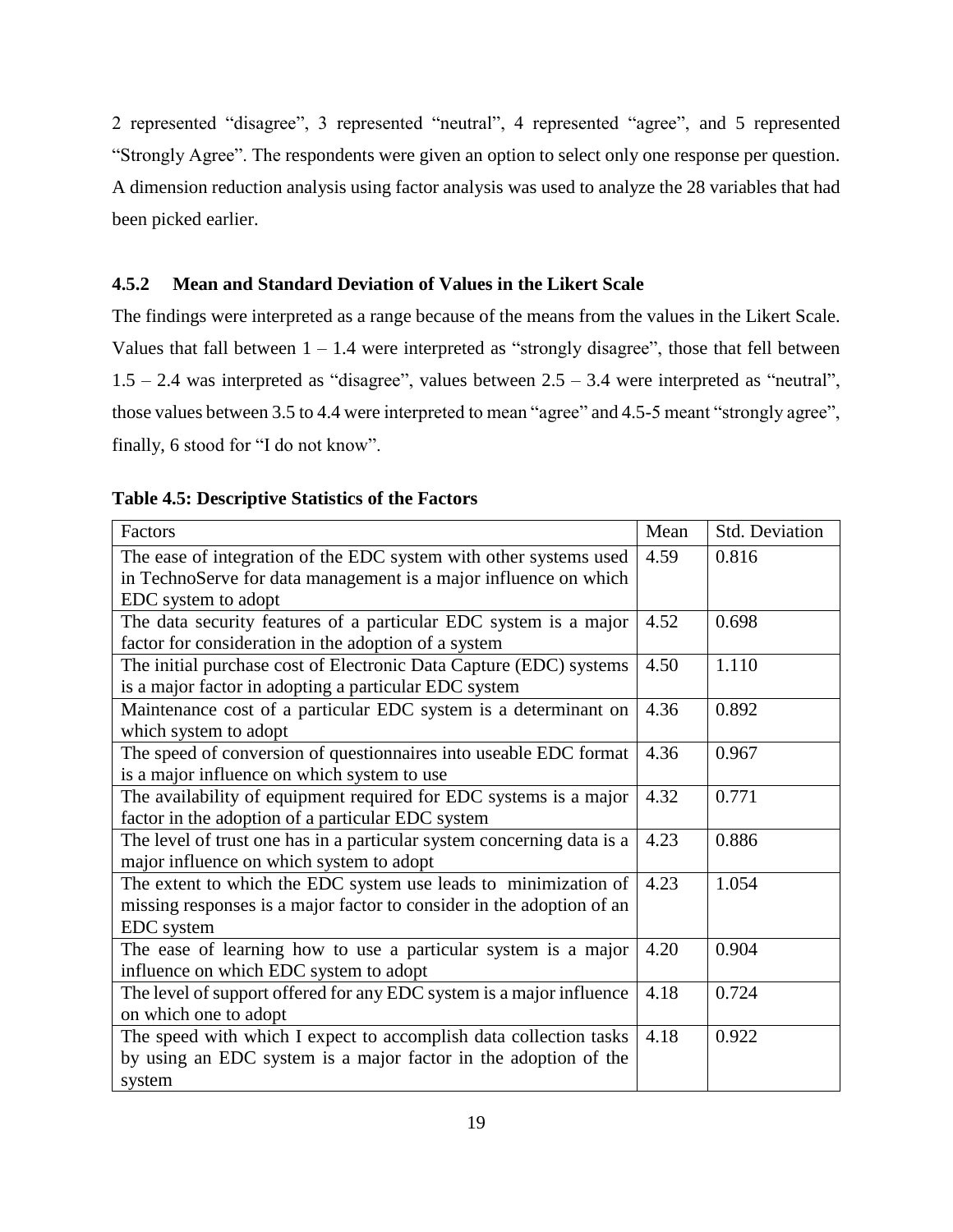| Factors                                                               | Mean | Std. Deviation |
|-----------------------------------------------------------------------|------|----------------|
| Cost of training on specific EDC systems is a major factor in the     | 4.16 | 1.160          |
| adoption of a particular system                                       |      |                |
| Partners/donors requirements influence the adoption of a particular   | 4.05 | 1.099          |
| EDC system                                                            |      |                |
| The frequency with which new versions of EDC systems are released     | 3.91 | 1.074          |
| is a major factor to consider when taking up a system                 |      |                |
| How information on the functionalities of a particular system are     | 3.84 | 1.119          |
| publicized is a major factor in the adoption of the system            |      |                |
| The perception that adoption of a particular EDC system would         | 3.84 | 1.160          |
| provide TechnoServe with a competitive advantage is a major factor    |      |                |
| in the adoption of the system                                         |      |                |
| Top level management influence which EDC system to adopt              | 3.80 | 1.304          |
| Different departments day to day jobs consideration is a major factor | 3.77 | 1.217          |
| in which EDC system to adopt                                          |      |                |
| The duration of a project is a major factor to consider in choosing   | 3.70 | 1.340          |
| which EDC to adopt                                                    |      |                |
| The computer skills of a particular individual are key in influencing | 3.70 | 1.091          |
| adoption of any EDC systems                                           |      |                |
| The non-governmental organizations adopting a particular EDC          | 3.66 | 1.119          |
| system is a major influence on which system to adopt                  |      |                |
| The willing attitude of TechnoServe staffs to learn new ways of       | 3.66 | 1.160          |
| working is a major factor in the adoption of EDC systems              |      |                |
| The extent to which use of a particular EDC system is perceived to    | 3.61 | 1.083          |
| supersede the other data collection systems is a major factor in the  |      |                |
| adoption of the system                                                |      |                |
| Amount of free trial period offered by a particular EDC system is a   | 3.11 | 1.298          |
| major factor for consideration in adopting a system                   |      |                |
| My personal decisions are a major factor in which EDC system to       | 3.05 | 1.238          |
| adopt                                                                 |      |                |
| The number of staff in TechnoServe is a major factor in the adoption  | 2.91 | 1.217          |
| of a data collection system                                           |      |                |
| The annual turnover of TechnoServe is a major factor in the adoption  | 2.84 | 1.493          |
| of a data collection system                                           |      |                |
| My peer's influence which EDC system I adopt                          | 2.77 | 0.985          |

Source (Researcher, 2018)

Table 4.5, posits that the top three factors that the respondents strongly agreed that they influence the adoption of electronic data capture systems were; ease of integration with other systems currently in use which had a mean of 4.59, the data security features offered by a particular EDC system which had a mean of 4.52 and the cost of initial purchase of a particular EDC system with a mean of 4.50. The factors with the lowest scores which were interpreted to mean that the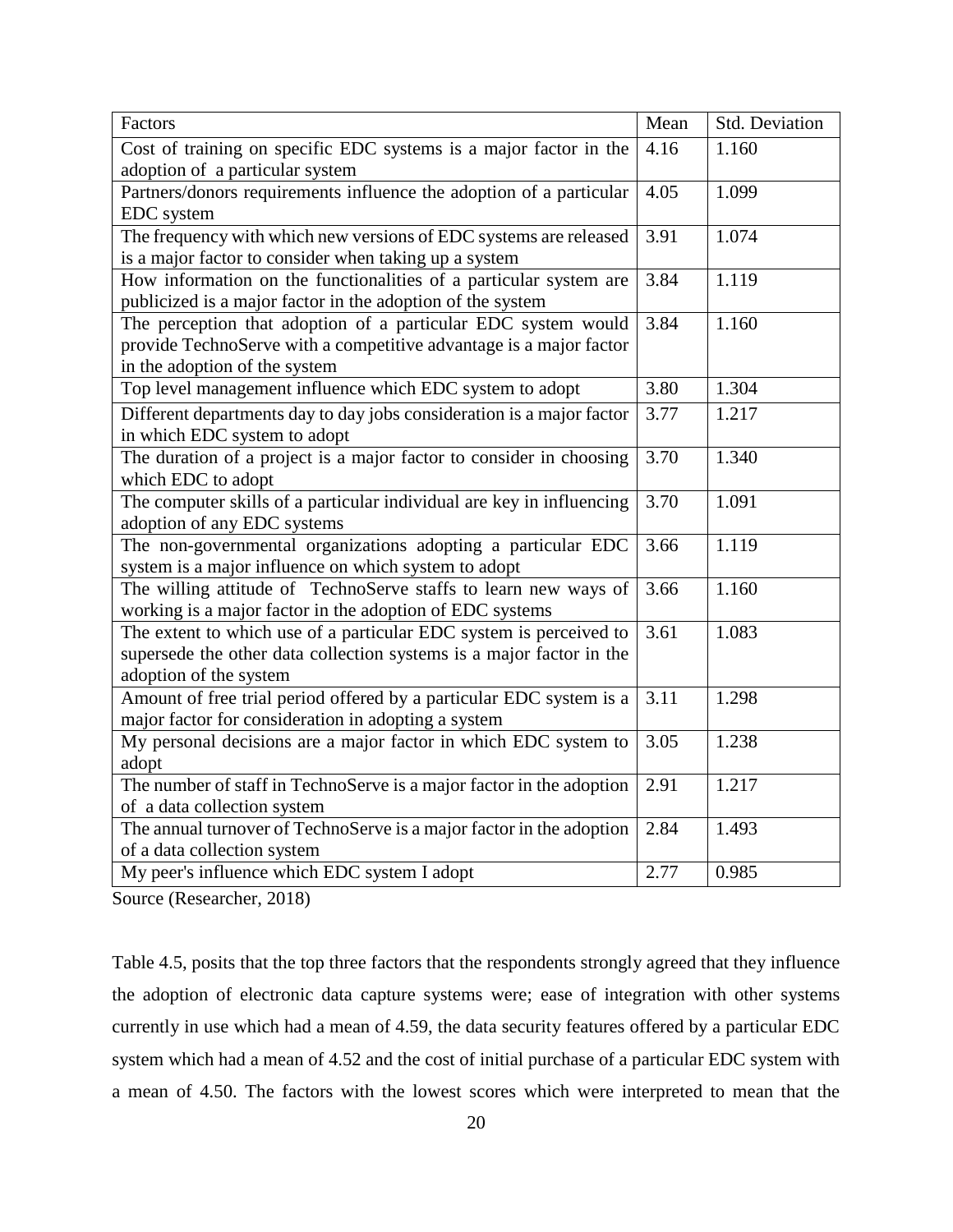respondents were neutral on them were; the number of staff that TechnoServe has with a mean of 2.91, the annual turnover of TechnoServe with a mean of 2.84 and peer influence with a mean of 2.77. The high standard deviations on the last three values indicate that the respondents had very varied opinions on these factors influencing adoption of EDC systems by TechnoServe-Kenya staff.

### <span id="page-31-0"></span>**4.5.3 Communalities**

Table 4.6 below gives patterns of relationships between variables using communalities.

<span id="page-31-1"></span>

|  | <b>Table 4.6: Communalities</b> |  |
|--|---------------------------------|--|
|--|---------------------------------|--|

| Factors                                                                   | Initial            | Extraction |
|---------------------------------------------------------------------------|--------------------|------------|
| The ease of learning how to use a particular system is a major influence  | 1.000              | .870       |
| on which EDC system to adopt                                              |                    |            |
| Partners/donors requirements influence the adoption of a particular       | 1.000              | .852       |
| EDC system                                                                |                    |            |
| Top level management influence which EDC system to adopt                  | 1.000              | .841       |
| The initial purchase cost of Electronic Data Capture (EDC) systems is     | 1.000              | .832       |
| a major factor in adopting a particular EDC system                        |                    |            |
| The speed of conversion of questionnaires into useable EDC format is      | 1.000              | .822       |
| a major influence on which system to use                                  |                    |            |
| The availability of equipment required for EDC systems is a major         | 1.000              | .815       |
| factor in the adoption of a particular EDC system                         |                    |            |
| The computer skills of a particular individual are key in influencing     | $\overline{1.000}$ | .811       |
| adoption of any EDC systems                                               |                    |            |
| The annual turnover of TechnoServe is a major factor in the adoption      | 1.000              | .801       |
| of a data collection system                                               |                    |            |
| Maintenance cost of a particular EDC system is a determinant on which     | 1.000              | .774       |
| system to adopt                                                           |                    |            |
| The non-governmental organizations adopting a particular EDC system       | 1.000              | .760       |
| is a major influence on which system to adopt                             |                    |            |
| The speed with which I expect to accomplish data collection tasks by      | 1.000              | .757       |
| using an EDC system is a major factor in the adoption of the system       |                    |            |
| The number of staff in TechnoServe is a major factor in the adoption of   | 1.000              | .751       |
| a data collection system                                                  |                    |            |
| Cost of training on specific EDC systems is a major factor in the         | 1.000              | .744       |
| adoption of a particular system                                           |                    |            |
| The perception that adoption of a particular EDC system would provide     | 1.000              | .743       |
| TechnoServe with a competitive advantage is a major factor in the         |                    |            |
| adoption of the system                                                    |                    |            |
| The duration of a project is a major factor to consider in choosing which | 1.000              | .731       |
| EDC to adopt                                                              |                    |            |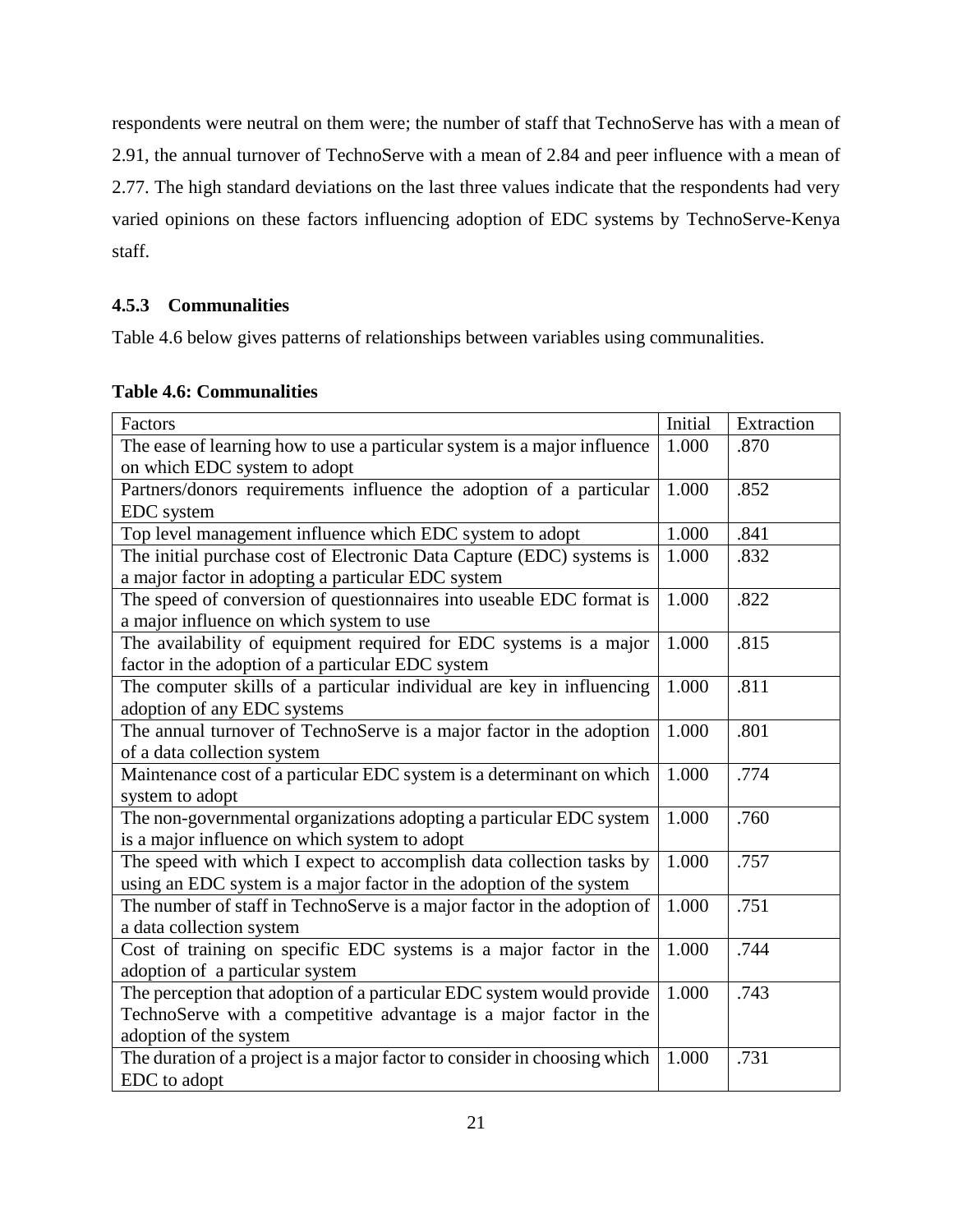| Factors                                                                  | Initial | Extraction |
|--------------------------------------------------------------------------|---------|------------|
| The data security features of a particular EDC system is a major factor  | 1.000   | .724       |
| for consideration in the adoption of a system                            |         |            |
| My peer's influence which EDC system I adopt                             | 1.000   | .720       |
| The level of support offered for any EDC system is a major influence     | 1.000   | .709       |
| on which one to adopt                                                    |         |            |
| My personal decisions are a major factor in which EDC system to adopt    | 1.000   | .698       |
| The level of trust one has in a particular system concerning data is a   | 1.000   | .694       |
| major influence on which system to adopt                                 |         |            |
| The extent to which the EDC system use leads to minimization of          | 1.000   | .693       |
| missing responses is a major factor to consider in the adoption of an    |         |            |
| EDC system                                                               |         |            |
| Different departments day to day jobs consideration is a major factor in | 1.000   | .678       |
| which EDC system to adopt                                                |         |            |
| How information on the functionalities of a particular system are        | 1.000   | .670       |
| publicized is a major factor in the adoption of the system               |         |            |
| The willing attitude of TechnoServe staffs to learn new ways of          | 1.000   | .659       |
| working is a major factor in the adoption of EDC systems                 |         |            |
| Amount of free trial period offered by a particular EDC system is a      | 1.000   | .655       |
| major factor for consideration in adopting a system                      |         |            |
| The extent to which use of a particular EDC system is perceived to       | 1.000   | .641       |
| supersede the other data collection systems is a major factor in the     |         |            |
| adoption of the system                                                   |         |            |
| The ease of integration of the EDC system with other systems used in     | 1.000   | .597       |
| TechnoServe for data management is a major influence on which EDC        |         |            |
| system to adopt                                                          |         |            |
| The frequency with which new versions of EDC systems are released        | 1.000   | .595       |
| is a major factor to consider when taking up a system                    |         |            |

Source (Researcher, 2018)

### <span id="page-32-0"></span>**4.5.4 Factor Extraction**

Values that had eigenvalues of greater than one were extracted. Eight groups of factors out of the 28 were identified to influence adoption of EDC systems. These factors had a cumulative value of 73.709% meaning they could explain nearly 74% of all variance in the factors that influence adoption of EDC systems by TechnoServe-Kenya. Table 4.7 below provides the factor extraction.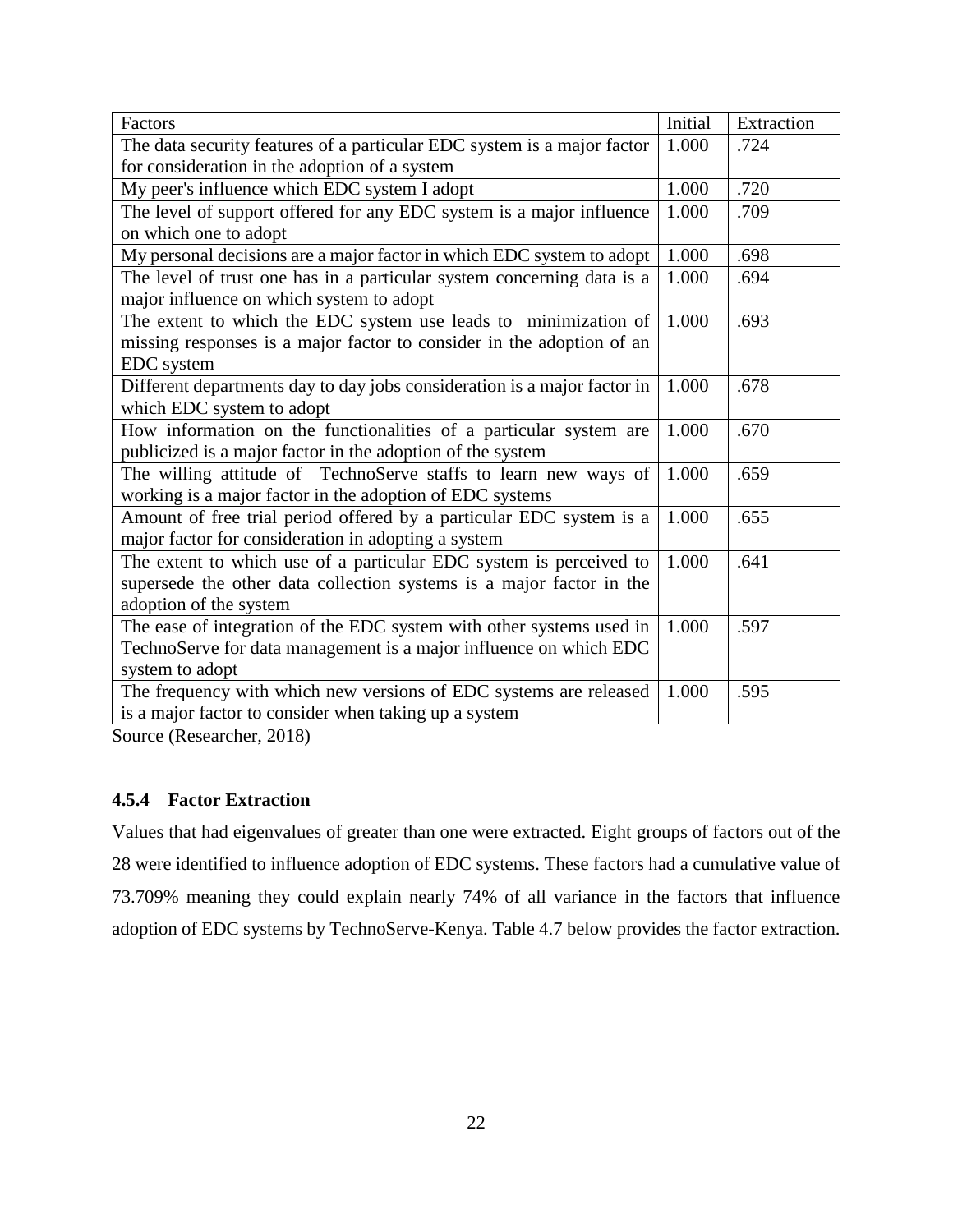| Component      | Initial Eigenvalues |               |              |       | <b>Extraction Sums of Squared Loadings</b> |              |
|----------------|---------------------|---------------|--------------|-------|--------------------------------------------|--------------|
|                | Total               | % of Variance | Cumulative % | Total | % of Variance                              | Cumulative % |
| $\mathbf{1}$   | 8.699               | 31.069        | 31.069       | 8.699 | 31.069                                     | 31.069       |
| $\sqrt{2}$     | 2.641               | 9.432         | 40.502       | 2.641 | 9.432                                      | 40.502       |
| 3              | 2.193               | 7.833         | 48.335       | 2.193 | 7.833                                      | 48.335       |
| $\overline{4}$ | 1.743               | 6.225         | 54.560       | 1.743 | 6.225                                      | 54.560       |
| 5              | 1.584               | 5.659         | 60.218       | 1.584 | 5.659                                      | 60.218       |
| 6              | 1.327               | 4.741         | 64.959       | 1.327 | 4.741                                      | 64.959       |
| $\tau$         | 1.248               | 4.456         | 69.415       | 1.248 | 4.456                                      | 69.415       |
| 8              | 1.202               | 4.294         | 73.709       | 1.202 | 4.294                                      | 73.709       |
| 9              | .933                | 3.333         | 77.042       |       |                                            |              |
| 10             | .817                | 2.918         | 79.960       |       |                                            |              |
| 11             | .770                | 2.748         | 82.709       |       |                                            |              |
| 12             | .742                | 2.651         | 85.359       |       |                                            |              |
| 13             | .607                | 2.166         | 87.526       |       |                                            |              |
| 14             | .541                | 1.931         | 89.456       |       |                                            |              |
| 15             | .480                | 1.715         | 91.171       |       |                                            |              |
| 16             | .433                | 1.546         | 92.717       |       |                                            |              |
| 17             | .351                | 1.253         | 93.971       |       |                                            |              |
| 18             | .311                | 1.111         | 95.082       |       |                                            |              |
| 19             | .299                | 1.066         | 96.148       |       |                                            |              |
| 20             | .254                | .907          | 97.056       |       |                                            |              |
| 21             | .198                | .707          | 97.763       |       |                                            |              |
| 22             | .165                | .591          | 98.354       |       |                                            |              |
| 23             | .137                | .490          | 98.843       |       |                                            |              |
| 24             | .114                | .408          | 99.252       |       |                                            |              |
| 25             | .088                | .314          | 99.566       |       |                                            |              |
| 26             | .066                | .237          | 99.803       |       |                                            |              |
| 27             | .035                | .125          | 99.928       |       |                                            |              |
| 28             | .020                | .072          | 100.000      |       |                                            |              |

**Table 4.1: Factor Extraction (Total Variance Explained)**

Extraction Method: Principal Component Analysis. Source (Researcher, 2018)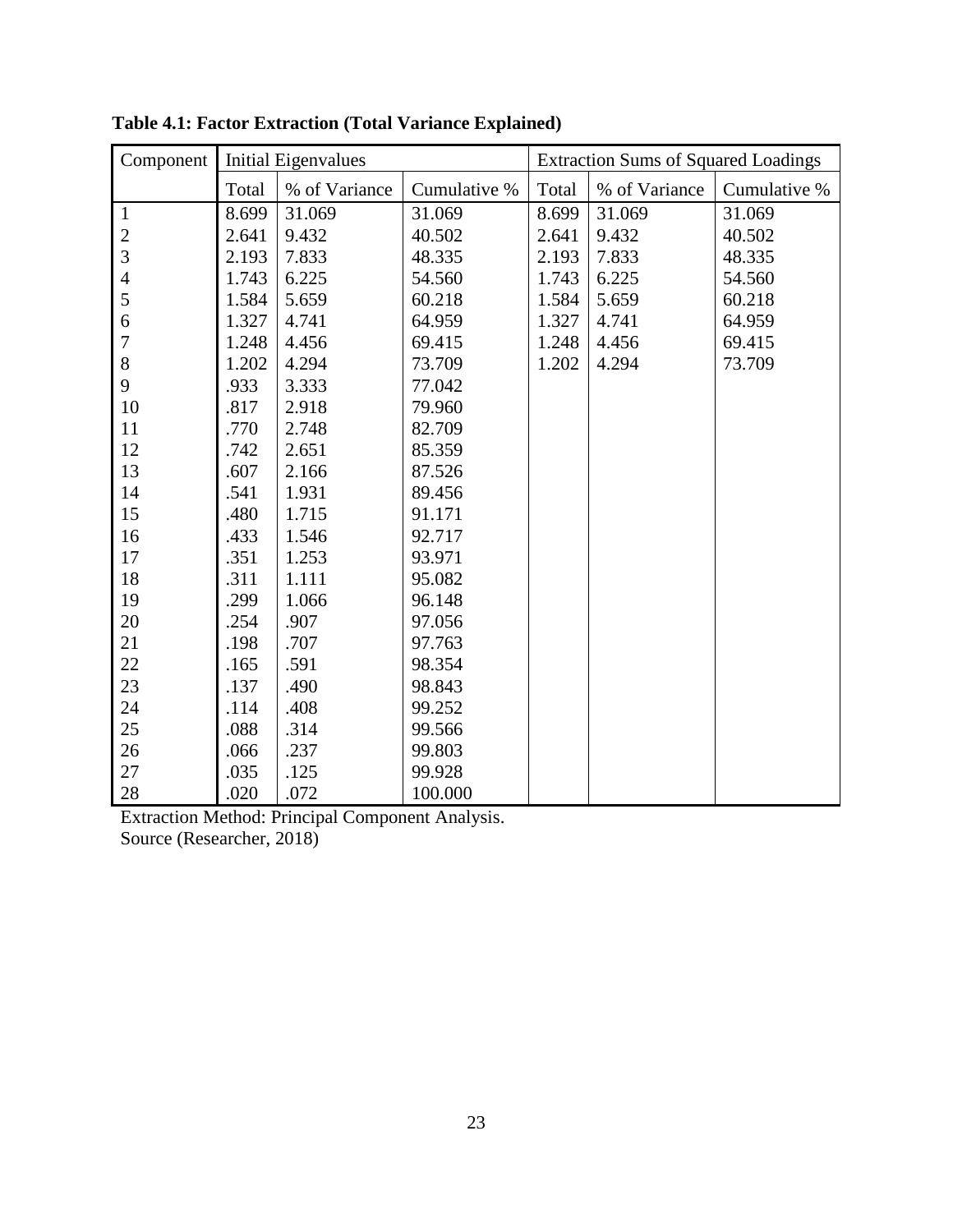

<span id="page-34-1"></span>**Figure 4.3: Scree Plot**

Source (Researcher, 2018)

The scree plot in Figure 4.3 give the eight extracted factors with an Eigenvalue of greater than one. After the eighth factor, the scree plot gradient reduces and becomes almost flat. The graph shows that the first factor which is functionality of the system has a very high loading variables and the gradient is very steep.

#### <span id="page-34-0"></span>**4.5.5 Rotated Component Matrix**

Table 8 in the appendices, gives the rotated component matrix that will enable the distinction of factors that influence the adoption of EDC systems by TechnoServe-Kenya. A summary of these factors is given in Table 4.8 below.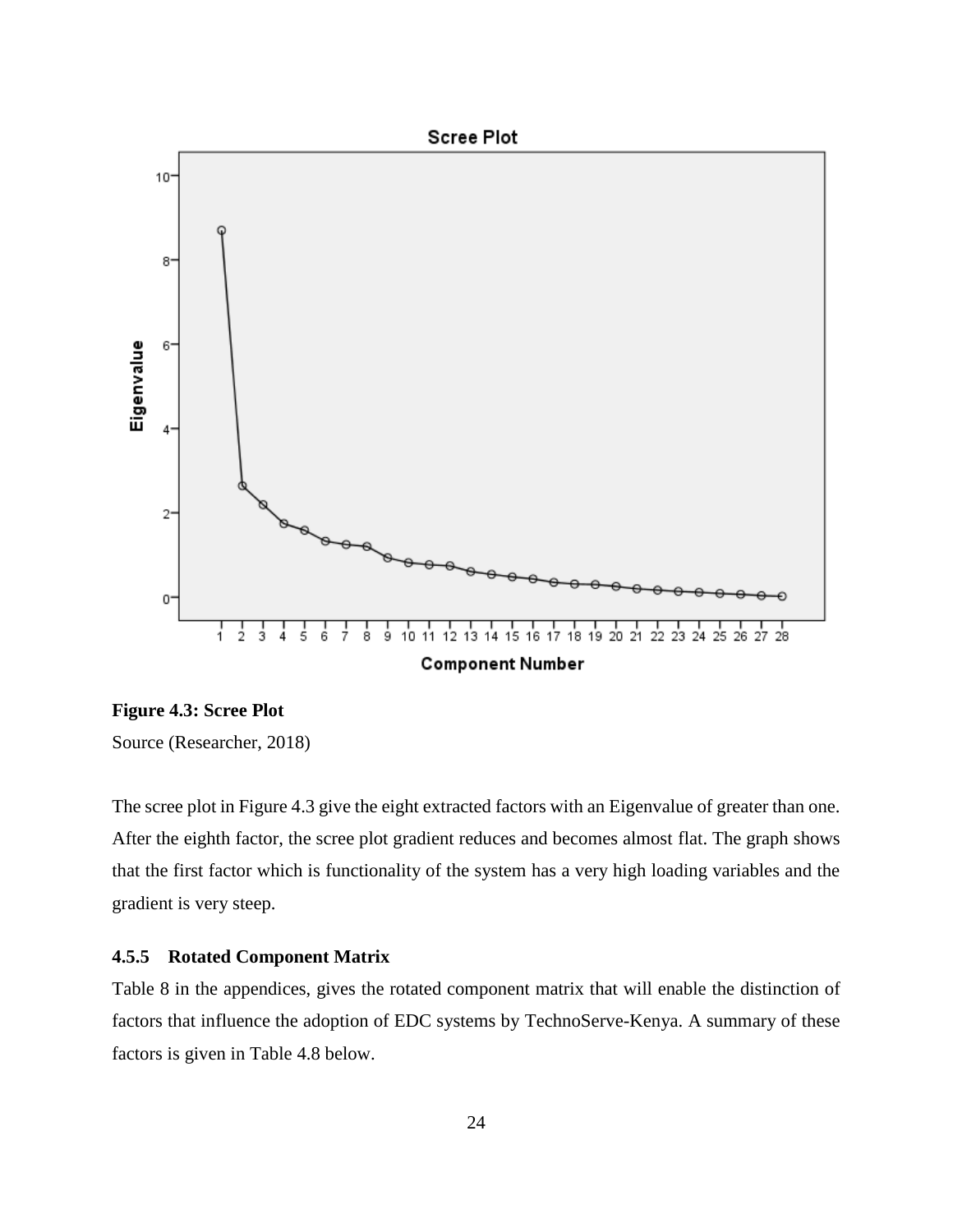**Table 4.2: Summary of the Rotated Component Matrix**

| <b>Factor 1</b>                                                     | <b>What Does This Indicate</b> |
|---------------------------------------------------------------------|--------------------------------|
| How information on the functionalities of a particular system are   | The functionality of the       |
| publicized is a major factor in the adoption of the system          | system is a key factor for     |
| The speed of conversion of questionnaires into useable EDC          | adoption of any<br><b>EDC</b>  |
| format is a major influence on which system to use                  | system                         |
| The frequency with which new versions of EDC systems are            |                                |
| released is a major factor to consider when taking up a system      |                                |
| Different departments day to day jobs consideration is a major      |                                |
| factor in which EDC system to adopt                                 |                                |
| The perception that adoption of a particular EDC system would       |                                |
| provide TechnoServe with a competitive advantage is a major         |                                |
| factor in the adoption of the system                                |                                |
| The duration of a project is a major factor to consider in choosing |                                |
| which EDC to adopt                                                  |                                |
| The extent to which use of a particular EDC system is perceived     |                                |
| to supersede the other data collection systems is a major factor in |                                |
| the adoption of the system                                          |                                |
| The level of trust one has in a particular system concerning data   |                                |
| is a major influence on which system to adopt                       |                                |
| Amount of free trial period offered by a particular EDC system is   |                                |
| a major factor for consideration in adopting a system               |                                |
| <b>Factor 2</b>                                                     |                                |
| The annual turnover of TechnoServe is a major factor in the         | Personal and organizational    |
| adoption of a data collection system                                | characteristics<br>influence   |
| The number of staff in TechnoServe is a major factor in the         | adoption of EDC systems        |
| adoption of a data collection system                                |                                |
| My personal decisions are a major factor in which EDC system to     |                                |
| adopt                                                               |                                |
| The computer skills of a particular individual are key in           |                                |
| influencing adoption of any EDC system                              |                                |
| The non-governmental organizations adopting a particular EDC        |                                |
| system is a major influence on which system to adopt                |                                |
| The willing attitude of TechnoServe staffs to learn new ways of     |                                |
| working is a major factor in the adoption of EDC systems            |                                |
| My peer's influence which EDC system I adopt                        |                                |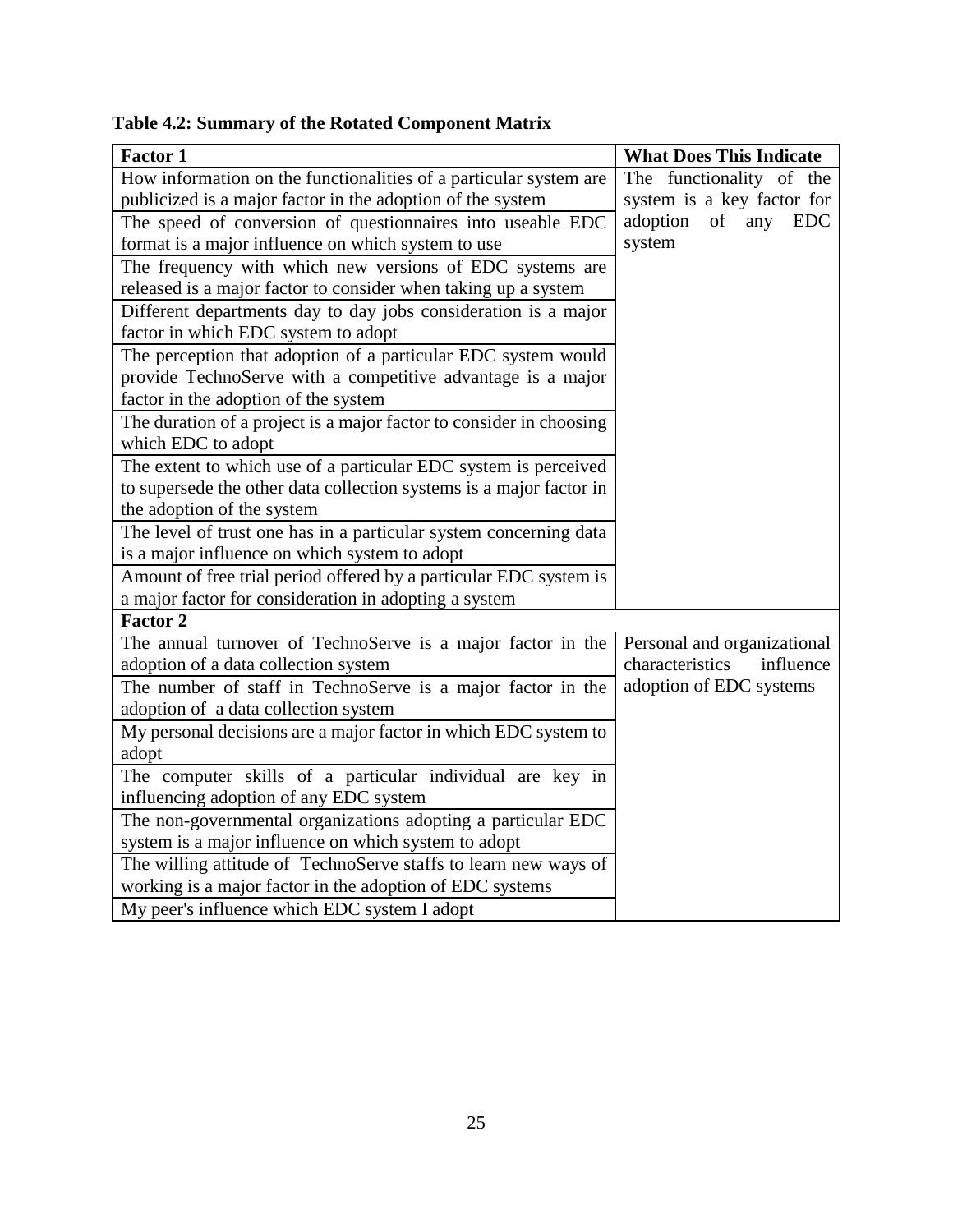| <b>Factor 3</b>                                                                                          | <b>What Does This Indicate</b>                                                   |
|----------------------------------------------------------------------------------------------------------|----------------------------------------------------------------------------------|
| The level of support offered for any EDC system is a major                                               | Support offered and top-                                                         |
| influence on which one to adopt                                                                          | level<br>management<br>are                                                       |
| Top level management influence which EDC system to adopt                                                 | significant<br>factors<br>in<br>adoption of EDC systems                          |
| <b>Factor 4</b>                                                                                          |                                                                                  |
| The data security features of a particular EDC system is a major                                         | efficiency brought<br>The                                                        |
| factor for consideration in the adoption of a system                                                     | about by using the system                                                        |
| The speed with which I expect to accomplish data collection tasks                                        | is key in adoption of EDC                                                        |
| by using an EDC system is a major factor in the adoption of the                                          | systems.                                                                         |
| system                                                                                                   |                                                                                  |
| The extent to which the EDC system use leads to minimization of                                          |                                                                                  |
| missing responses is a major factor to consider in the adoption of                                       |                                                                                  |
| an EDC system                                                                                            |                                                                                  |
| <b>Factor 5</b>                                                                                          |                                                                                  |
| The initial purchase cost of Electronic Data Capture (EDC)                                               | which<br>influence<br>Costs                                                      |
| systems is a major factor in adopting a particular EDC system                                            | EDC system to adopt                                                              |
| Maintenance cost of a particular EDC system is a determinant on                                          |                                                                                  |
| which system to adopt                                                                                    |                                                                                  |
| Cost of training on specific EDC systems is a major factor in the                                        |                                                                                  |
| adoption of a particular system                                                                          |                                                                                  |
| Factor 6                                                                                                 |                                                                                  |
| The ease of learning how to use a particular system is a major<br>influence on which EDC system to adopt | Learning how to use the<br>systems could influence<br>adoption                   |
| <b>Factor 7</b>                                                                                          |                                                                                  |
| The ease of integration of the EDC system with other systems used                                        | Availability of equipment                                                        |
| in TechnoServe for data management is a major influence on                                               | for EDC systems influence                                                        |
| which EDC system to adopt                                                                                | their adoption                                                                   |
| The availability of equipment required for EDC systems is a major                                        |                                                                                  |
| factor in the adoption of a particular EDC system                                                        |                                                                                  |
| <b>Factor 8</b>                                                                                          |                                                                                  |
| Partners/donors requirements influence the adoption of a particular<br><b>EDC</b> system                 | Donors<br>and<br>partners<br>influence<br>which<br><b>EDC</b><br>system to adopt |

Source (Researcher, 2018)

### <span id="page-36-0"></span>**4.5.6 Interpretation of the Rotated Component Matrix**

Table 4.8, the rotated component matrix groups' variables into eight components. From the analysis, it can be deduced that the first factor that influences the adoption of EDC systems by TechnoServe staff can be summarized as "functionality of the system". The second factor is the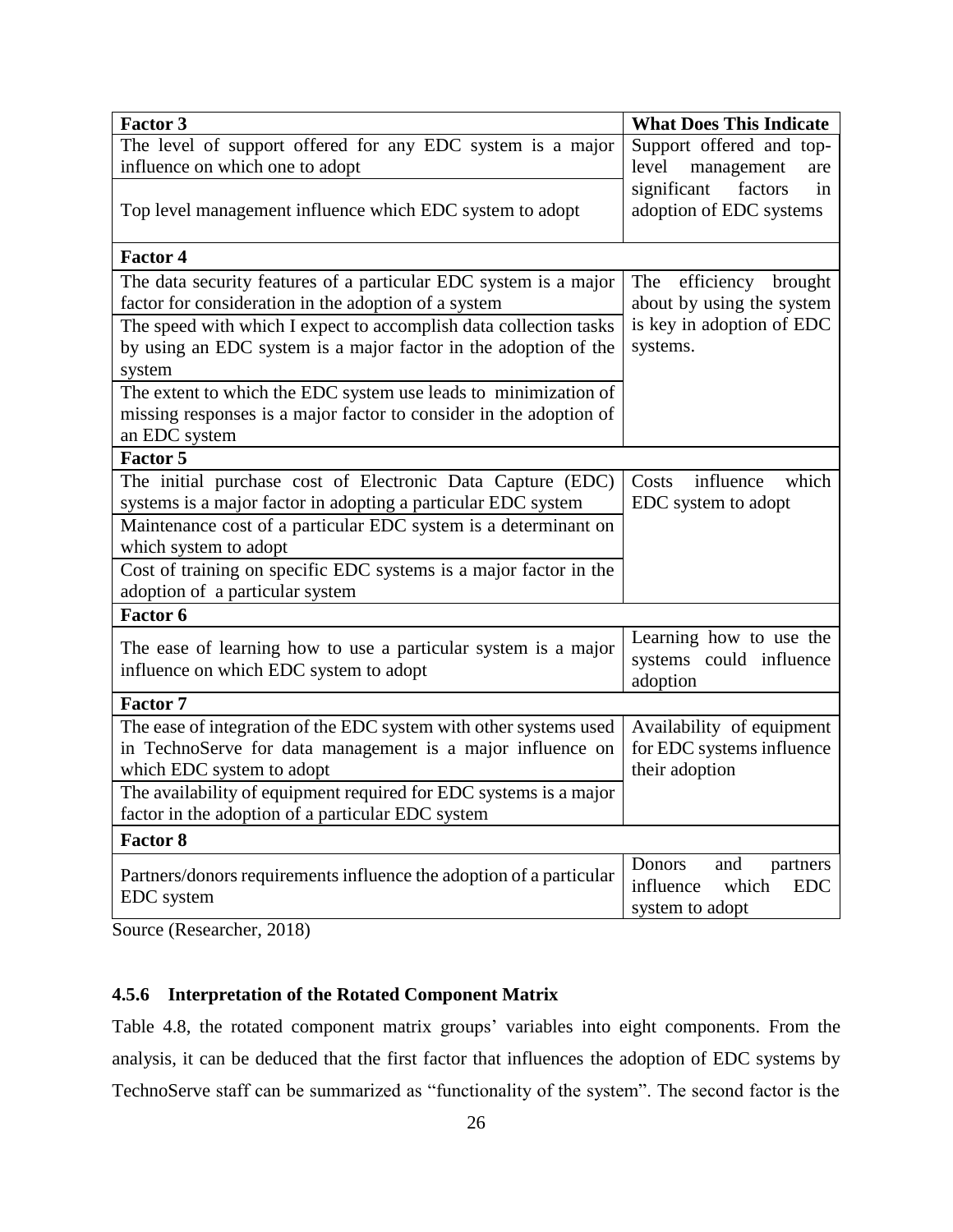"characteristics of the organization", while the third is "support and influence of top-level management". The fourth factor is the "efficiency brought about by using the system", and the fifth is "costs associated with the EDC system". The sixth factor is "ease of learning", the seventh is equipment availability and lastly, the eight-factor is "donor requirements".

#### <span id="page-37-0"></span>**4.6 Impact of Adoption of EDC Systems in TechnoServe-Kenya**

**Table 4.3: Summary Table on Impact of Adoption of EDC Systems**

|                         |          |          |         |       |          | d <sub>o</sub><br>I |        |
|-------------------------|----------|----------|---------|-------|----------|---------------------|--------|
| Impact of Adoption of   | Strongly |          |         |       | Strongly | not                 |        |
| <b>EDC</b> Systems      | Disagree | Disagree | Neutral | Agree | Agree    | know                | Total  |
| Use of EDC system       |          |          |         |       |          |                     |        |
| increases efficiency in |          |          |         |       |          |                     |        |
| data collection         | 0.0%     | 0.0%     | 2.3%    | 15.9% | 79.5%    | 2.3%                | 100.0% |
| Use of EDC system       |          |          |         |       |          |                     |        |
| increases the accuracy  |          |          |         |       |          |                     |        |
| of organizational data  | 0.0%     | 4.5%     | 9.1%    | 20.5% | 63.6%    | 2.3%                | 100.0% |
| Use of EDC system       |          |          |         |       |          |                     |        |
| data<br>reduces         |          |          |         |       |          |                     |        |
| collection errors       | 0.0%     | 9.1%     | 9.1%    | 34.1% | 43.2%    | 4.5%                | 100.0% |
| Use of EDC system       |          |          |         |       |          |                     |        |
| increase data security  |          |          |         |       |          |                     |        |
| for TechnoServe         | 0.0%     | 4.5%     | 6.8%    | 40.9% | 45.5%    | 2.3%                | 100.0% |
| Use of EDC system       |          |          |         |       |          |                     |        |
| reduces the time taken  |          |          |         |       |          |                     |        |
| complete<br>to          |          |          |         |       |          |                     |        |
| evaluations             | 0.0%     | 4.5%     | 2.3%    | 34.1% | 56.8%    | 2.3%                | 100.0% |
| Use of EDC systems      |          |          |         |       |          |                     |        |
| reduces<br>data         |          |          |         |       |          |                     |        |
| collection costs        | 0.0%     | 4.5%     | 13.6%   | 40.9% | 38.6%    | 2.3%                | 100.0% |
| Use of EDC systems      |          |          |         |       |          |                     |        |
| job<br>increases        |          |          |         |       |          |                     |        |
| of<br>satisfaction      |          |          |         |       |          |                     |        |
| TechnoServe             |          |          |         |       |          |                     |        |
| employees               | $0.0\%$  | 13.6%    | 29.5%   | 31.8% | 18.2%    | 6.8%                | 100.0% |

Source (Researcher, 2018)

Table 4.9 reveals that majority (79.5%) of the respondents strongly agreed that use of any EDC system would lead to increased efficiency in data collection. It is also revealed that 63.6% of the respondents strongly agreed that EDC systems lead to improved accuracy of the organizational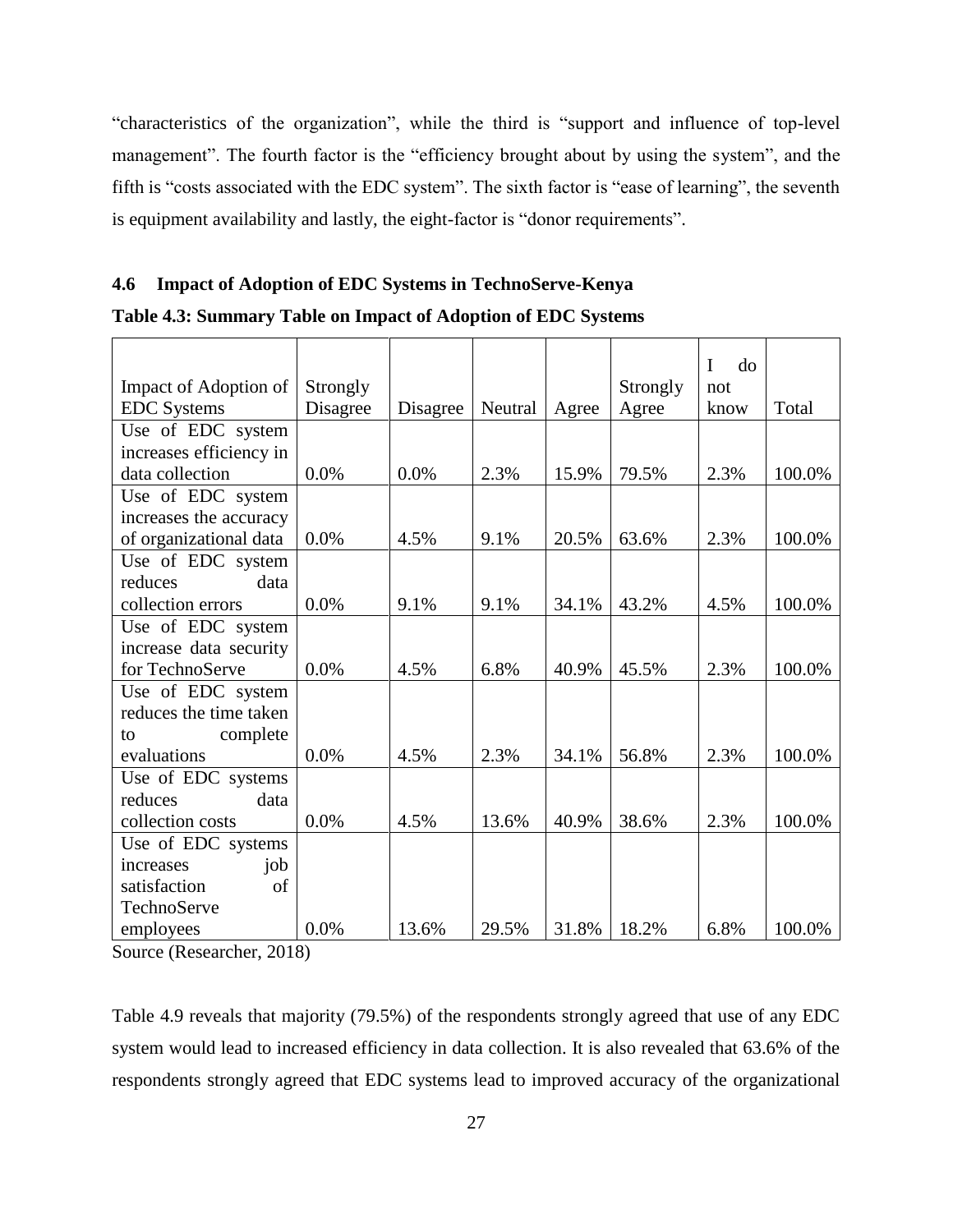data. According to the table, 34.1% agreed and 43.2% strongly agreed that EDC systems reduce data collection errors. Furthermore, the table shows that 40.9% agreed and 45.5% strongly agreed that EDC systems increase data security for the organization. On the time taken to complete evaluations, 34.1% of the respondents agreed and 56.8% strongly agreed that EDC systems reduce the time taken to conduct evaluations. Majority of the respondents (79.5%) were in agreement that EDC systems reduce data collection costs. Fifty percent of the respondents were also in agreement that EDC systems increase job satisfaction for employees at TechnoServe, while 29.5% were neutral about the matter and 13.6% disagreed on the subject.

#### <span id="page-38-0"></span>**4.7 Discussions**

The study found that the three EDC systems that the respondents were aware off in descending order are Google Forms, SurveyMonkey and ODK collect, while the ones they used the most in order of preference were SurveyMonkey, Google Forms and ODK Collect. SurveyMonkey and Google Forms are computer-based applications for both data collection and storage, whereas ODK Collect is a mobile-based application for data collection and uses a computer-based applications for data storage. These findings are in line with a study by Haller et al., (2009), that stated that people preferred using laptop computers to handheld devices for data capturing as they significantly improved data accuracy.

There were also statistically significant differences between different age groups and their awareness and use of different EDC systems. This is also in line with the study by Morris and Venkatesh, (2000), that found that younger people were influenced by the approach of delivery of a system, whereas the elders were more influenced by enforcement of rules to adopt a system.

Gender also presented statistically significant differences in the awareness and use of different EDC systems. This is comparable to a study by (Viswanath Venkatesh, Morris, & Ackerman, 2000a). This study posits that female take up technologies based on their individual norms and through the enforcement of rules to take them up, whereas male was more assertive in taking up new technologies.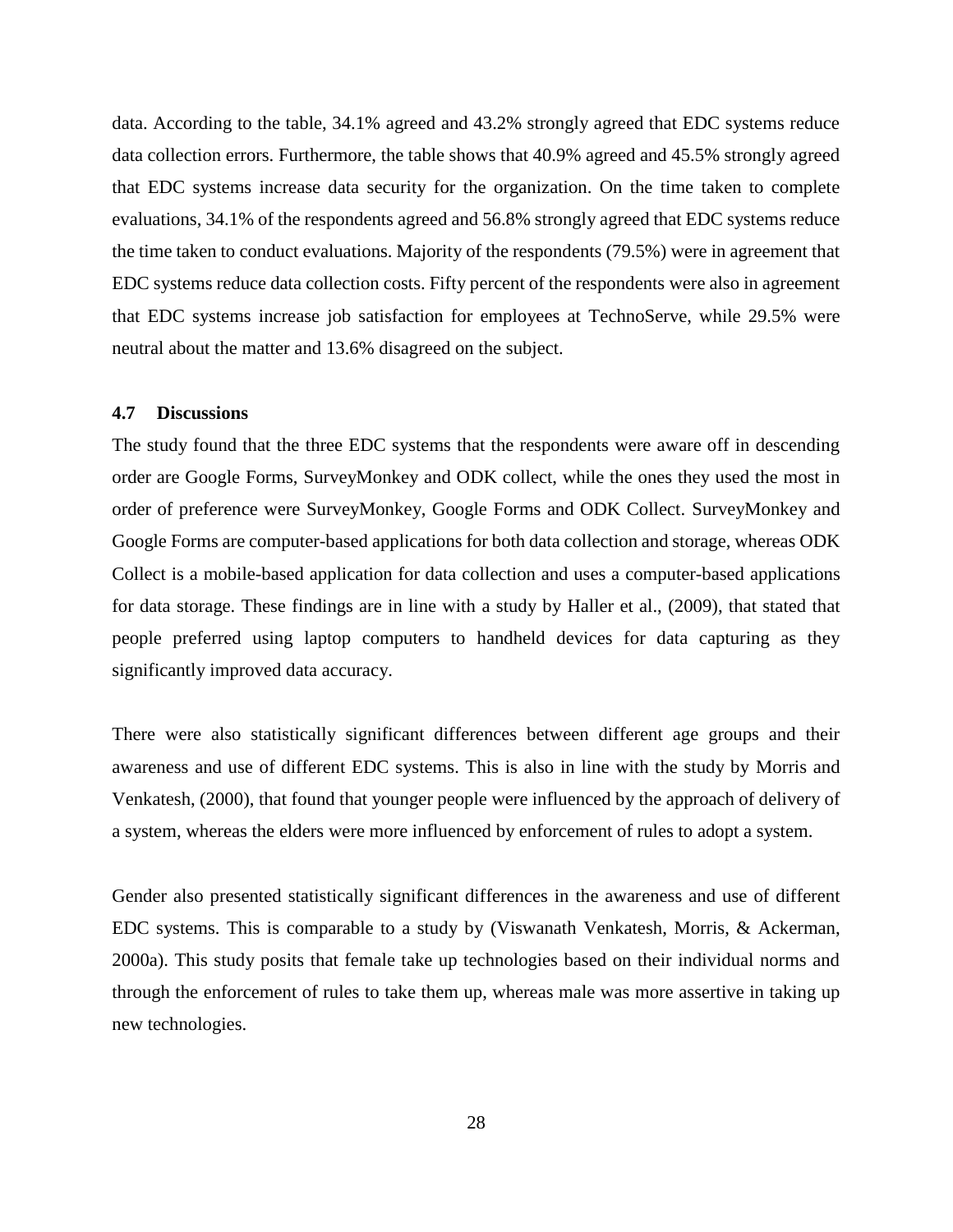The study also revealed that there are eight key factors that influence adoption of EDC systems; which are the functionality of the system, organizational characteristics, support and influence of the top level management, efficiency brought about by using the system, the costs associated with the EDC system, the ease of learning how to use the system, the availability of equipment for EDC system adoption and finally donor requirements. These findings are comparable to the study by Schillewaert et al., (2005), that posits that top-level management is a key influencer of adoption of EDC systems but contradicts with the finding that external competition is a key factor in the adoption of EDC systems.

This study also reveals that adoption of EDC systems would increase efficiency at work (94.5% of the respondents), reduce time taken for evaluations (90.9% of the respondents), improve data security (86.4% of the respondents), improve data accuracy (84.1% of the respondents), reduce data collection costs (79.5% of the respondents) and reduce data errors (77.3% of the respondents), and increase job satisfaction (50% of the respondents). This findings are in tandem with the study by Sproull, (1986) that posited that EDC systems make it cheaper to conduct surveys, they are also comparable to the study by (Haller, Haller, Courvoisier, & Lovis, 2009b) that suggested that EDC systems are able to accomplish tasks faster and reduce data errors by use of compulsory questions, skip logic patterns, inbuilt controls and constraints.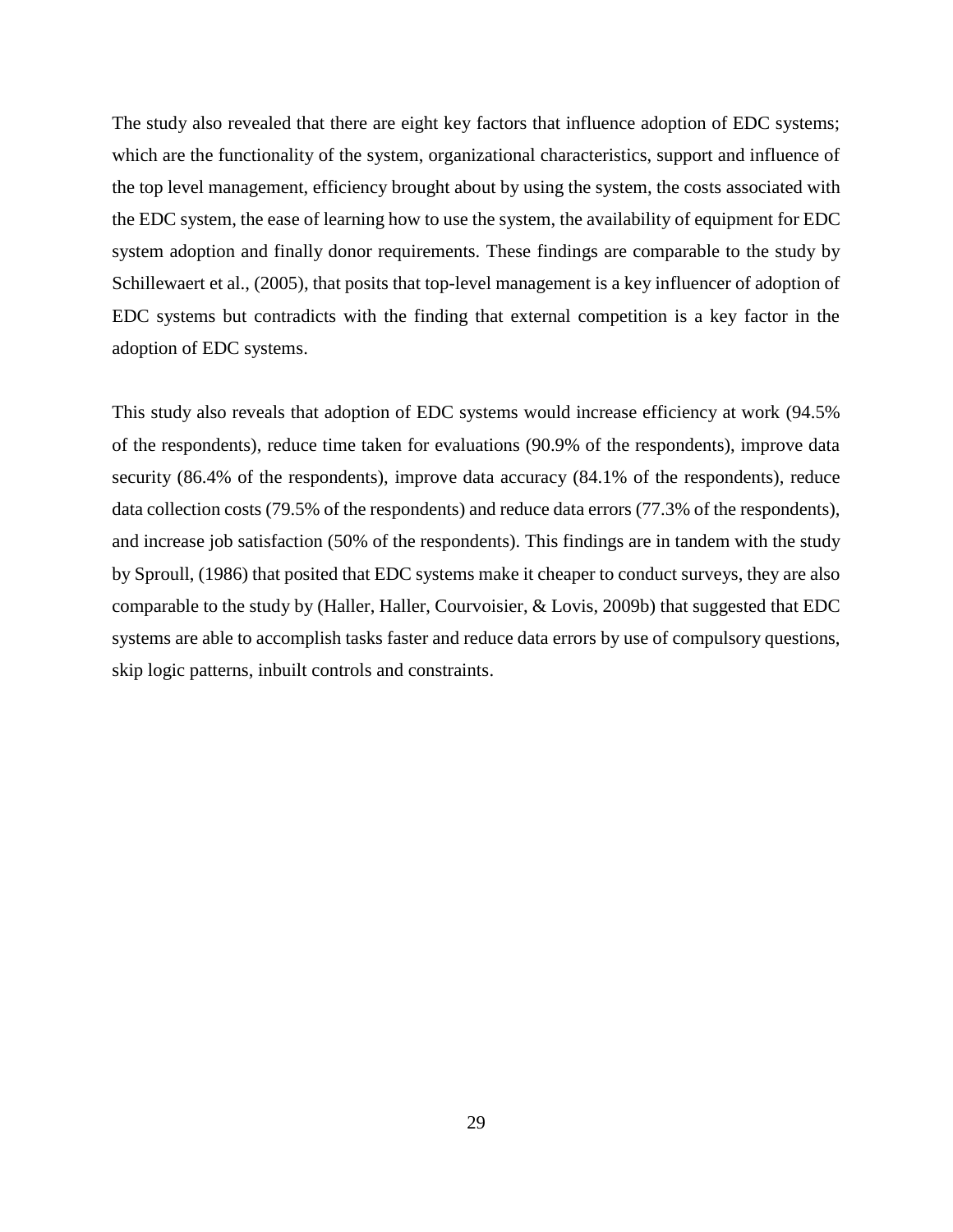#### **CHAPTER FIVE**

#### **SUMMARY, CONCLUSION AND RECOMMENDATIONS**

#### <span id="page-40-1"></span><span id="page-40-0"></span>**5.1 Introduction**

The key findings, the conclusions, and the recommendations will be provided in this chapter. The three objectives of the study will be addressed in the recommendations and conclusions of this study. These objectives were to establish the extent of adoption of EDC systems in TechnoServe-Kenya, to determine the factors that influence adoption of EDC systems in TechnoServe-Kenya and to establish the impact of adoption of EDC systems in TechnoServe-Kenya.

#### <span id="page-40-2"></span>**5.2 Summary of Findings**

A census of 60 TechnoServe was conducted and the response rate was 73%. The relevant job categories of TechnoServe-Kenya, which included monitoring and evaluation 31.8%, project implementation business advisors 20.5%, administration department – that include the top level management 13.6%, finance department employees 13.6%, project managers 9.1%, communications department employees 4.5%, project implementation senior business administrators 4.5% and human resources department 2.3% were included in the study. The demographic statistics of the study revealed that majority (86.3%) of the respondents lay between the ages of 26 to 45 years. The youth between the ages of 20 to 35 years in the organization was 56.8%. There were 65.9% males interviewed for the survey. Most of the respondents (47.7%) at TechnoServe Kenya are bachelor's degree holders, while 40.9% are masters' degree holders.

The study revealed that 59.1% of the staff use ODK Collect, 15.9% use SurveyCTO, 11.4% use SurveyToGo, 31.8% use CommCare, 65.9% use google forms, 68.2% use SurveyMonkey and only 9.1% of the total did not use any of the EDC systems. This shows that computer-based EDC systems were more preferable to the staff than mobile phone-based systems. It also reveals that most of the employees who used mobile based EDC systems preferred to use ODK Collect. The study found out that there were eight key factors that influence the type of EDC systems that were adopted by employees at TechnoServe Kenya. These were the functionality of the system, demographics of the organization, support and influence of top-level management, efficiency brought about by using the system, costs associated with the EDC system, ease of learning to use the particular EDC system, equipment availability for EDC system use and lastly, the eight-factor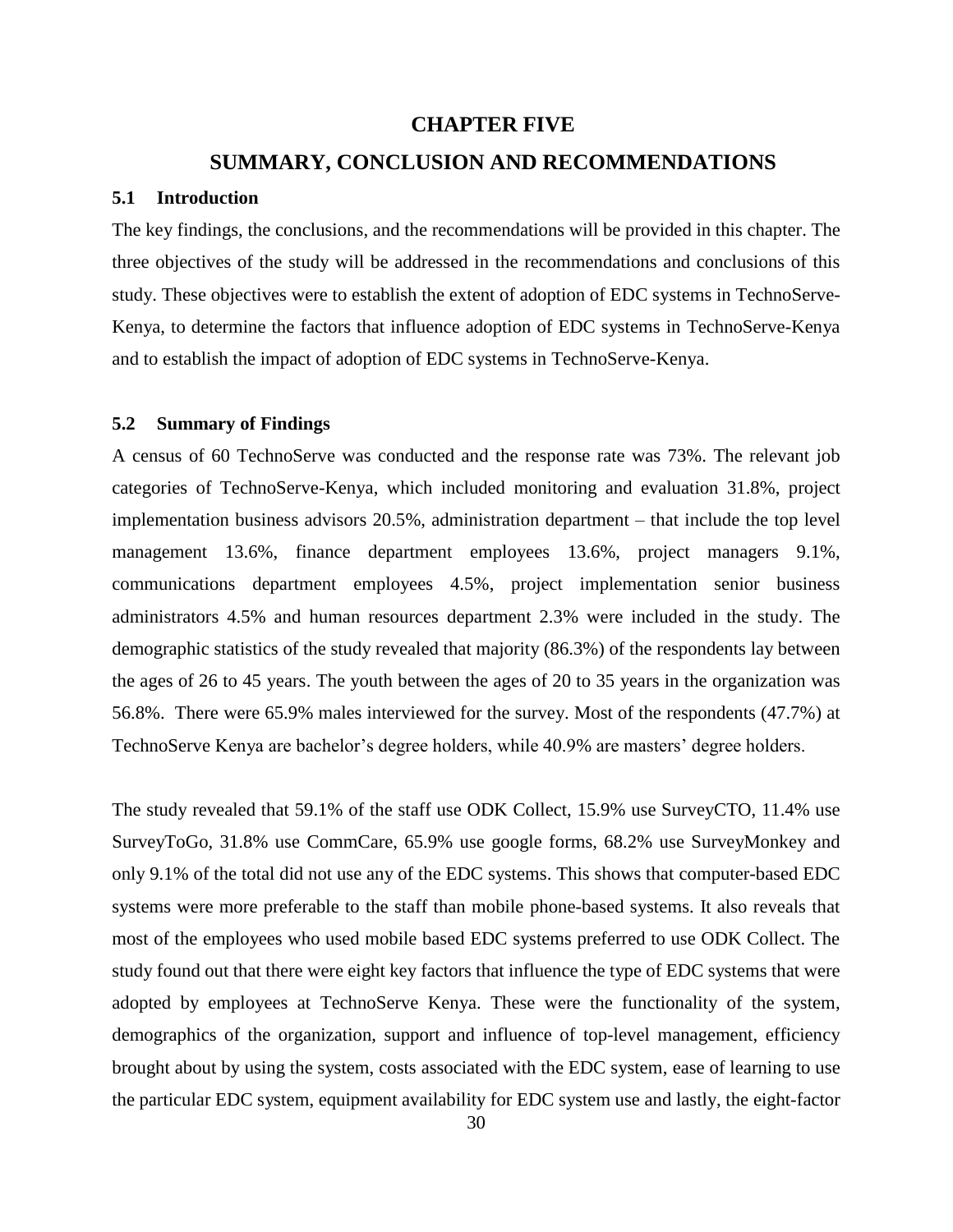is donor requirements. The study reveals that the use of EDC systems increases efficiency at work and improves data accuracy. There were mixed reactions from employees that adoption of EDC system could increase job satisfaction of employees at TechnoServe-Kenya.

#### <span id="page-41-0"></span>**5.3 Conclusion**

It can be concluded that the employees at TechnoServe-Kenya are well educated and come from diverse age groups. From the study, it is agreeable that the employees of TechnoServe-Kenya were aware of several EDC systems and adopted different the EDC systems due to a myriad of reasons that could be summarized to eight key factors. It is also the researcher's conclusion that the main benefits that are derived from the adoption of EDC systems include increasing efficiency at work and improving data accuracy.

#### <span id="page-41-1"></span>**5.4 Recommendations**

Based on the findings of this study, it is recommended that the employees at TechnoServe-Kenya be trained on the different EDC systems available from time to time. It is also recommended that TechnoServe-Kenya should hire a consultant to evaluate the skill levels of different employees on the use of EDC systems and also help in the choosing of the most appropriate EDC system for the different departments at TechnoServe-Kenya. The last recommendation is that TechnoServe-Kenya should choose appropriate EDC systems based on their functionalities for the different departments independently.

#### <span id="page-41-2"></span>**5.5 Limitations of the study**

The study was limited to one non-governmental organization and the electronic data capturing systems used at TechnoServe Kenya. With new technologies coming up frequently, there is need to explore more on the EDC systems available and their use in different organizations in the health, transportation, education, finance, and other areas.

#### <span id="page-41-3"></span>**5.6 Areas of Further Research**

Further research can be done on the adoption of EDC systems in different organizations both public and private. These organizations should also include schools, colleges, and universities. Further research can be conducted on how to increase the adoption of EDC systems given that they improve data accuracy and efficiency at work. Businesses can also be investigated on the use of EDC systems and the impact they have on their profitability and successes.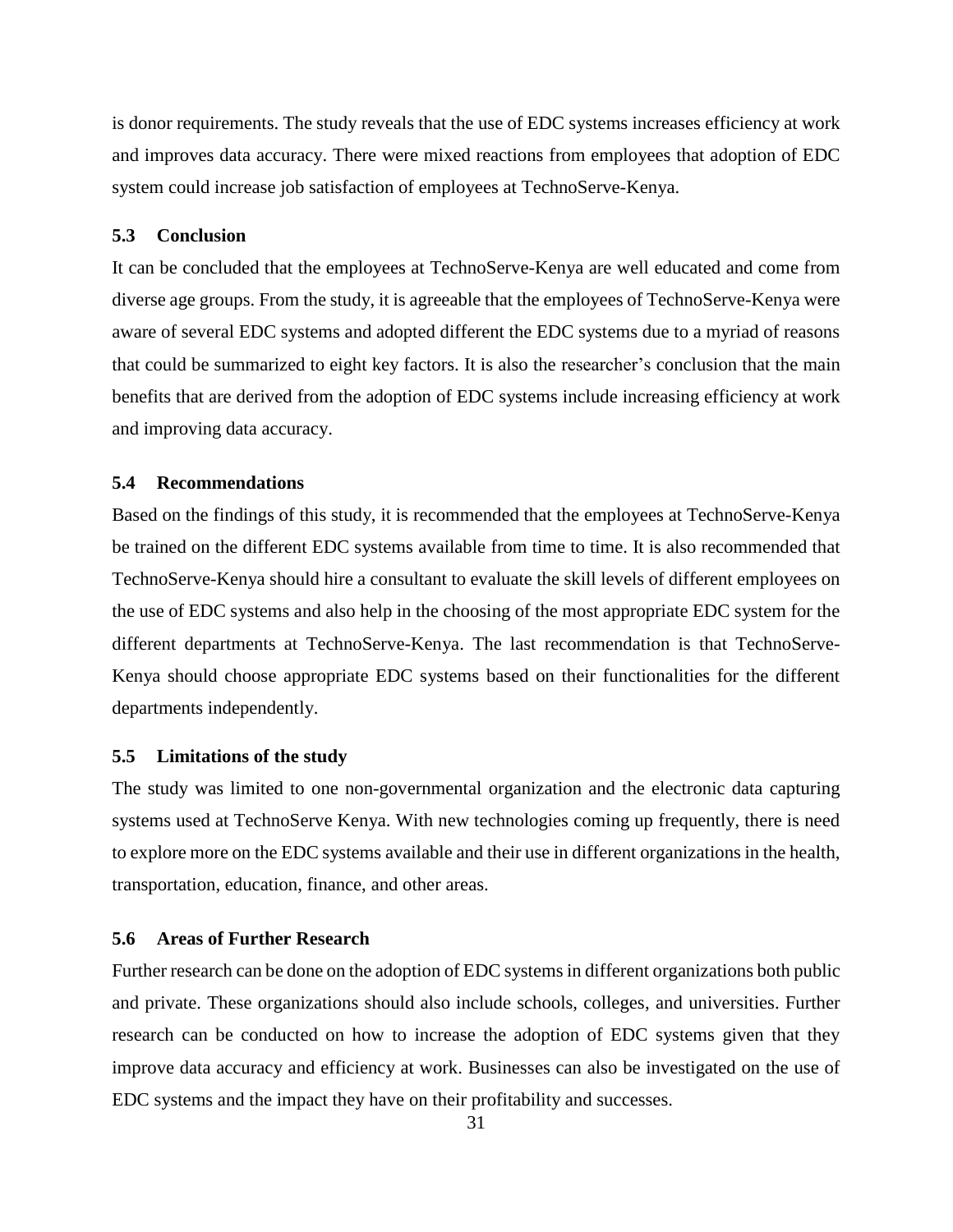#### **REFERENCES**

- <span id="page-42-0"></span>Anokwa, Y., Hartung, C., & Brunette, W. (2009). Open source data collection in the developing world. *Computer*, *42*(10), 97–99. https://doi.org/http://doi.ieeecomputersociety.org/10.1109/MC.2009.328
- Attewell, P. (1992). Technology diffusion and organizational learning: The case of business computing. *Organization Science*, *3*(1), 1–19. https://doi.org/10.1287/orsc.3.1.1
- Baruch, Y., & Holtom, B. C. (2008). Survey response rate levels and trends in organizational research. *Human Relations*. https://doi.org/10.1177/0018726708094863
- Borras, J. (2004). International technical standards for e-government. *Electronic Journal of EGovernment*. https://doi.org/10.3109/14992020209090412
- Borriello, G. (2011). Open data kit. *HotPlanet '11 -- Proceedings of the 3rd ACM International Workshop on MobiArch*, 1. https://doi.org/10.1145/2000172.2000174
- Boyer, K. K., Olson, J. R., Calantone, R. J., & Jackson, E. C. (2002). Print versus electronic surveys: A comparison of two data collection methodologies. *Journal of Operations Management*. https://doi.org/10.1016/S0272-6963(02)00004-9
- Burke, D. E., Wang, B. B. L., Wan, T. T. H., & Diana, M. L. (2002). Exploring hospitals' adoption of information technology. *Journal of Medical Systems*, *26*(4), 349–355. https://doi.org/10.1023/A:1015872805768
- Chau, P. Y. K., & Tam, K. Y. (1997). Factors Affecting the Adoption of Open Systems: An Exploratory Study. *MIS Quarterly*. https://doi.org/10.2307/249740
- Chen, H., Chiang, R. H. L., & Storey, V. C. (2012). Business intelligence and analytics: From big data to big impact. *Mis Quarterly*, *36*(4), 1165–1188. https://doi.org/10.1145/2463676.2463712
- Fink, D. (1998). Guidelines for the successful adoption of information technology in small and medium enterprises. *International Journal of Information Management*, *18*(4), 243–253. https://doi.org/10.1016/S0268-4012(98)00013-9
- Gatignon, H., & Robertson, T. S. (1989). Technology diffusion: an empirical test of competitive effects. *Journal of Marketing*, *53*(1), 35–49. https://doi.org/10.2307/1251523
- Gelman, A. (2004). Exploratory data analysis for complex models. *Journal of Computational and Graphical Statistics*, *13*(4), 755–779. https://doi.org/10.1198/106186004X11435
- Hall, B. H., & Khan, B. (2002). Adoption of New Technology. *New Economy Handbook*,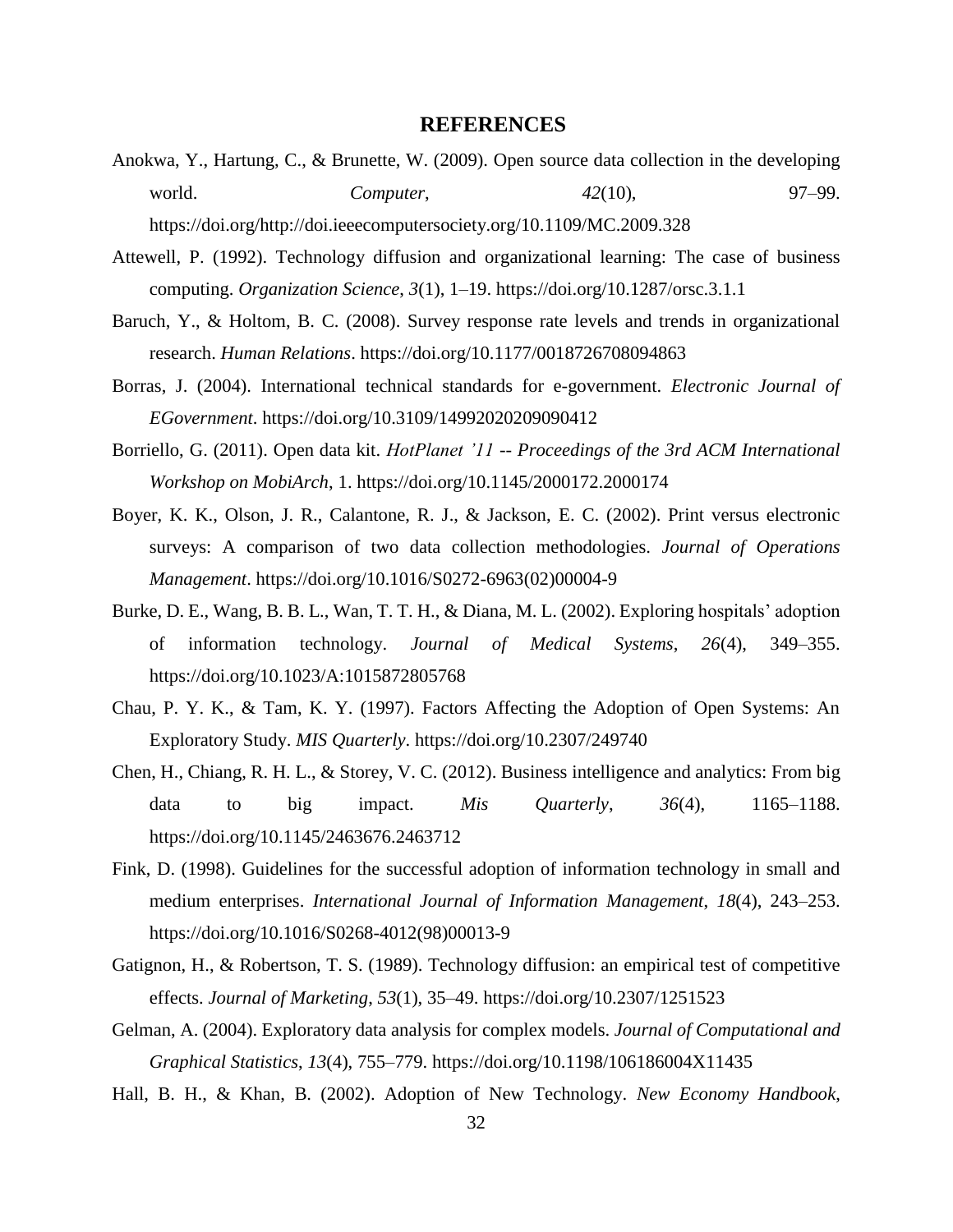(November), 1–38. https://doi.org/10.3386/w9730

- Haller, G., Haller, D. M., Courvoisier, D. S., & Lovis, C. (2009a). Handheld vs. laptop computers for electronic data collection in clinical research: A crossover randomized trial. *Journal of the American Medical Informatics Association*, *16*(5), 651–659. https://doi.org/10.1197/jamia.M3041
- Hannan, T. J., Rotich, J. K., Odero, W. W., Menya, D., Esamai, F., Einterz, R. M., … Tierney, W. M. (2000). The Mosoriot medical record system: Design and initial implementation of an outpatient electronic record system in rural Kenya. *International Journal of Medical Informatics*, *60*(1), 21–28. https://doi.org/10.1016/S1386-5056(00)00068-X
- Harris, P. A., Taylor, R., Thielke, R., Payne, J., Gonzalez, N., & Conde, J. G. (2009). Research electronic data capture (REDCap)-A metadata-driven methodology and workflow process for providing translational research informatics support. *Journal of Biomedical Informatics*. https://doi.org/10.1016/j.jbi.2008.08.010
- Holden, R. J., & Karsh, B.-T. (2010). The technology acceptance model: its past and its future in health care. *J Biomed Inform*, *43*(1), 159–172. https://doi.org/10.1016/j.jbi.2009.07.002
- Lule, I. ;Omwansa tonny K., & Mwololo Waema, T. (2012). Application of Technology Acceptance Model ( TAM ) in m-banking adoption in Kenya. *International Journal of Computing and ICT Research*, *6*(1), 31–43.
- Meyer, J., Ostrzinski, S., Fredrich, D., Havemann, C., Krafczyk, J., & Hoffmann, W. (2012). Efficient data management in a large-scale epidemiology research project. *Computer Methods and Programs in Biomedicine*. https://doi.org/10.1016/j.cmpb.2010.12.016
- Morris, M. G. (Air F. I. O. T., & Venkatesh, V. (University O. M. (2000). Age differences in technology adoption decisions: Implications for a changing workforce. *Personnel Psychology*, *53*, 375–403.
- Morris, M. G., & Venkatesh, V. (2000). Age differences in technology adoption decisions: Implications for a changing workforce. *Personnel Psychology*, *53*, 375–403. https://doi.org/10.1111/j.1744-6570.2000.tb00206.x
- Mose, J. M., Njihia, J. M., & Magutu, P. O. (2013). E-procurement adoption among large-scale manufacturing firms in Nairobi, Kenya. *European Scientific Journal*. https://doi.org/1857- 7431
- Narattharaksa, K., Speece, M., Newton, C., & Bulyalert, D. (2016). Key success factors behind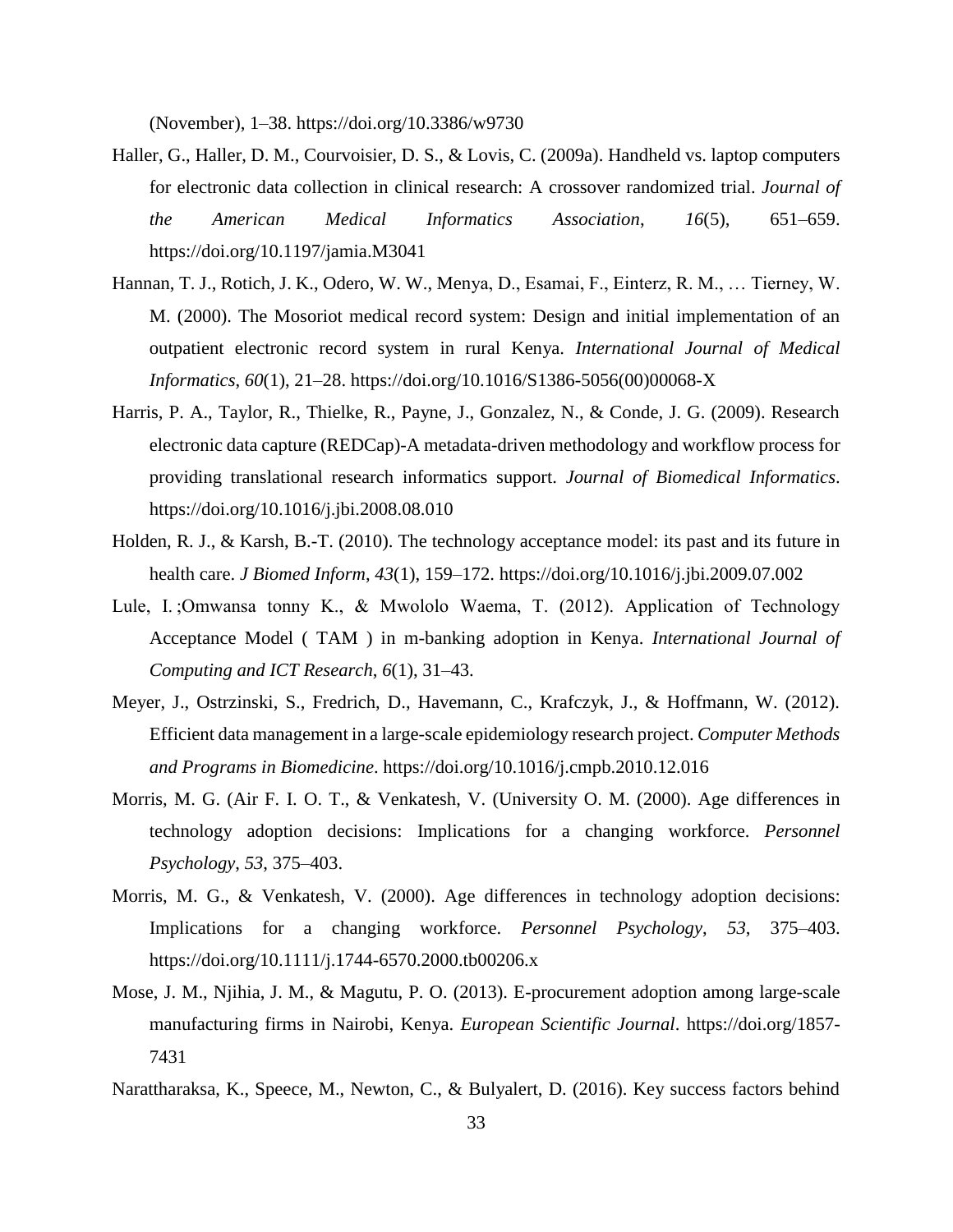electronic medical record adoption in Thailand. *Journal of Health, Organisation, and Management*. https://doi.org/10.1108/JHOM-10-2014-0180

- Onono, M. A., Carraher, N., Cohen, R. C., Bukusi, E. A., & Turan, J. M. (2011). Use of personal digital assistants for data collection in a multi-site AIDS stigma study in rural south Nyanza, Kenya. *African Health Sciences*, *11*(3), 464–473.
- Pavlović, I., Kern, T., & Miklavčič, D. (2009). Comparison of paper-based and electronic data collection process in clinical trials: Costs simulation study. *Contemporary Clinical Trials*, *30*(4), 300–316. https://doi.org/10.1016/j.cct.2009.03.008
- Schillewaert, N., Ahearne, M. J., Frambach, R. T., & Moenaert, R. K. (2005). The adoption of information technology in the sales force. *Industrial Marketing Management*, *34*(4 SPEC ISS.), 323–336. https://doi.org/10.1016/j.indmarman.2004.09.013
- Sproull, L. S. (1986). Using electronic mail for data collection in organizational research. *Academy of Management Journal*, *29*(1), 159–169. https://doi.org/10.2307/255867
- Thong, J. Y. L., & Yap, C. S. (1995). CEO characteristics, organizational characteristics and information technology adoption in small businesses. *Omega*, *23*(4), 429–442. https://doi.org/10.1016/0305-0483(95)00017-I
- Tung, L. L., & Rieck, O. (2005). Adoption of electronic government services among business organizations in Singapore. *The Journal of Strategic Information Systems*, *14*(4), 417–440. https://doi.org/10.1016/j.jsis.2005.06.001
- Venkatesh, V., Morris, M., Davis, G., & Davis, F. (2003). User acceptance of information technology: Toward a unified view. *MIS Quarterly*, *27*(3), 425–478. https://doi.org/10.2307/30036540
- Venkatesh, V., Morris, M. G., & Ackerman, P. L. (2000a). A longitudinal field investigation of gender differences in individual technology adoption decision-making processes. *Organizational Behavior & Human Decision Processes*, *83*(1), 33–60. https://doi.org/10.1006/obhd.2000.2896
- Walther, B., Hossin, S., Townend, J., Abernethy, N., Parker, D., & Jeffries, D. (2011). Comparison of electronic data capture (EDC) with the standard data capture method for clinical trial data. *PLoS ONE*, *6*(9). https://doi.org/10.1371/journal.pone.0025348
- Welker, J. A. (2007). Implementation of electronic data capture systems: Barriers and solutions. *Contemporary Clinical Trials*. https://doi.org/10.1016/j.cct.2007.01.001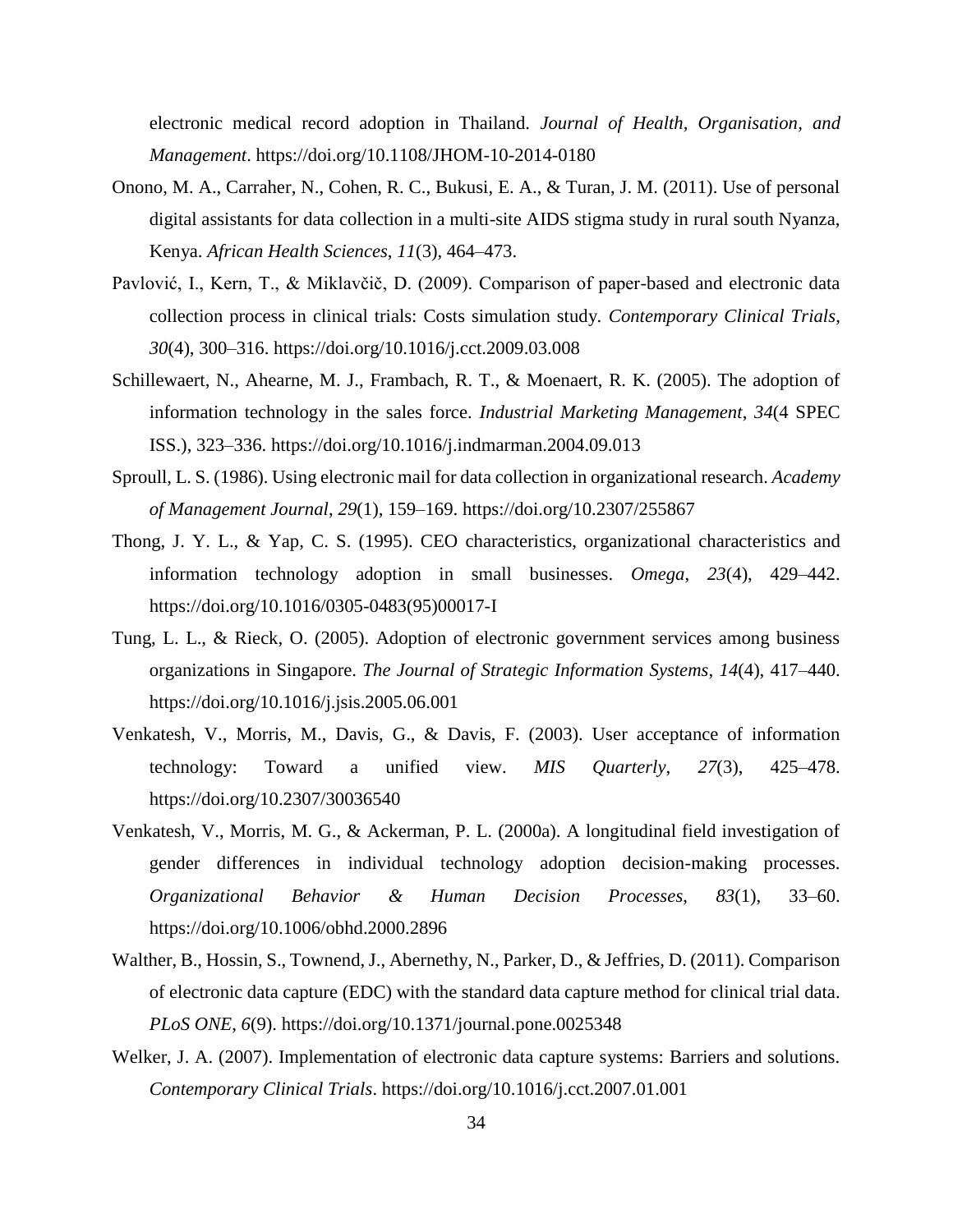## <span id="page-45-0"></span>**APPENDICES**

## **APPENDIX I: Rotated Component Matrix**

## <span id="page-45-2"></span><span id="page-45-1"></span>**Table 1.0: Rotated Component Matrix**

|                                              | Component |                |         |                |         |         |                |         |
|----------------------------------------------|-----------|----------------|---------|----------------|---------|---------|----------------|---------|
| Questions                                    |           | $\overline{2}$ | 3       | $\overline{4}$ | 5       | 6       | $\overline{7}$ | 8       |
| information<br>How<br>the<br>on              | .707      | .213           | $-.020$ | $-.132$        | .282    | .047    | $-.140$        | .077    |
| functionalities of<br>$\rm{a}$<br>particular |           |                |         |                |         |         |                |         |
| system are publicized is a major             |           |                |         |                |         |         |                |         |
| factor in the adoption of the system         |           |                |         |                |         |         |                |         |
| speed of conversion<br>of<br>The             | .706      | .227           | $-.241$ | $-.008$        | .268    | .277    | .026           | $-.255$ |
| questionnaires into useable EDC              |           |                |         |                |         |         |                |         |
| format is a major influence on               |           |                |         |                |         |         |                |         |
| which system to use                          |           |                |         |                |         |         |                |         |
| The frequency with which new                 | .679      | .024           | $-.064$ | .113           | .057    | .087    | .238           | .224    |
| versions of EDC systems<br>are               |           |                |         |                |         |         |                |         |
| released is a major factor to                |           |                |         |                |         |         |                |         |
| consider when taking up a system             |           |                |         |                |         |         |                |         |
| Different departments day to day             | .623      | .136           | .410    | .205           | .057    | .086    | .087           | .207    |
| jobs consideration is a major factor         |           |                |         |                |         |         |                |         |
| in which EDC system to adopt                 |           |                |         |                |         |         |                |         |
| The perception that adoption of a            | .606      | .289           | .360    | .048           | $-.005$ | .263    | $-.024$        | .303    |
| particular EDC system would                  |           |                |         |                |         |         |                |         |
| provide<br>TechnoServe<br>with<br>a          |           |                |         |                |         |         |                |         |
| competitive advantage is a major             |           |                |         |                |         |         |                |         |
| factor in the adoption of the system         |           |                |         |                |         |         |                |         |
| The duration of a project is a major         | .599      | .205           | .330    | .213           | .112    | $-.114$ | .387           | .031    |
| factor to consider in choosing               |           |                |         |                |         |         |                |         |
| which EDC to adopt                           |           |                |         |                |         |         |                |         |
| The extent to which use of a                 | .567      | .098           | .353    | .306           | $-.092$ | $-.009$ | .284           | $-.045$ |
| particular EDC system is perceived           |           |                |         |                |         |         |                |         |
| other<br>supersede the<br>data<br>to         |           |                |         |                |         |         |                |         |
| collection systems is a major factor         |           |                |         |                |         |         |                |         |
| in the adoption of the system                |           |                |         |                |         |         |                |         |
| Amount of free trial period offered          | .527      | .443           | .323    | .057           | .156    | .046    | .163           | $-143$  |
| by a particular EDC system is a              |           |                |         |                |         |         |                |         |
| major factor to consider in adopting         |           |                |         |                |         |         |                |         |
| a system                                     |           |                |         |                |         |         |                |         |
| of<br>annual<br>The<br>turnover              | .373      | .771           | .127    | .146           | .079    | $-.002$ | .153           | $-.023$ |
| TechnoServe is a major factor in the         |           |                |         |                |         |         |                |         |
| adoption of a data collection                |           |                |         |                |         |         |                |         |
| system                                       |           |                |         |                |         |         |                |         |
| of<br>staff<br>number<br>in<br>The           | .160      | .736           | .211    | .012           | .353    | $-.118$ | .033           | $-.021$ |
| TechnoServe is a major factor in the         |           |                |         |                |         |         |                |         |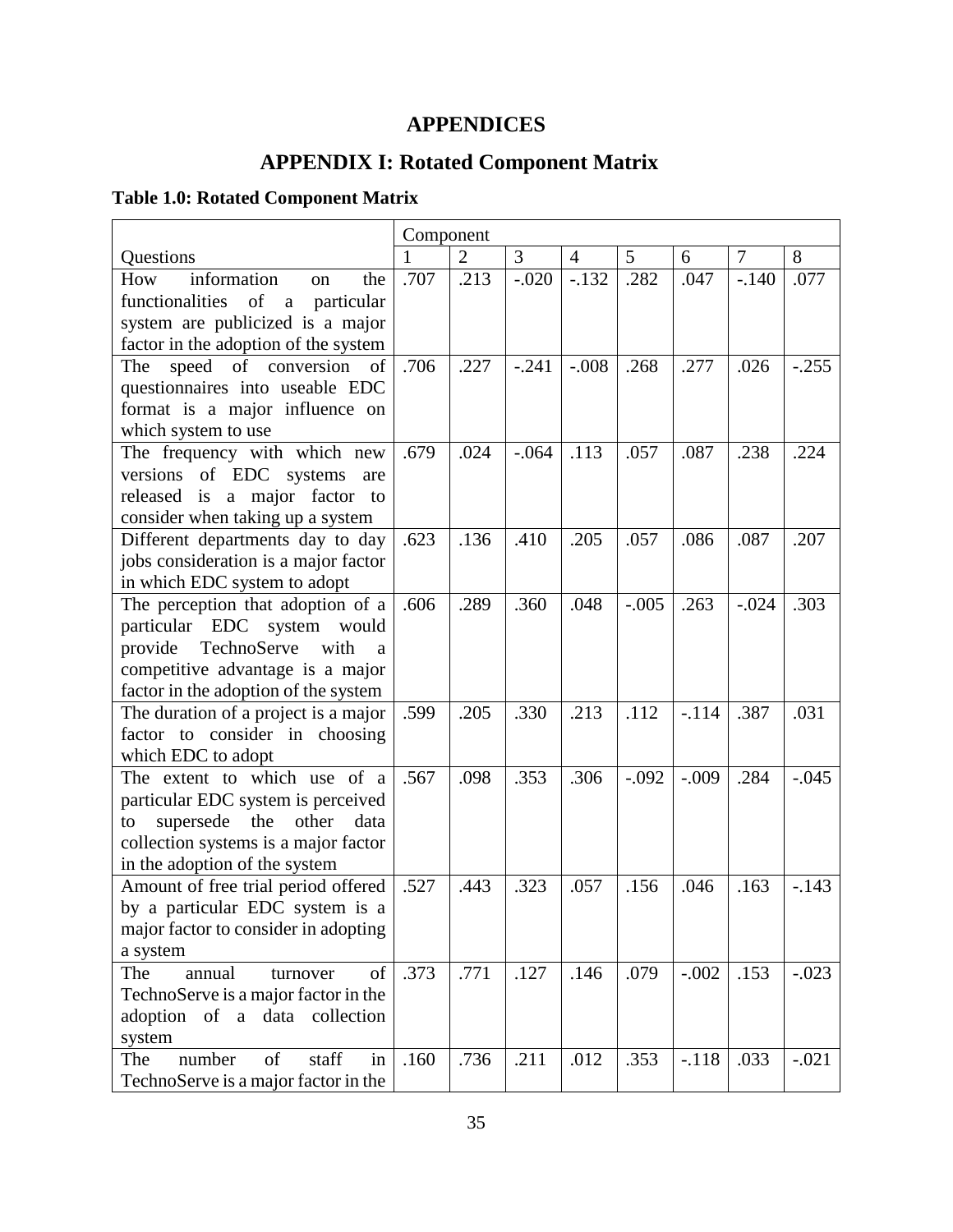|                                       | Component |                |         |                |         |         |                |         |
|---------------------------------------|-----------|----------------|---------|----------------|---------|---------|----------------|---------|
| Questions                             | 1         | $\overline{2}$ | 3       | $\overline{4}$ | 5       | 6       | $\overline{7}$ | 8       |
| adoption of<br>a data collection      |           |                |         |                |         |         |                |         |
| system                                |           |                |         |                |         |         |                |         |
| My personal decisions are a major     | .038      | .643           | .239    | .059           | .128    | .345    | .001           | .297    |
| factor in which EDC system to         |           |                |         |                |         |         |                |         |
| adopt                                 |           |                |         |                |         |         |                |         |
| The computer skills of a particular   | $-.047$   | .631           | $-.297$ | .019           | $-.021$ | .353    | .390           | .210    |
| individual are key in influencing     |           |                |         |                |         |         |                |         |
| adoption of any EDC system            |           |                |         |                |         |         |                |         |
| The<br>non-governmental               | .379      | .500           | .295    | .303           | $-.152$ | $-.032$ | $-.223$        | .336    |
| organizations adopting a particular   |           |                |         |                |         |         |                |         |
| EDC system is a major influence on    |           |                |         |                |         |         |                |         |
| which system to adopt                 |           |                |         |                |         |         |                |         |
| willing<br>attitude<br>The<br>of      | .118      | .486           | .411    | .407           | $-.171$ | $-.123$ | .134           | .109    |
| TechnoServe staffs to learn new       |           |                |         |                |         |         |                |         |
| ways of working is a major factor in  |           |                |         |                |         |         |                |         |
| the adoption of EDC systems           |           |                |         |                |         |         |                |         |
| The level of support offered for any  | .112      | .153           | .782    | .055           | .141    | .151    | .124           | .023    |
| EDC system is a major influence on    |           |                |         |                |         |         |                |         |
| which one to adopt                    |           |                |         |                |         |         |                |         |
| Top level management influence        | .002      | .225           | .781    | .262           | .183    | $-.006$ | $-.087$        | .265    |
| which EDC system to adopt             |           |                |         |                |         |         |                |         |
| The data security features of a       | $-.117$   | $-.001$        | .104    | .809           | .104    | .105    | $-0.019$       | .154    |
| particular EDC system is a major      |           |                |         |                |         |         |                |         |
| factor for consideration in the       |           |                |         |                |         |         |                |         |
| adoption of a system                  |           |                |         |                |         |         |                |         |
| speed of conversion<br>of<br>The      | .127      | .121           | .175    | .803           | $-.106$ | .050    | .031           | $-.190$ |
| questionnaires into useable EDC       |           |                |         |                |         |         |                |         |
| format is a major influence on        |           |                |         |                |         |         |                |         |
| which system to use                   |           |                |         |                |         |         |                |         |
| The extent to which the EDC           | .298      | .065           | .020    | .751           | .059    | .085    | 151            | .040    |
| system use leads to minimization      |           |                |         |                |         |         |                |         |
| of missing responses is a major       |           |                |         |                |         |         |                |         |
| factor to consider in the adoption of |           |                |         |                |         |         |                |         |
| an EDC system                         |           |                |         |                |         |         |                |         |
| initial purchase<br>of<br>The<br>cost | .100      | .317           | $-.098$ | .002           | .782    | .093    | $-.143$        | .269    |
| Electronic Data Capture (EDC)         |           |                |         |                |         |         |                |         |
| systems is a major factor in          |           |                |         |                |         |         |                |         |
| adopting a particular EDC system      |           |                |         |                |         |         |                |         |
| Maintenance cost of a particular      | .170      | .058           | .363    | .118           | .748    | .089    | .165           | .037    |
| EDC system is a determinant on        |           |                |         |                |         |         |                |         |
| which system to adopt                 |           |                |         |                |         |         |                |         |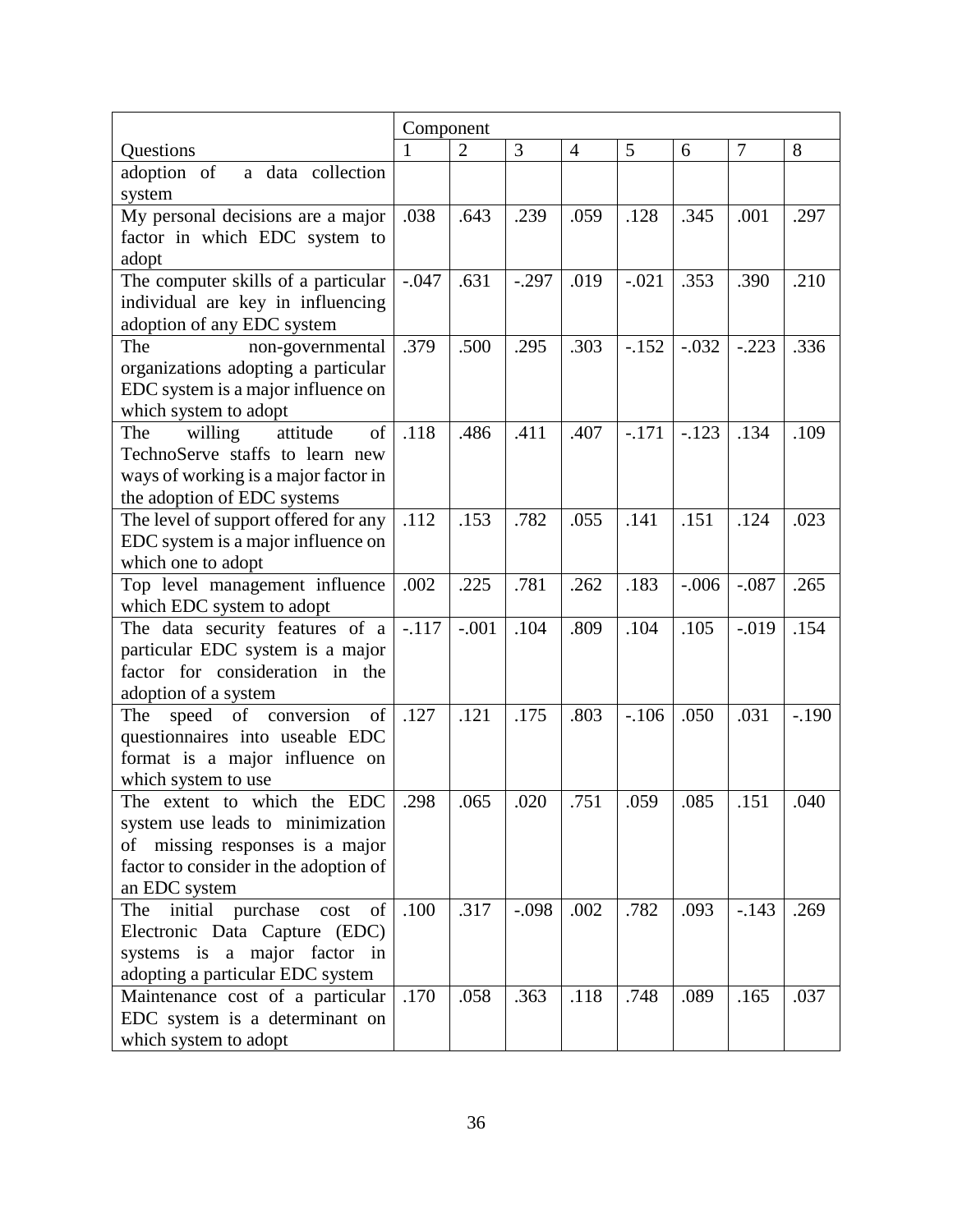|                                                                                       | Component    |                |                |                |         |         |                |         |
|---------------------------------------------------------------------------------------|--------------|----------------|----------------|----------------|---------|---------|----------------|---------|
| <b>Ouestions</b>                                                                      | $\mathbf{1}$ | $\overline{2}$ | $\overline{3}$ | $\overline{4}$ | 5       | 6       | $\overline{7}$ | 8       |
| Cost of training on specific EDC                                                      | .398         | $-.083$        | .222           | $-.091$        | .606    | .140    | .356           | $-.090$ |
| systems is a major factor in the                                                      |              |                |                |                |         |         |                |         |
| adoption of a particular system                                                       |              |                |                |                |         |         |                |         |
| The ease of learning how to use a                                                     | .124         | .132           | .113           | .114           | .100    | .893    | .021           | $-.066$ |
| particular system is a major                                                          |              |                |                |                |         |         |                |         |
| influence on which EDC system to                                                      |              |                |                |                |         |         |                |         |
| adopt                                                                                 |              |                |                |                |         |         |                |         |
| The level of trust one has in a                                                       | .546         | $-.141$        | $-.007$        | .168           | .115    | .571    | .086           | $-.037$ |
| particular system concerning data is                                                  |              |                |                |                |         |         |                |         |
| a major influence on which system                                                     |              |                |                |                |         |         |                |         |
| to adopt                                                                              |              |                |                |                |         |         |                |         |
| The ease of integration of the EDC                                                    | .189         | .051           | .358           | .019           | .131    | .390    | .371           | .351    |
| system with other systems used in                                                     |              |                |                |                |         |         |                |         |
| TechnoServe for data management                                                       |              |                |                |                |         |         |                |         |
| is a major influence on which EDC                                                     |              |                |                |                |         |         |                |         |
| system to adopt                                                                       |              |                |                |                |         |         |                |         |
| availability of equipment<br>The                                                      | .225         | .174           | $-.009$        | .383           | .158    | .039    | .720           | .204    |
| required for EDC systems is a                                                         |              |                |                |                |         |         |                |         |
| major factor in the adoption of a                                                     |              |                |                |                |         |         |                |         |
| particular EDC system                                                                 |              |                |                |                |         |         |                |         |
| My peer's influence which EDC                                                         | .183         | .442           | .264           | $-.335$        | $-.048$ | .109    | .522           | $-.152$ |
| system I adopt                                                                        |              |                |                |                |         |         |                |         |
| Partners/donors<br>requirements                                                       | .127         | .113           | .166           | .009           | .142    | $-.066$ | .103           | .872    |
| influence<br>adoption of<br>the<br>a                                                  |              |                |                |                |         |         |                |         |
| particular EDC system                                                                 |              |                |                |                |         |         |                |         |
| Extraction Method: Principal Component Analysis. Rotation Method: Varimax with Kaiser |              |                |                |                |         |         |                |         |
| Normalization.                                                                        |              |                |                |                |         |         |                |         |
| a. Rotation converged in 17 iterations.                                               |              |                |                |                |         |         |                |         |

Source (Researcher, 2018)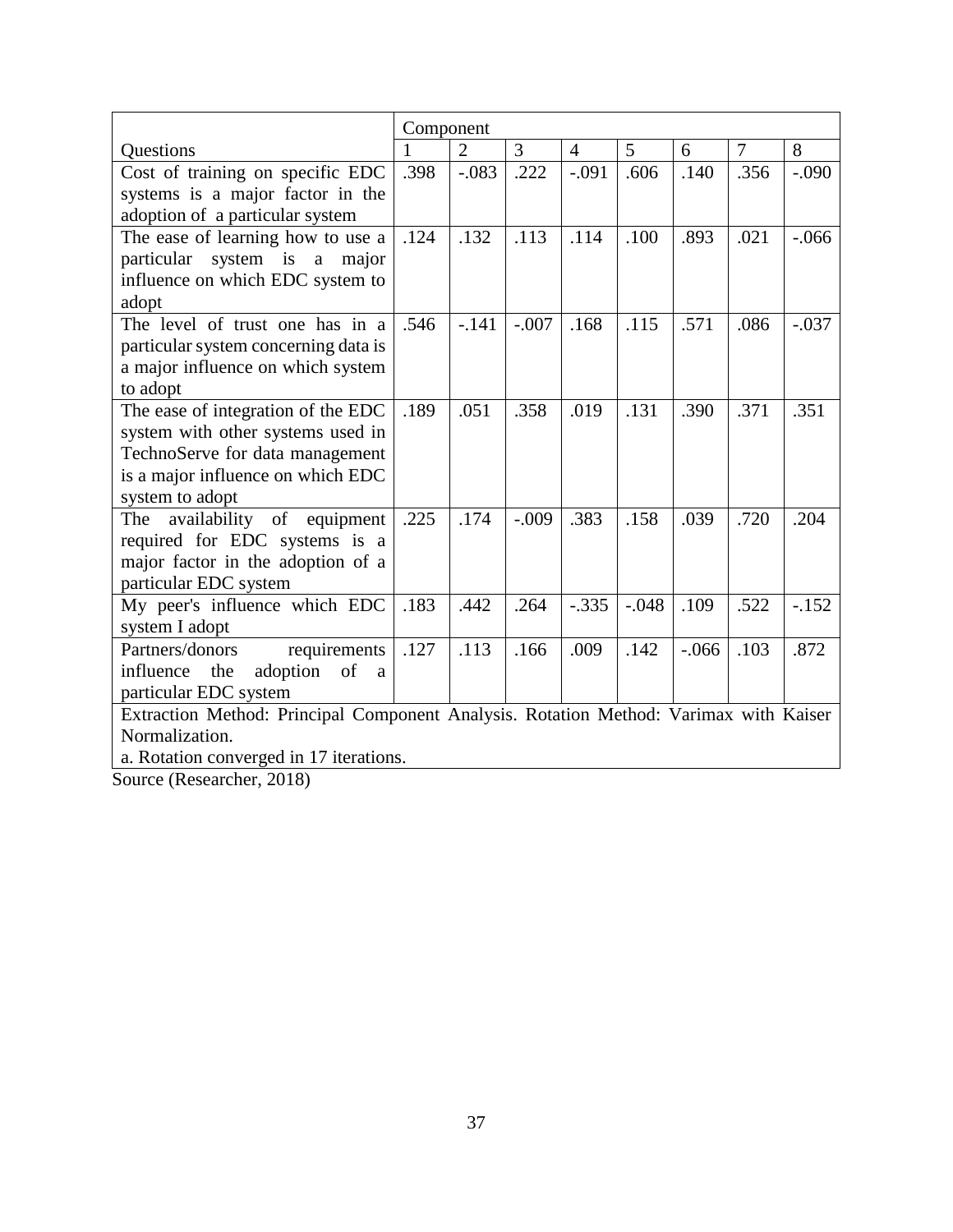### **APPENDIX II: QUESTIONNAIRE**

### <span id="page-48-0"></span>**Declaration**

This questionnaire is intended to collect information concerning factors affecting the adoption of electronic data capture (EDC) systems by Technoserve Kenya staffs only. The data and information given herein will be treated with utmost confidentiality and will be used for the intended purpose of submission of a thesis on the said topic to The University of Nairobi only.

### **Questionnaire for the Study**

#### **PART A: Demographics and general information**

| 1. |                    | Age of the respondent in years:                       |              |                                                                    |                                                                                       |             |
|----|--------------------|-------------------------------------------------------|--------------|--------------------------------------------------------------------|---------------------------------------------------------------------------------------|-------------|
|    |                    | $[$ ] 20 - 25 [] 26 - 30 [] 31-35                     |              |                                                                    | $[36-40$ $[141-45$ $[146-50$                                                          |             |
|    |                    | $[$ ] 51 – 55 [] Above 55                             |              |                                                                    |                                                                                       |             |
| 2. |                    | Gender of the respondent                              |              |                                                                    |                                                                                       |             |
|    | [] Male            |                                                       | [] Female    |                                                                    |                                                                                       |             |
| 3. |                    | Highest level of education attained by the respondent |              |                                                                    |                                                                                       |             |
|    | [] Diploma         |                                                       | [] Bachelors | [] Masters                                                         | [] Post Graduate Diploma                                                              | $\prod$ PhD |
| 4. |                    |                                                       |              | Kindly indicate which department you work for in TechnoServe       |                                                                                       |             |
|    | [] Human Resources |                                                       | [] Finance   | [] Administration                                                  |                                                                                       |             |
|    |                    | [] Project Management                                 | $[]$ SBA     | $\left[\right]$ BA                                                 | [] Monitoring and Evaluation                                                          |             |
| 5. |                    | Kindly indicate your current job group                |              |                                                                    |                                                                                       |             |
|    |                    | [] Operational level [] Mid-level management          |              |                                                                    | [] Top Management                                                                     |             |
| 6. |                    |                                                       |              | Kindly indicate the number of years you have worked in TechnoServe |                                                                                       |             |
| 7. |                    |                                                       |              |                                                                    | Kindly indicate the number of years you have been working in your current designation |             |

\_\_\_\_\_\_\_\_\_\_\_\_\_\_\_\_\_\_\_\_\_\_\_\_\_\_\_\_\_\_\_\_\_\_\_\_\_\_\_\_\_\_\_\_\_\_\_\_\_\_\_\_\_\_\_\_\_\_\_\_\_\_\_\_\_\_\_\_\_\_\_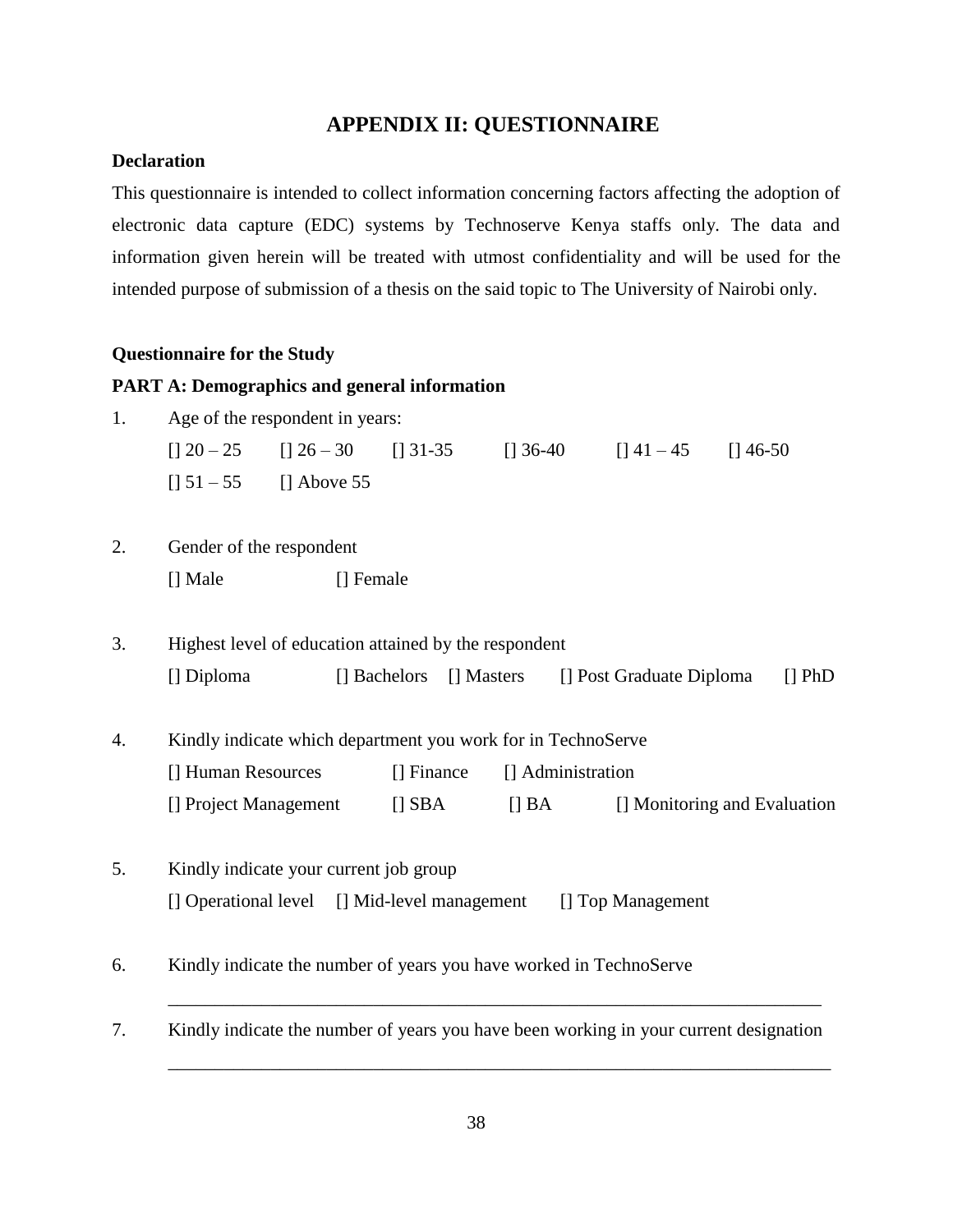## **PART B: Extent of EDC Systems Awareness and Adoption**

| 8.  |                        |                                                                                         | Kindly indicate the Electronic Data Capturing (EDC) Systems you are aware of |                            |             |             |  |  |
|-----|------------------------|-----------------------------------------------------------------------------------------|------------------------------------------------------------------------------|----------------------------|-------------|-------------|--|--|
|     | [] ODK Collect         | $\Box$ SurveyCTO                                                                        |                                                                              | [] SurveyToGo              |             | [] CommCare |  |  |
|     | [] Google Forms        | [] SurveyMonkey                                                                         |                                                                              | [] None                    |             |             |  |  |
| 9.  |                        | Kindly indicate the EDC systems you have used                                           |                                                                              |                            |             |             |  |  |
|     | [] ODK Collect         | $\Box$ SurveyCTO                                                                        |                                                                              | $\Box$ SurveyToGo          | [] CommCare |             |  |  |
|     |                        | [] Google Forms [] SurveyMonkey                                                         | [] None                                                                      |                            |             |             |  |  |
| 10. |                        | Kindly indicate which EDC systems you would like TechnoServe to enforce use of          |                                                                              |                            |             |             |  |  |
|     | [] ODK Collect,        | $\Box$ SurveyCTO,                                                                       |                                                                              | $\Box$ SurveyToGo,         | [] CommCare |             |  |  |
|     | [] Google Forms        | [] SurveyMonkey                                                                         | [] None                                                                      |                            |             |             |  |  |
| 11. |                        | Please give reasons why you would like this system to be enforced by TechnoServe        |                                                                              |                            |             |             |  |  |
| 12. |                        | Have you received any training on electronic data capturing systems?                    |                                                                              |                            |             |             |  |  |
|     | $\prod$ No<br>$[]$ Yes |                                                                                         |                                                                              |                            |             |             |  |  |
| 13. |                        | If yes to question 12 above, which EDC systems have you received training to work with? |                                                                              |                            |             |             |  |  |
|     | [] ODK Collect         | [] SurveyCTO                                                                            |                                                                              | $\left[\right]$ SurveyToGo |             | [] CommCare |  |  |
|     | [] Google Forms        | [] SurveyMonkey                                                                         |                                                                              |                            |             |             |  |  |
| 14. |                        | If yes to question 12 above, who provided the training?                                 |                                                                              |                            |             |             |  |  |

[] TechnoServe employee [] Hired Consultant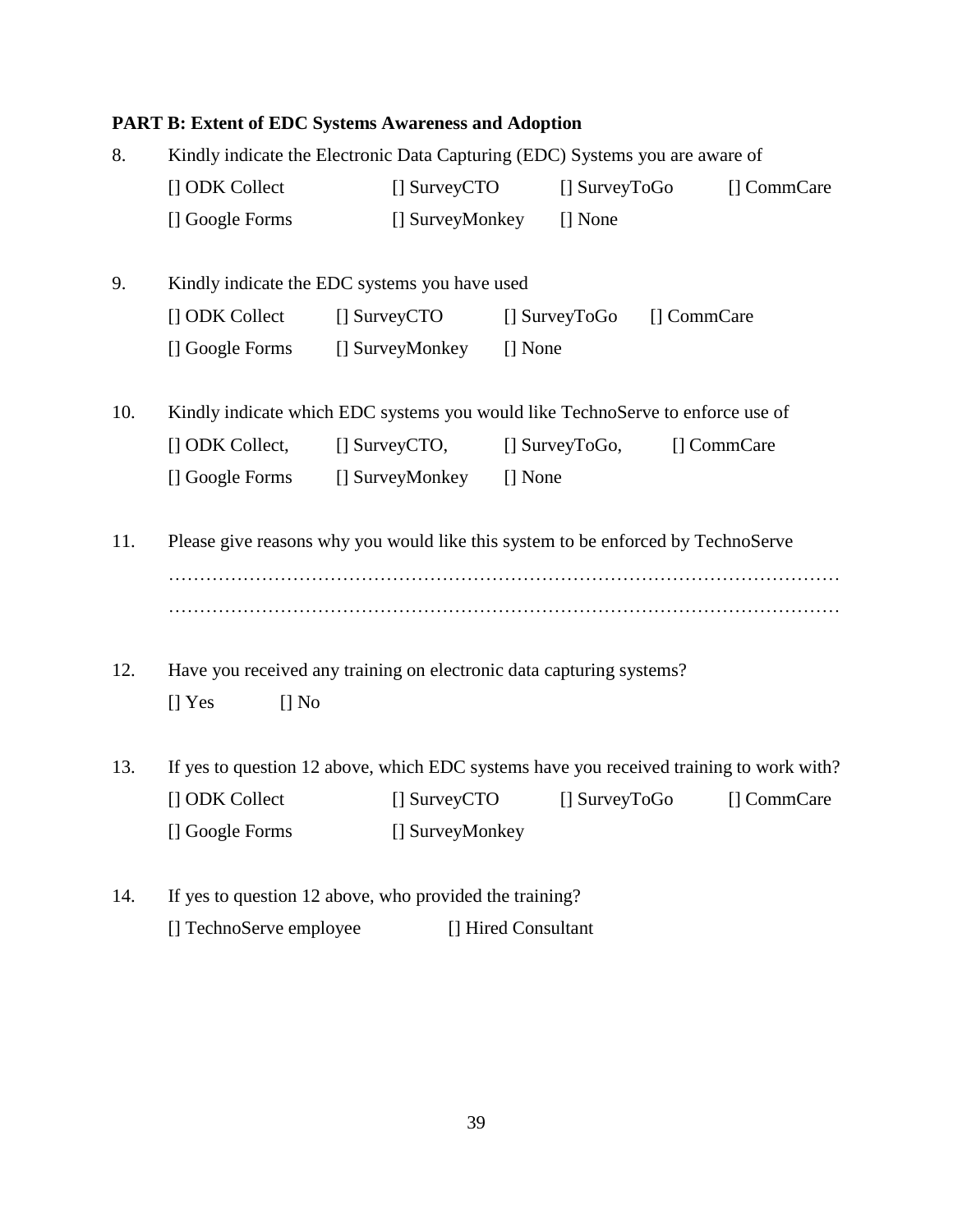In the table below, kindly indicate your answer in the provided space by inserting the appropriate number against each question.

| PART C: Factors that could influence adoption of EDC systems                                                           |                    |            |          |             |                  |                  |
|------------------------------------------------------------------------------------------------------------------------|--------------------|------------|----------|-------------|------------------|------------------|
|                                                                                                                        | =Strongly Disagree | :=Disagree | 3=Neutra | $4 =$ Agree | 5=Strongly Agree | 6= I do not know |
| 15. The initial purchase cost of Electronic Data Capture (EDC)                                                         |                    |            |          |             |                  |                  |
| systems is a major factor in adopting a particular EDC system                                                          |                    |            |          |             |                  |                  |
| 16. Maintenance cost of a particular EDC system is a                                                                   |                    |            |          |             |                  |                  |
| determinant on which system to adopt                                                                                   |                    |            |          |             |                  |                  |
| 17. Cost of training on specific EDC systems is a major factor in                                                      |                    |            |          |             |                  |                  |
| the adoption of a particular system                                                                                    |                    |            |          |             |                  |                  |
| 18. Partners/donors requirements influence the adoption of a<br>particular EDC system                                  |                    |            |          |             |                  |                  |
| 19. The frequency with which new versions of EDC systems are                                                           |                    |            |          |             |                  |                  |
| released is a major factor to consider when taking up a system                                                         |                    |            |          |             |                  |                  |
| 20. The availability of equipment required for EDC systems is a                                                        |                    |            |          |             |                  |                  |
| major factor in the adoption of a particular EDC system                                                                |                    |            |          |             |                  |                  |
| 21. The non-governmental organizations adopting a particular                                                           |                    |            |          |             |                  |                  |
| EDC system is a major influence on which system to adopt                                                               |                    |            |          |             |                  |                  |
| 22. Different departments day to day jobs consideration is a                                                           |                    |            |          |             |                  |                  |
| major factor in which EDC system to adopt                                                                              |                    |            |          |             |                  |                  |
| 23. How information on the functionalities of a particular system                                                      |                    |            |          |             |                  |                  |
| are publicized is a major factor in the adoption of the system                                                         |                    |            |          |             |                  |                  |
| 24. The willing attitude of TechnoServe staffs to learn new ways                                                       |                    |            |          |             |                  |                  |
| of working is a major factor in the adoption of EDC systems                                                            |                    |            |          |             |                  |                  |
| 25. The duration of a project is a major factor to consider in                                                         |                    |            |          |             |                  |                  |
| choosing which EDC to adopt                                                                                            |                    |            |          |             |                  |                  |
| 26. The ease of integration of the EDC system with other systems                                                       |                    |            |          |             |                  |                  |
| used in TechnoServe for data management is a major                                                                     |                    |            |          |             |                  |                  |
| influence on which EDC system to adopt                                                                                 |                    |            |          |             |                  |                  |
| 27. The speed of conversion of questionnaires into useable EDC                                                         |                    |            |          |             |                  |                  |
| format is a major influence on which system to use                                                                     |                    |            |          |             |                  |                  |
| 28. The level of trust one has in a particular system concerning<br>data is a major influence on which system to adopt |                    |            |          |             |                  |                  |
| 29. The perception that adoption of a particular EDC system                                                            |                    |            |          |             |                  |                  |
| would provide TechnoServe with a competitive advantage is                                                              |                    |            |          |             |                  |                  |
| a major factor in the adoption of the system                                                                           |                    |            |          |             |                  |                  |
|                                                                                                                        |                    |            |          |             |                  |                  |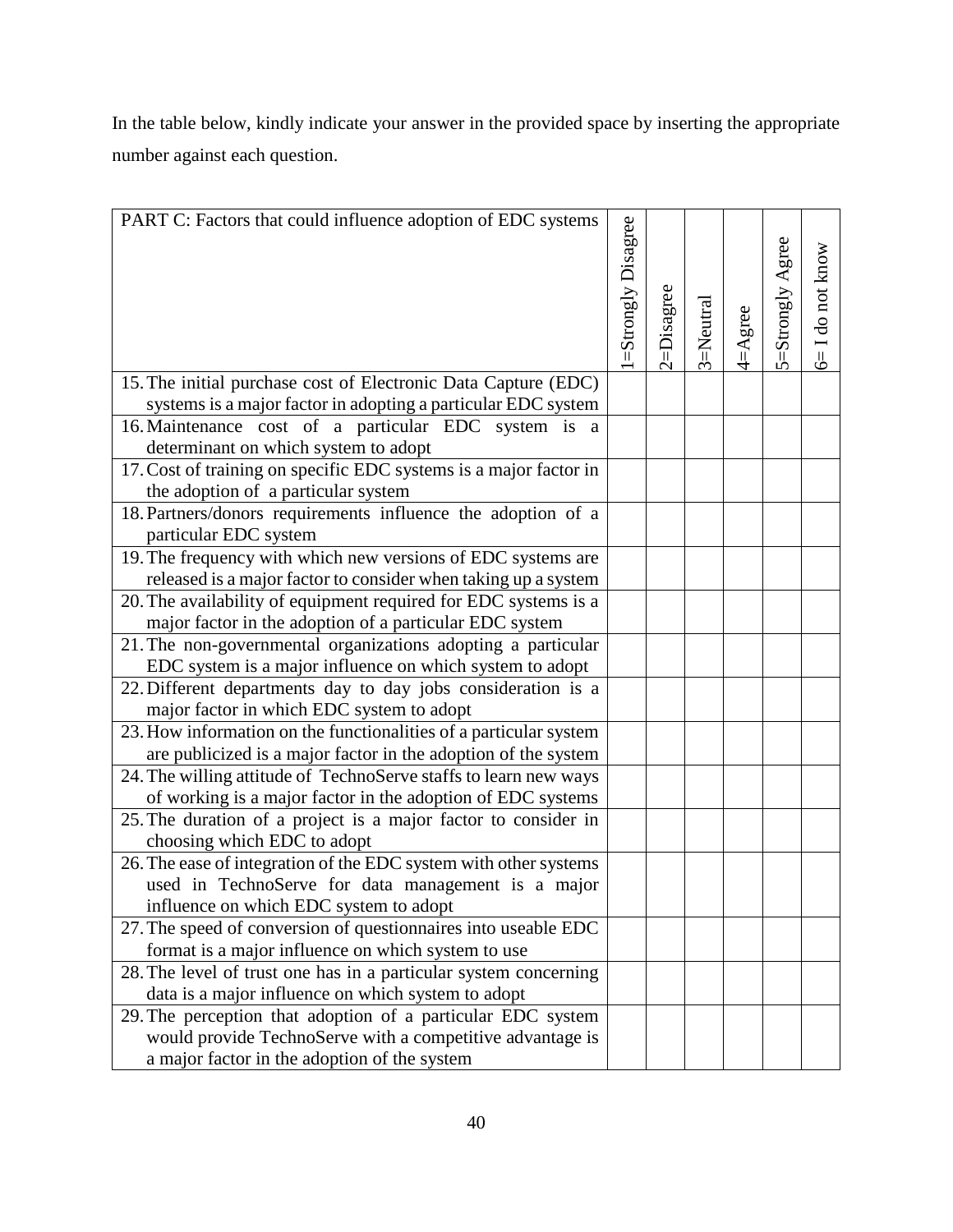| PART C: Factors that could influence adoption of EDC systems                                            |                     |            |           |             |                  |                     |
|---------------------------------------------------------------------------------------------------------|---------------------|------------|-----------|-------------|------------------|---------------------|
|                                                                                                         | 1=Strongly Disagree |            |           |             |                  |                     |
|                                                                                                         |                     |            |           |             | 5=Strongly Agree | $6 = 1$ do not know |
|                                                                                                         |                     |            |           |             |                  |                     |
|                                                                                                         |                     |            |           |             |                  |                     |
|                                                                                                         |                     | 2=Disagree | 3=Neutral | $4 =$ Agree |                  |                     |
|                                                                                                         |                     |            |           |             |                  |                     |
| 30. The level of support offered for any EDC system is a major                                          |                     |            |           |             |                  |                     |
| influence on which one to adopt<br>31. The speed with which I expect to accomplish data collection      |                     |            |           |             |                  |                     |
| tasks by using an EDC system is a major factor in the                                                   |                     |            |           |             |                  |                     |
| adoption of the system                                                                                  |                     |            |           |             |                  |                     |
| 32. The extent to which the EDC system use leads to                                                     |                     |            |           |             |                  |                     |
| minimization of missing responses is a major factor to                                                  |                     |            |           |             |                  |                     |
| consider in the adoption of an EDC system                                                               |                     |            |           |             |                  |                     |
| 33. The data security features of a particular EDC system is a                                          |                     |            |           |             |                  |                     |
| major factor for consideration in the adoption of a system                                              |                     |            |           |             |                  |                     |
| 34. The ease of learning how to use a particular system is a major                                      |                     |            |           |             |                  |                     |
| influence on which EDC system to adopt                                                                  |                     |            |           |             |                  |                     |
| 35. Top level management influence which EDC system to adopt                                            |                     |            |           |             |                  |                     |
| 36. My peer's influence which EDC system I adopt                                                        |                     |            |           |             |                  |                     |
| 37. My personal decisions are a major factor in which EDC                                               |                     |            |           |             |                  |                     |
| system to adopt                                                                                         |                     |            |           |             |                  |                     |
| 38. The number of staff in TechnoServe is a major factor in the                                         |                     |            |           |             |                  |                     |
| adoption of a data collection system                                                                    |                     |            |           |             |                  |                     |
| 39. The annual turnover of TechnoServe is a major factor in the<br>adoption of a data collection system |                     |            |           |             |                  |                     |
| 40. Amount of free trial period offered by a particular EDC                                             |                     |            |           |             |                  |                     |
| system is a major factor for consideration in adopting a                                                |                     |            |           |             |                  |                     |
| system                                                                                                  |                     |            |           |             |                  |                     |
| 41. The extent to which use of a particular EDC system is                                               |                     |            |           |             |                  |                     |
| perceived to supersede the other data collection systems is a                                           |                     |            |           |             |                  |                     |
| major factor in the adoption of the system.                                                             |                     |            |           |             |                  |                     |
| 42. The computer skills of a particular individual are key in                                           |                     |            |           |             |                  |                     |
| influencing adoption of any EDC systems                                                                 |                     |            |           |             |                  |                     |